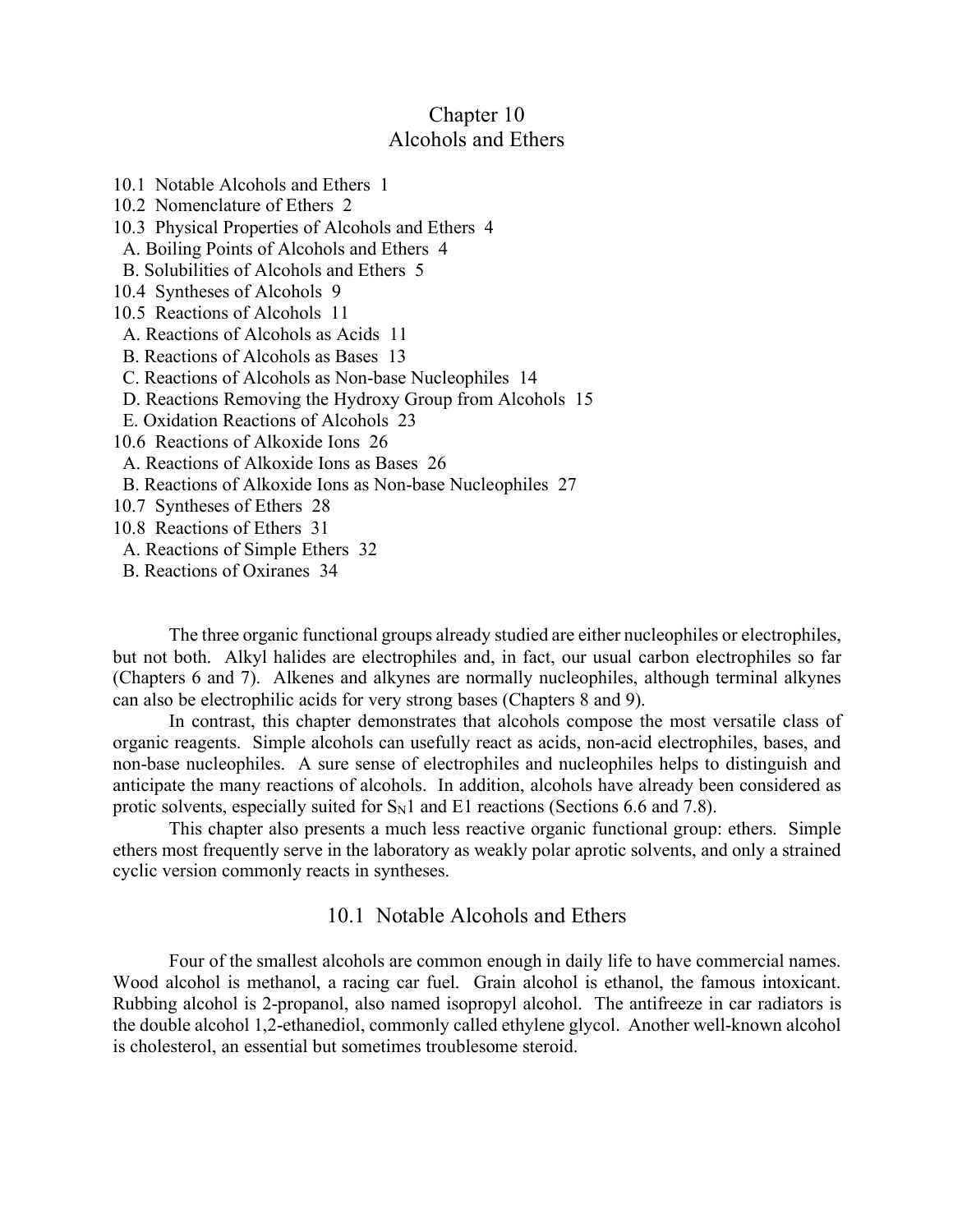

Ethers are also important in biology. Table sugar, that is, sucrose, is a triple ether as well as a multiple alcohol. The main carcinogenic metabolite from cigarette smoke is a cyclic ether (Section 10.8B). This same cyclic ether functional group appears in disparlure, the sex pheromone of the female gypsy moth.



#### Puzzle 10.1 ——————————————————————————————————

Locate double bonds alternating with single bonds in a second resonance form of the above smoke carcinogen.

———————————————————————————————————————

#### 10.2 Nomenclature of Ethers

Section 2.2C presented the IUPAC system for naming alcohols. Here let us name **ethers,** which have two carbon groups on one oxygen. For acyclic ethers the IUPAC system uses the larger or more complex of the two carbon groups as the stem. Then the simpler carbon group plus the oxygen is named as a prefix for the stem. Such combinations of carbon group and oxygen are called **alkoxy** (i.e., alkyl + oxy) **groups** if the carbon group is an alkyl group, and **phenoxy groups**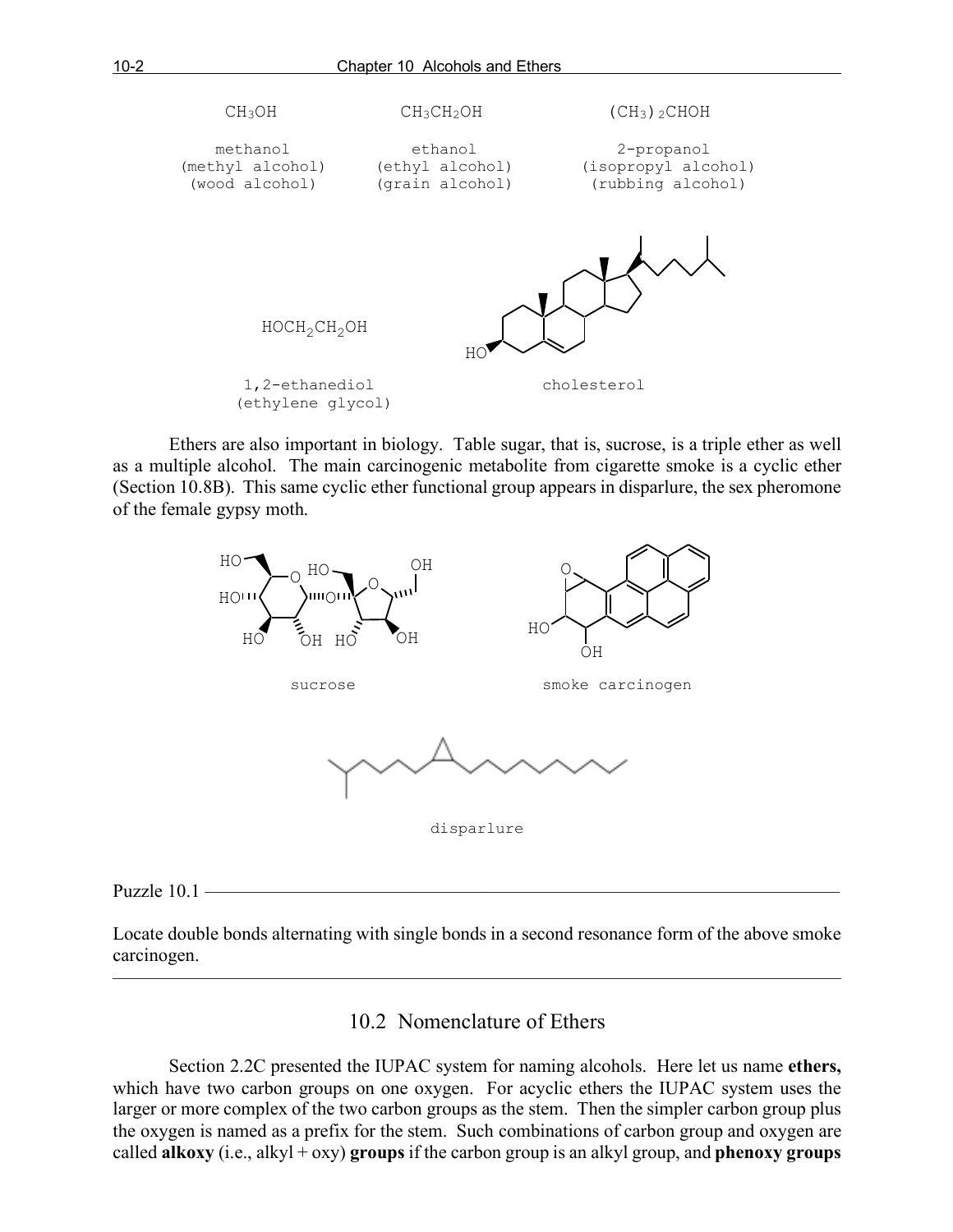if the carbon group is a phenyl ring. Here are some alkoxy and phenoxy groups:

| $CH_3O-$ | $CH_3-CH_2O-$ | $\langle 0 \rangle 0^-$ |
|----------|---------------|-------------------------|
| methoxy  | ethoxy        | phenoxy                 |

Accordingly, some IUPAC names for ethers follow:

| $CH_3-CH_2-O-CH_2-CH_2-CH_3$           | OCH <sub>3</sub><br>$CLCH2-CH2-CH-CH3$                     |
|----------------------------------------|------------------------------------------------------------|
| 1-ethoxypropane<br>(not propoxyethane) | 1-chloro-3-methoxybutane<br>(not 4-chloro-2-methoxybutane) |
|                                        |                                                            |

1,2-dipropoxybenzene 1-phenoxy-2-propanol

A second, common way of naming simple ethers places *ether* after the names of the two carbon groups. For example:

| $CH_3-CH_2-O-CH_2-CH_3$ | $CH_3-O-CH_2-CH_2-CH_3$ | $CH_2=CH-O-\langle O \rangle$ |
|-------------------------|-------------------------|-------------------------------|
| diethyl ether           | methyl propyl ether     | phenyl ethenyl ether          |

Like other organic compounds, alcohols and ethers in this book carry IUPAC systematic names except especially cumbersome ones. The common name cholesterol is much more convenient than the IUPAC equivalent, cholest-5-en-3β-ol. IUPAC names for cyclic ethers do not follow these guidelines and will be named only when encountered.

Puzzle 10.2 ————

Give the IUPAC name for each of these compounds:  $CH_3$   $CH_3CH_2O$   $CH_3CH_2O$   $CH_3$ (a)  $CH_3CH_2CHCH_2OCH_3$  (b)  $HOCH_2CH_2CH_2CHCH_3$  (c)  $CH_3COCH_3$  $CH<sub>2</sub>Br$ Puzzle  $10.3$  ——  $OCH<sub>2</sub>CH<sub>2</sub>CH<sub>3</sub>$  $(d)$ 

———————————————————————————————————————

Draw structures for these compounds:

(a) *cis*-1,3-cyclohexanediol (b) phenoxybenzene (c) (*E*)-1-ethoxypropene (d) (*R*)-4-chloro-2-methoxy-2-butanol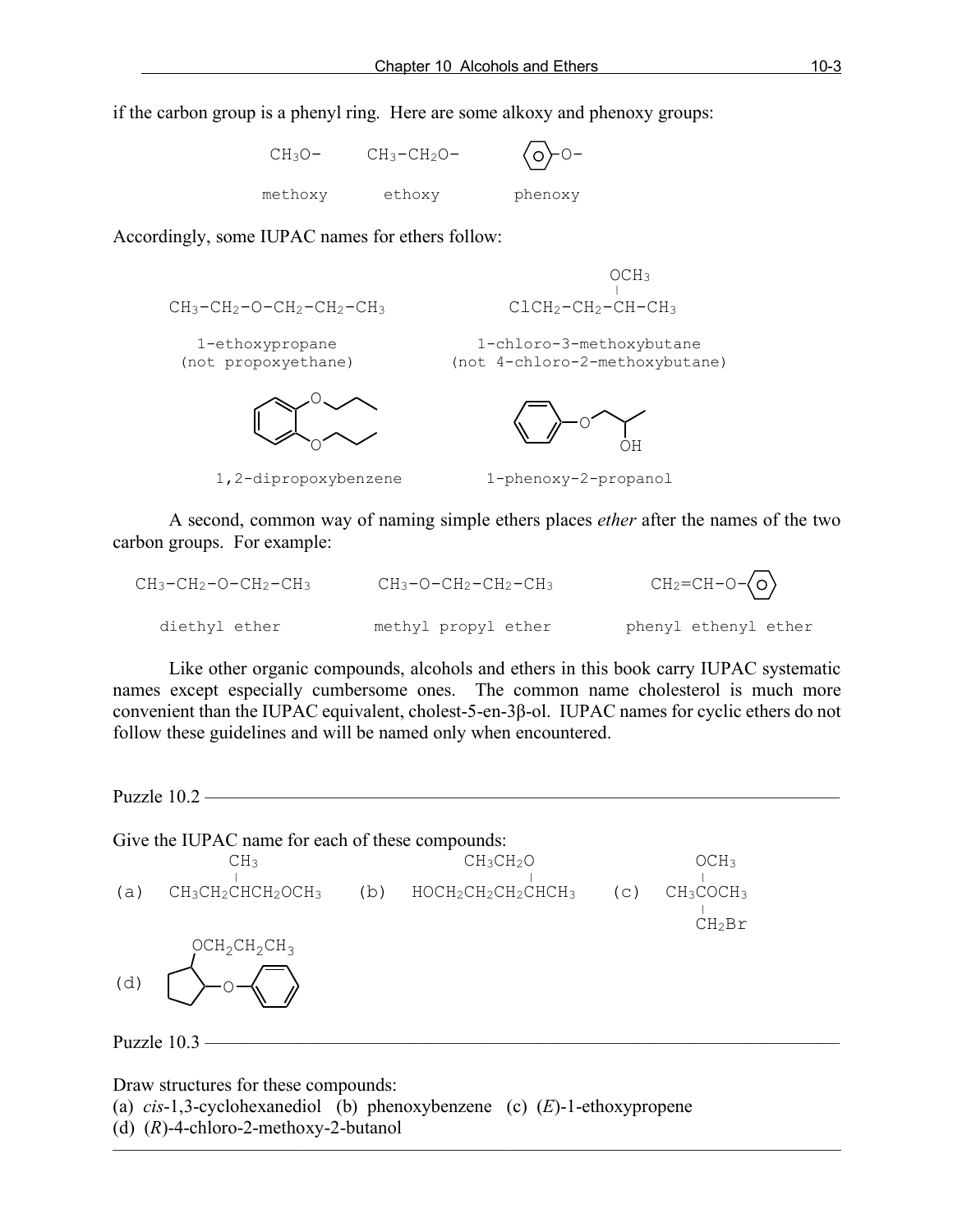## 10.3 Physical Properties of Alcohols and Ethers

Two important physical properties that we consider for every new class of organic compound are boiling point and solubility. Let us see how the structures of alcohols and ethers affect these properties.

## 10.3A Boiling Points of Alcohols and Ethers

To predict or rationalize physical properties we must assess intermolecular forces. Both a simple alcohol and a simple ether have electronegative oxygens that form two polar bonds:



Because each oxygen is hybridized *sp*<sup>3</sup> with approximately 109° bond angles, each molecule is polar. So each compound has dipole-dipole forces as well as dispersion forces.

Let us use structural features to explain the relative boiling points of these compounds:

|      | $CH_3-CH_2-CH_3$ | СНз-О-СНз       | $CH_3-CH_2-OH$ |
|------|------------------|-----------------|----------------|
| box: | $-42^{\circ}$ C  | $-25^{\circ}$ C | 78 ° C         |

All three have similar sizes and therefore similar dispersion forces. Yet, nonpolar propane has no dipole-dipole forces and so a lower boiling point than the polar ether and alcohol compounds with dipole-dipole forces. The alcohol has a much higher boiling point than the ether because it has an additional intermolecular force, hydrogen bonding:



Simple ether molecules cannot hydrogen bond among themselves. Let us analyze another comparison of boiling points:

|     | $CH_3-CH_2-OH$ | $CH_3-CH_2-CH_2-OH$ |
|-----|----------------|---------------------|
| .cd | 78 ° C         | 97 $^{\circ}$ C     |

Increasing molecular size increases dispersion forces:

#### **as size ↑, dispersion forces ↑ & bp ↑**

Table 10.1 further demonstrates the correlation between size and boiling point.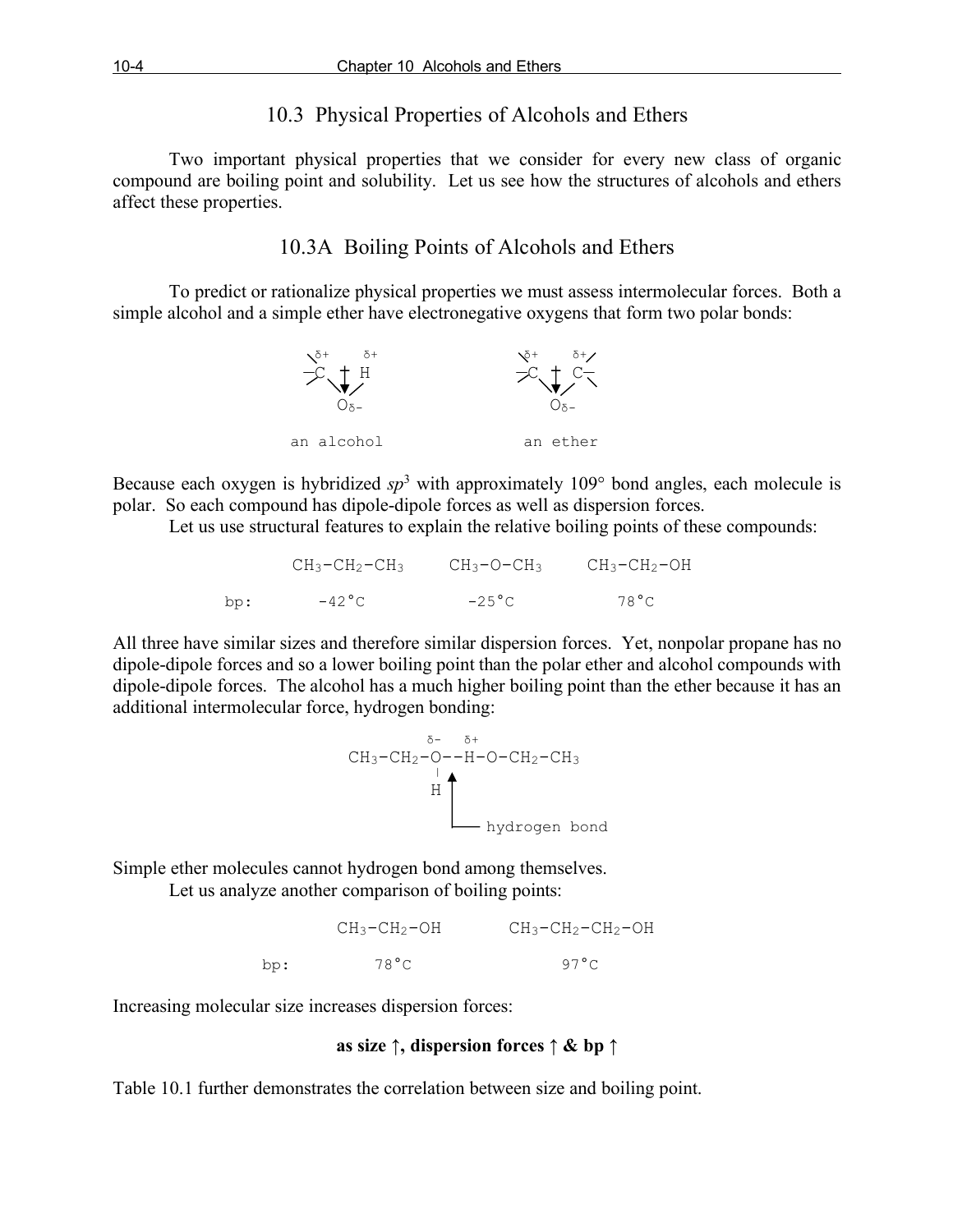| Name                                           | Structure                                | Bp/°C | Water solubility<br>at $\sim$ 25°C/g·100 mL <sup>-1</sup> |
|------------------------------------------------|------------------------------------------|-------|-----------------------------------------------------------|
| methanol                                       | CH <sub>3</sub> OH                       | 65    | miscible                                                  |
| ethanol                                        | CH3CH2OH                                 | 78    | miscible                                                  |
| 1-propanol                                     | $CH3CH2CH2OH$                            | 97    | miscible                                                  |
| 1-butanol                                      | $CH3$ (CH <sub>2</sub> ) $3OH$           | 117   | 7.4                                                       |
| $2$ -methyl-2-propanol (CH <sub>3</sub> ) 3COH |                                          | 82    | miscible                                                  |
| 1-pentanol                                     | $CH3$ (CH <sub>2</sub> ) <sub>4</sub> OH | 138   | 2.7                                                       |
| 1-hexanol                                      | $CH3$ (CH <sub>2</sub> ) $_5OH$          | 158   | 0.59                                                      |
| 1-heptanol                                     | $CH_3$ (CH <sub>2</sub> ) $_6OH$         | 176   | 0.10                                                      |
|                                                |                                          |       |                                                           |

Table 10.1 Boiling Points and Water Solubilities of Simple Alcohols

Puzzle  $10.4$  —

Consider all the C4H10O constitutional isomers.

(a) Draw and name them. (b) Which has the highest boiling point? Explain.

(c) Which, if any, has stereoisomers?

Puzzle 10.5 ————

The main component of automobile antifreeze is 1,2-ethanediol.

(a) Which has a higher boiling point, 1,2-ethanediol or ethanol? Explain.

(b) Which has a higher boiling point, 1,2-ethanediol or water? Explain.

(c) Based on your answer to part b, which component would evaporate faster from a 50:50 mixture

———————————————————————————————————————

of 1,2-ethanediol and water?

#### 10.3B Solubilities of Alcohols and Ethers

Depending on molecular size and shape, solubility characteristics for alcohols and ethers vary widely. Table 10.1 (Section 10.3A) gives the water solubilities of various simple alcohols. The smaller alcohols of fewer than five carbons are soluble (i.e., > 5 g/100 mL) or even **miscible** in water (i.e., soluble in all proportions). As the number of carbons increases, the solubility in water decreases, so that simple alcohols of more than five carbons are practically insoluble. Why does the solubility decrease this way? As the number of carbons increases, the number of nonpolar carbon-carbon and carbon-hydrogen bonds increases, the overall polarity decreases, and so does the similarity to water. Consequently, water dissolves the larger alcohols less well:

#### **as # of carbons ↑, polarity ↓ & water solubility ↓**

It is interesting that two C4H10O constitutional isomers, 1-butanol and 2-methyl-2-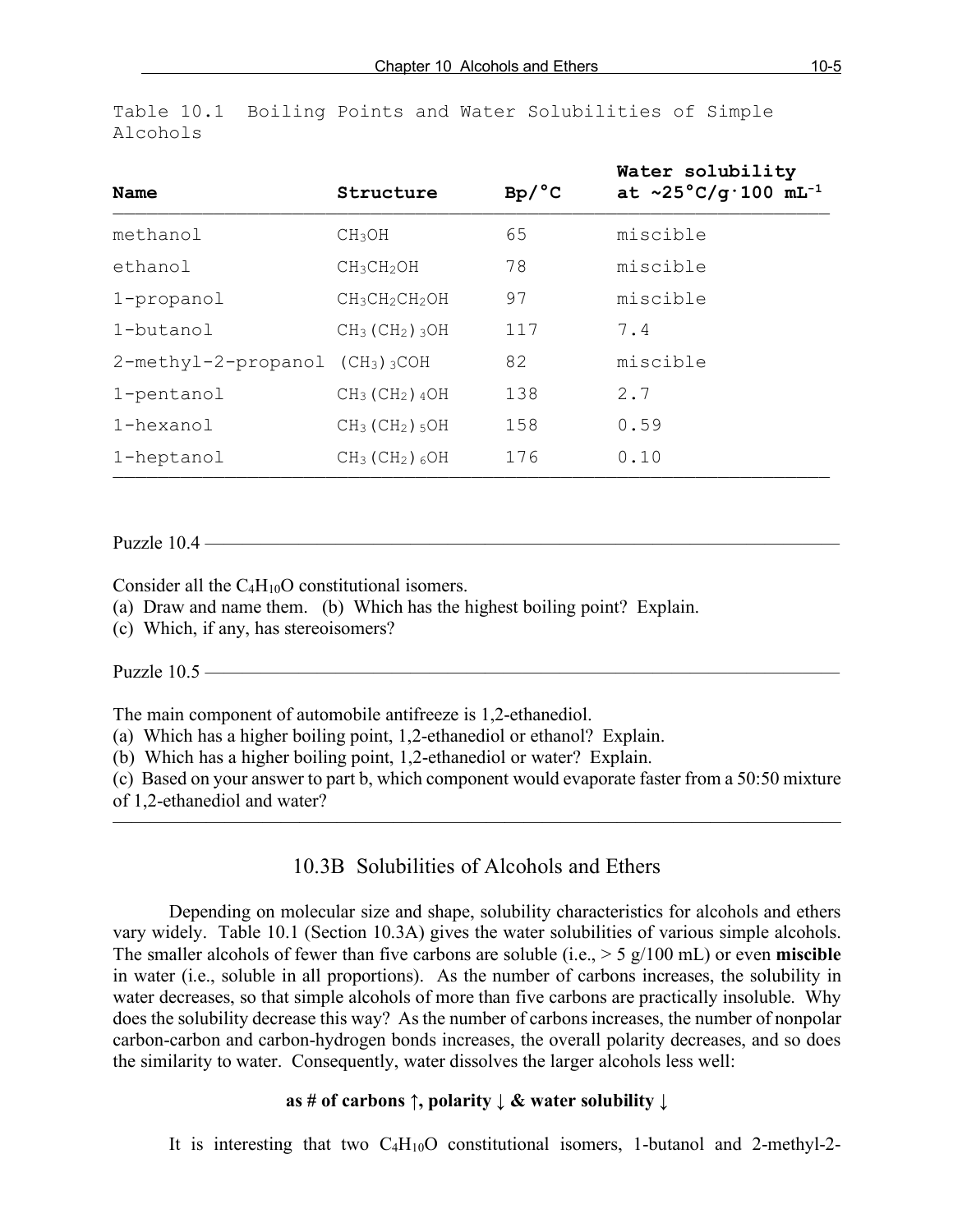propanol, have very different solubilities in water: 7.4 g/100 mL and miscible, respectively. We can explain this difference by the surface areas of the nonpolar parts of the two molecules:

```
H_3CCH_3-C-OHCH_3-CH_2-CH_2-CH_2-OH H_3C\overline{\phantom{a}}extended nonpolar part compact nonpolar part
           1-butanol 2-methyl-2-propanol
         soluble in H<sub>2</sub>O miscible in H<sub>2</sub>O
```
The extended four-carbon chain of 1-butanol has a greater surface area exposed to polar water than does the highly branched, compact four-carbon group of 2-methyl-2-propanol. Therefore, water molecules more easily surround and solvate the latter isomer than the former.

The correlation between the number of carbons and water solubility assumes simple, monofunctional alcohols. With enough polar functional groups even large molecules can be soluble in water. An example is the six-carbon sugar, glucose:



D-glucose

Although having more than five carbons, glucose has six polar functional groups to make it very soluble in water (91 g/100 mL).

Other classes of organic compounds with one polar oxygen functional group, including simple ethers, roughly follow the five-carbon rule of water solubility. For example, diethyl ether (ethoxyethane) is soluble in water (6.0 g/100 mL) and tetrahydrofuran (i.e., THF or oxolane) is miscible:



With fewer than five carbons, both ethers are appreciably soluble in water, but tetrahydrofuran is much more so. Again, the more soluble tetrahydrofuran has a more compact nonpolar part, pinned back in a ring to leave the oxygen more accessible for hydrogen bonds with water.

The smallest alcohols, methanol and ethanol, are less polar than water, but still polar enough to dissolve many (not all) ions, both cations and anions. The partial negative charges on their oxygens help solvate cations with ion-dipole forces, while their hydroxy hydrogens solvate anions with hydrogen bonds: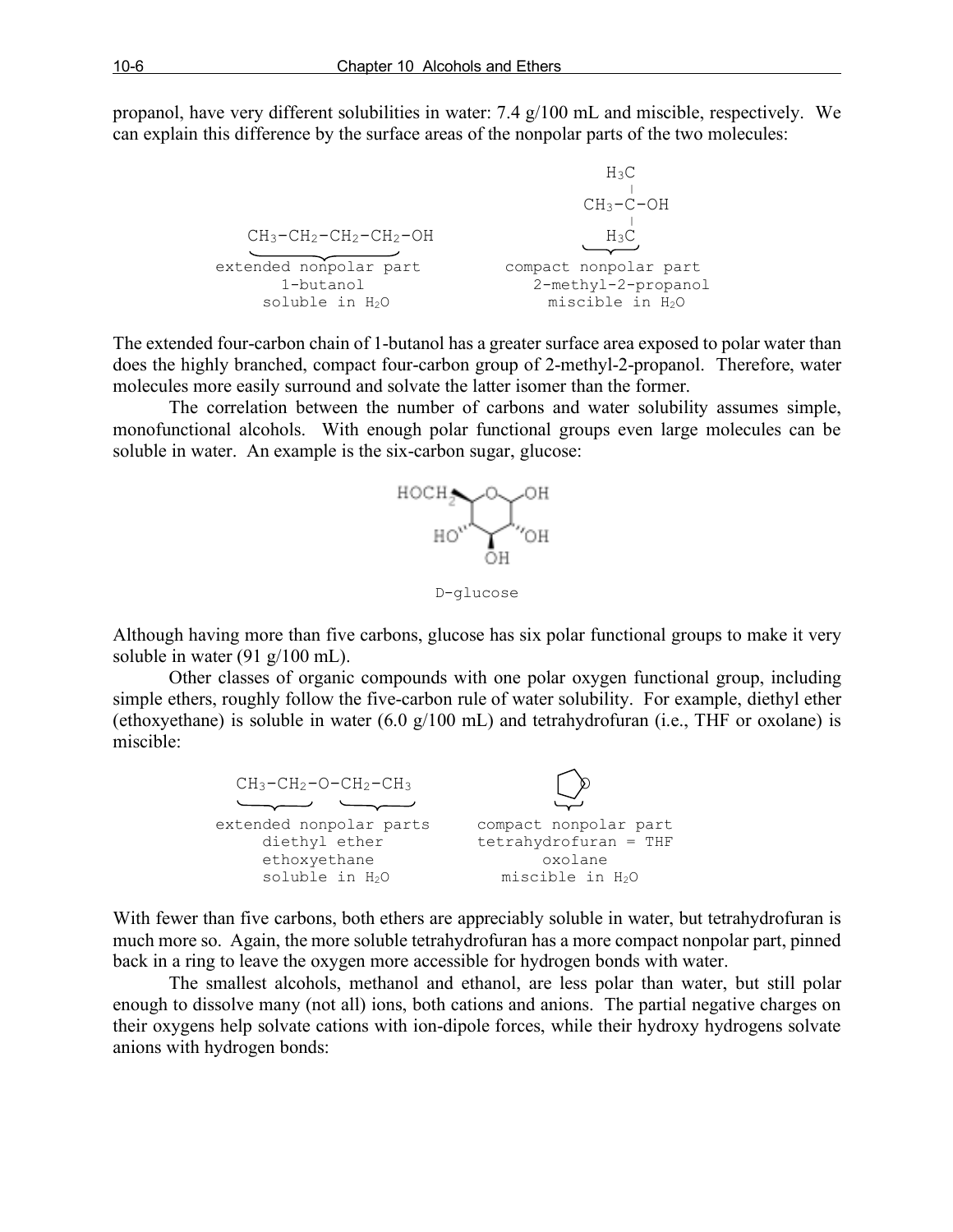

Thus potassium hydroxide dissolves in methanol. In addition, by not being too polar, methanol and ethanol can dissolve many kinds of organic compounds. As a result, these two small alcohols, which dissolve many different kinds of reagents, are very common solvents for organic reactions. In contrast, very polar water, which dissolves many ionic and inorganic reagents, does not dissolve the many less polar organic compounds and so is not usually the sole solvent for organic reactions. More often it is used as a co-solvent with a less polar but miscible solvent, such as methanol, ethanol, or tetrahydrofuran.

Most ethers, which are generally less polar and aprotic, do not dissolve ions well but are useful solvents for less polar organic reagents. The **crown ethers,** however, solvate certain cations especially well. Crown ethers are macrocyclic (i.e., large-ring) polyethers. For example, 18 crown-6 has 18 ring atoms, six of which are symmetrically disposed ether oxygens:



18-crown-6 solvating K+

It is called a crown ether for the conformation of its ring puckered out of the plane like a cyclohexane ring and for its "crowning" or surrounding of ions of a certain size. This interior cavity has a diameter of 270 pm barely large enough to fit a potassium ion with a diameter of 266 pm. It is both a good physical and a good chemical fit with six ion-dipole forces between the cation and the lone pairs on the six oxygens. Likewise, the smaller crown ether, 15-crown-5, ideally solvates the smaller sodium ion.

This encircling solvation isolates the cation from its anionic counter ion. Recall that most  $S_{N2}$  and E2 reactions prefer an aprotic solvent, which dissolves ions without stabilizing reactive anions too much with hydrogen bonds (Sections 6.6 and 7.8). Crown ethers and a nonpolar or slightly polar co-solvent can take the process a step further by fully solvating the cation of a salt while leaving its anion unsolvated and free to react as a stronger  $S_N2$  nucleophile or E2 base. For example, by itself nonpolar benzene is a poor solvent for reactions of potassium cyanide because it does not dissolve ions well. Yet, the addition of 18-crown-6 solubilizes the salt by fully solvating the cation: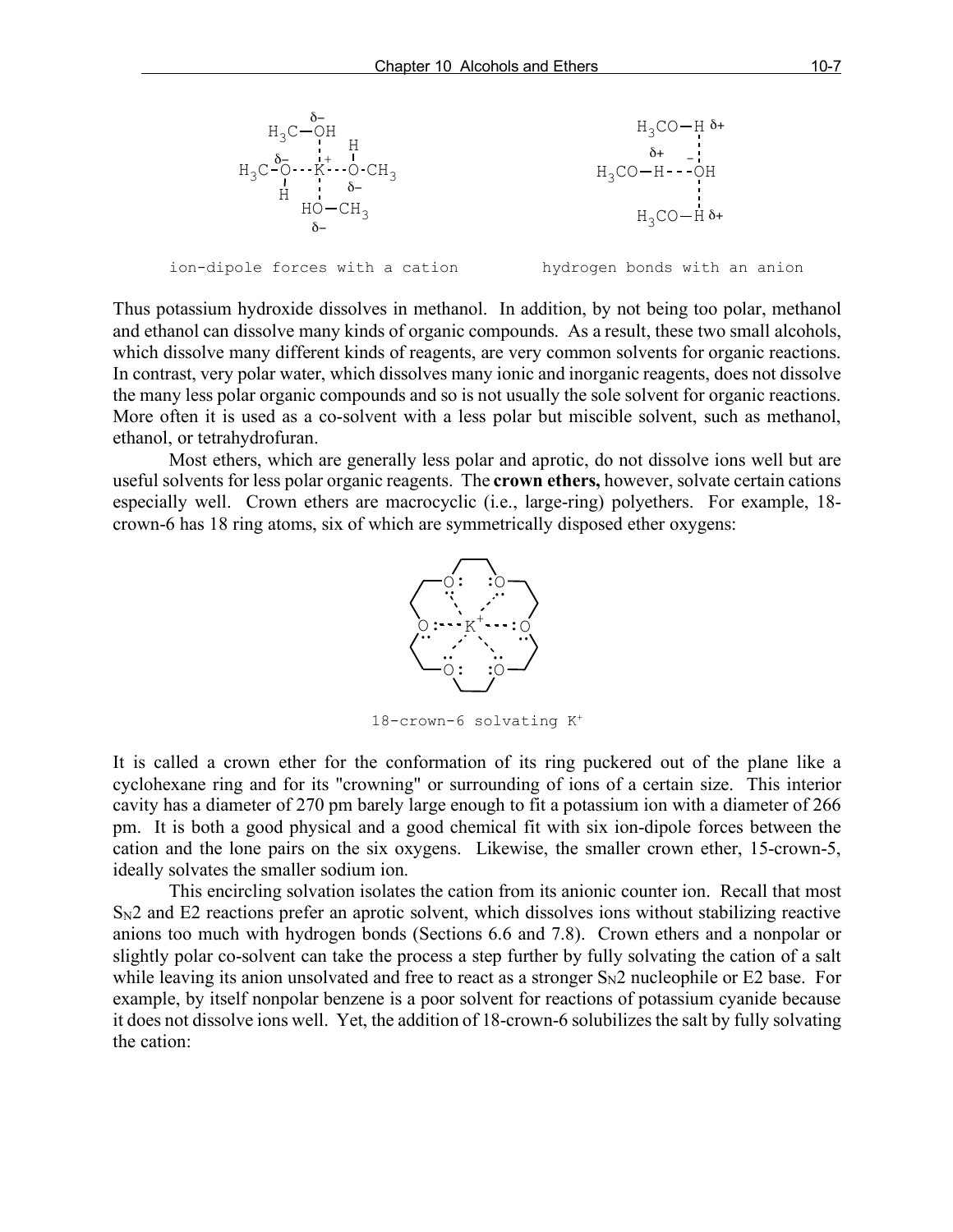

The periphery of the 18-crown-6 complex is hydrocarbon and therefore soluble in benzene, but the cyanide ion is unsolvated and therefore very nucleophilic. This crown ether is our first example of a **phase-transfer catalyst**. In general, a phase-transfer catalyst promotes a reaction by assisting in the transfer of an anion into a less polar, aprotic solvent, where it would normally not dissolve. Tetraalkylammonium ions provide a second type of phase-transfer catalyst (Section 15.4).

Several natural antibiotics, such as gramicidin, valinomycin, and nonactin, kill bacteria by this principle of solvating cations. For example, inside a bacterial cell nonactin solvates potassium ions on all sides with eight ion-dipole forces:



nonactin solvating K+

Then with its nonpolar hydrocarbon parts on the outside, the complex transports its ion through the mostly nonpolar cell membrane, which hinders passage of ions (Section 14.8C). Because of depleted potassium ions, which are essential for a healthy cell, the bacterium dies.

Like other organic compounds that contain oxygen, alcohols and ethers are generally soluble in concentrated sulfuric acid. The strong acid protonates the oxygen to make an oxonium ion:



Even if the oxonium ion has more than five carbons, its formal positive charge gives it enough polarity to dissolve in the polar solvent sulfuric acid. In fact, a common qualitative analysis test for organic compounds containing an oxygen, nitrogen, or sulfur tries to dissolve the unknown in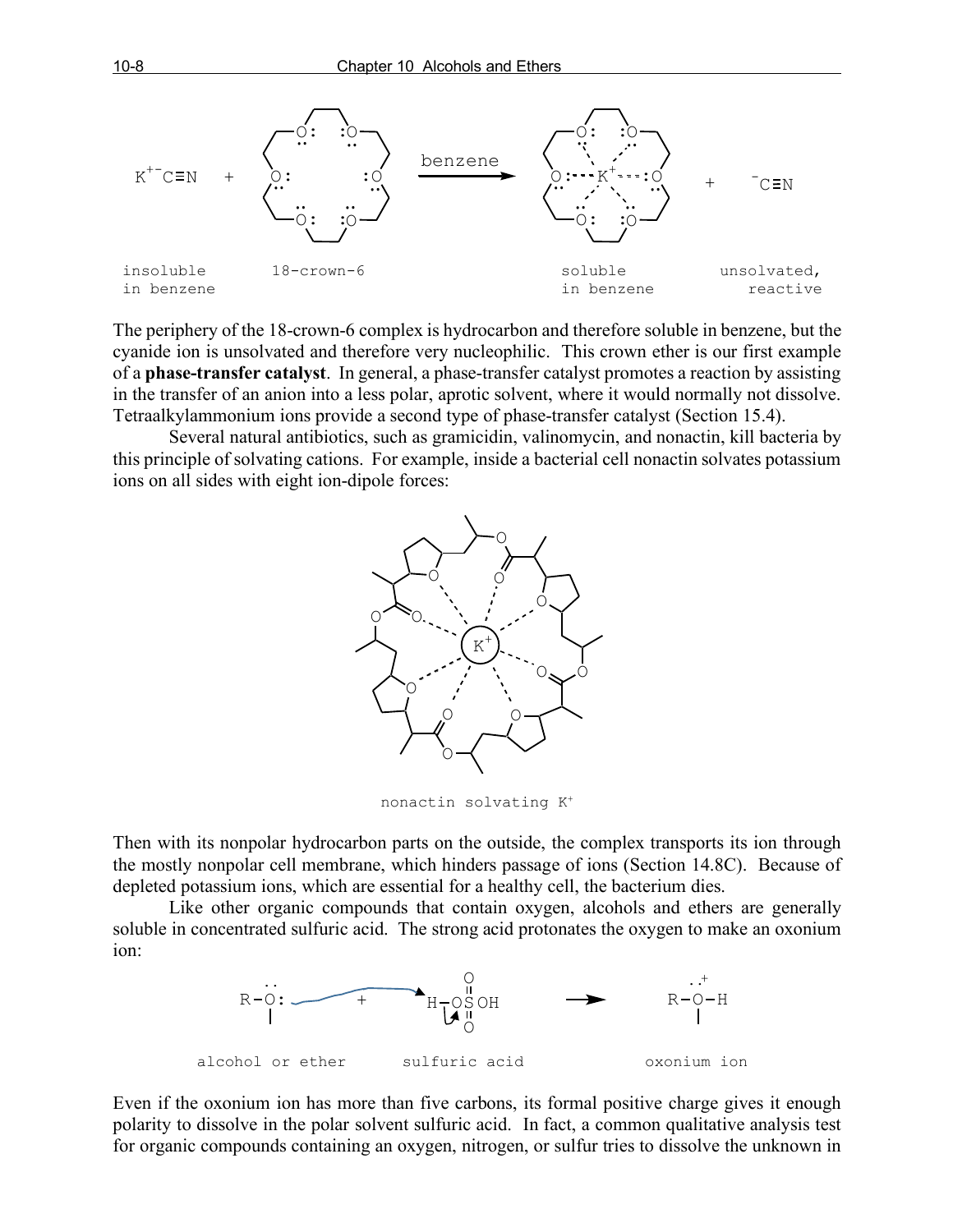concentrated sulfuric acid.

Puzzle  $10.6$  –

Consider 1-pentanol, 2-methyl-1-butanol, and 3-methyl-1-pentanol.

- (a) Rank them by solubility in water and explain your ranking.
- (b) Rank them by boiling point and explain your ranking.

Puzzle 10.7 ——————————————————————————————————

If blood is mostly water, would cholesterol (below) itself be soluble in blood? Explain.



#### 10.4 Syntheses of Alcohols

Because alcohols are such useful, versatile reagents, we should know different ways to make them. Let us review the methods already explored in previous chapters: five ways for making simple alcohols and one for synthesizing 1,2-diols.

In Chapter 6 we saw how nucleophiles can substitute on alkyl halide electrophiles in  $S_N2$ or  $S_N1$  reactions. Because an  $S_N2$  reaction is generally cleaner, more direct, and more useful than the analogous  $S_N1$  reaction (Section 6.8), substitution works best with methyl and primary halides, which favor  $S_N2$  reactions over  $S_N1$  and E2 reactions. Because a normal  $S_N2$  reaction requires a strong nucleophile, the strong hydroxide nucleophile suits the formation of a methyl or primary alcohol:

 $S_N$ 2  $-CH_2-X$  + HO<sup>-</sup> -->  $-CH_2-OH$  + X<sup>-</sup> Me or 1<sup>°</sup> halide strong Me or 1<sup>°</sup> alcohol

Nucleophilic substitution synthesizes secondary and tertiary alcohols less well. To avoid competing E2 reactions, secondary or tertiary halides should react with a weakly basic nucleophile. So water, the weakly basic analogue of hydroxide ion, is chosen to make a secondary or tertiary alcohol by an  $S_N1$  reaction:

 $\mathbb{S}_{\mathrm{N}}1$  $-C-X$  + H<sub>2</sub>O  $\longrightarrow$   $-C-OH$  + HX 2° or 3° halide weak 2° or 3° alcohol

This reaction, however, is always vulnerable to competing E1 eliminations. Also, carbocation rearrangements may lead to unwanted alcohol isomers. As a result, secondary and tertiary alcohols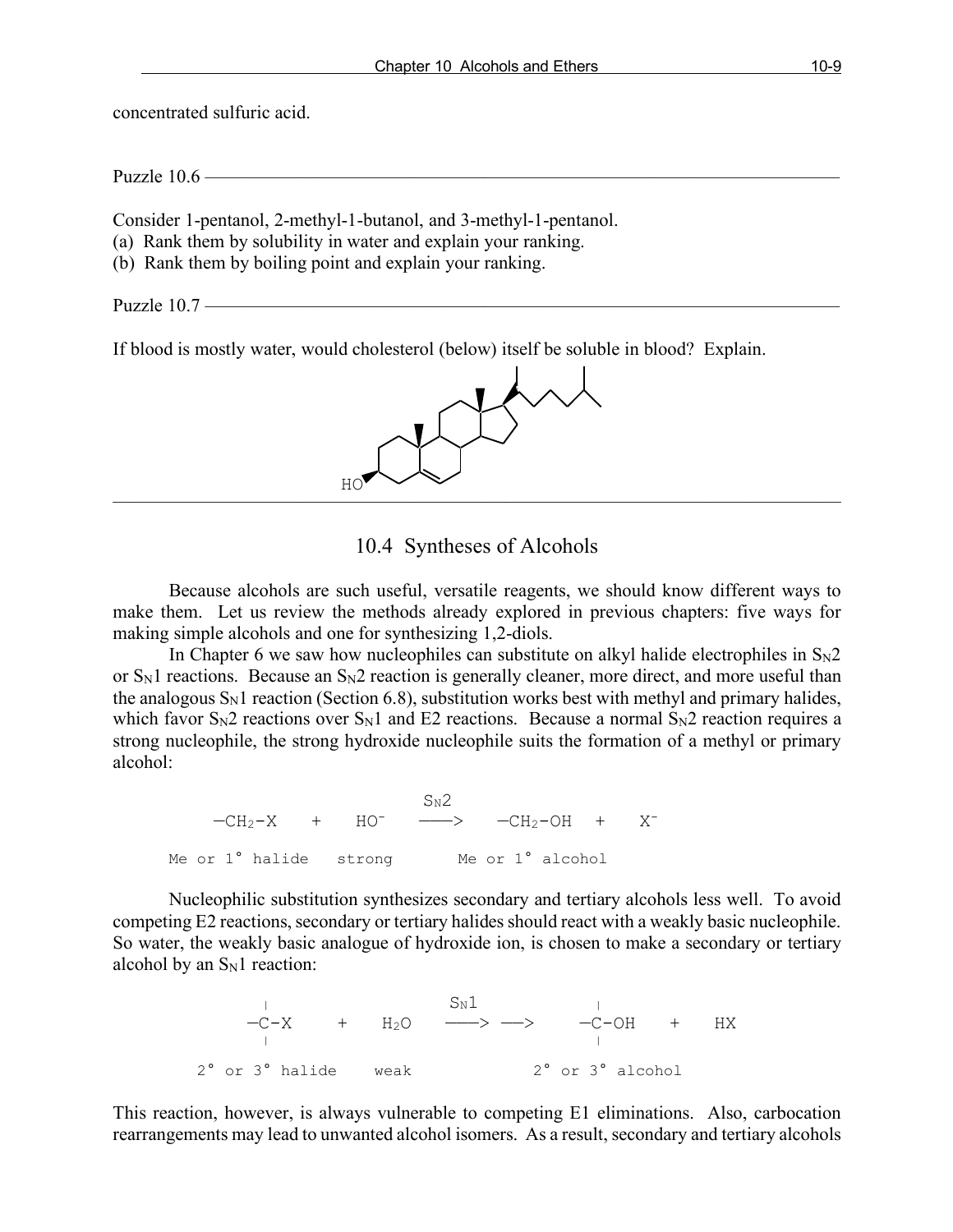are usually made by other methods, such as hydration of an alkene.

In Chapter 8 we found three addition reactions that hydrate alkenes. Aqueous acid, typically aqueous sulfuric acid, can catalyze the hydration (Section 8.8B):



Markovnikov addition prevails by way of the more stable, more substituted of the two possible carbocations. Carbocation rearrangements may occur.

A sequence of two reactions with mercuric acetate and sodium borohydride also hydrates alkenes (Section 8.9):



The alkene carbon with more hydrogens adds another hydrogen in a Markovnikov addition. Carbocation rearrangements do not occur because no true carbocation forms.

A different sequence of two reactions provides anti-Markovnikov hydration of an alkene (Section 8.11):



In addition to being regioselective (anti-Markovnikov), this hydration is the only one of the three that is stereoselective, adding syn overall.

To make a 1,2-diol, cold, basic potassium permanganate oxidizes an alkene (Section 8.12A):



The addition is stereoselective and syn.

Other syntheses of alcohols will be examined later: from oxiranes (Sections 10.8B), from aldehydes and ketones (Sections 12.5B and E), from carboxylic acids (Section 13.5B), and from carboxylic acid derivatives (Sections 14.7A-B).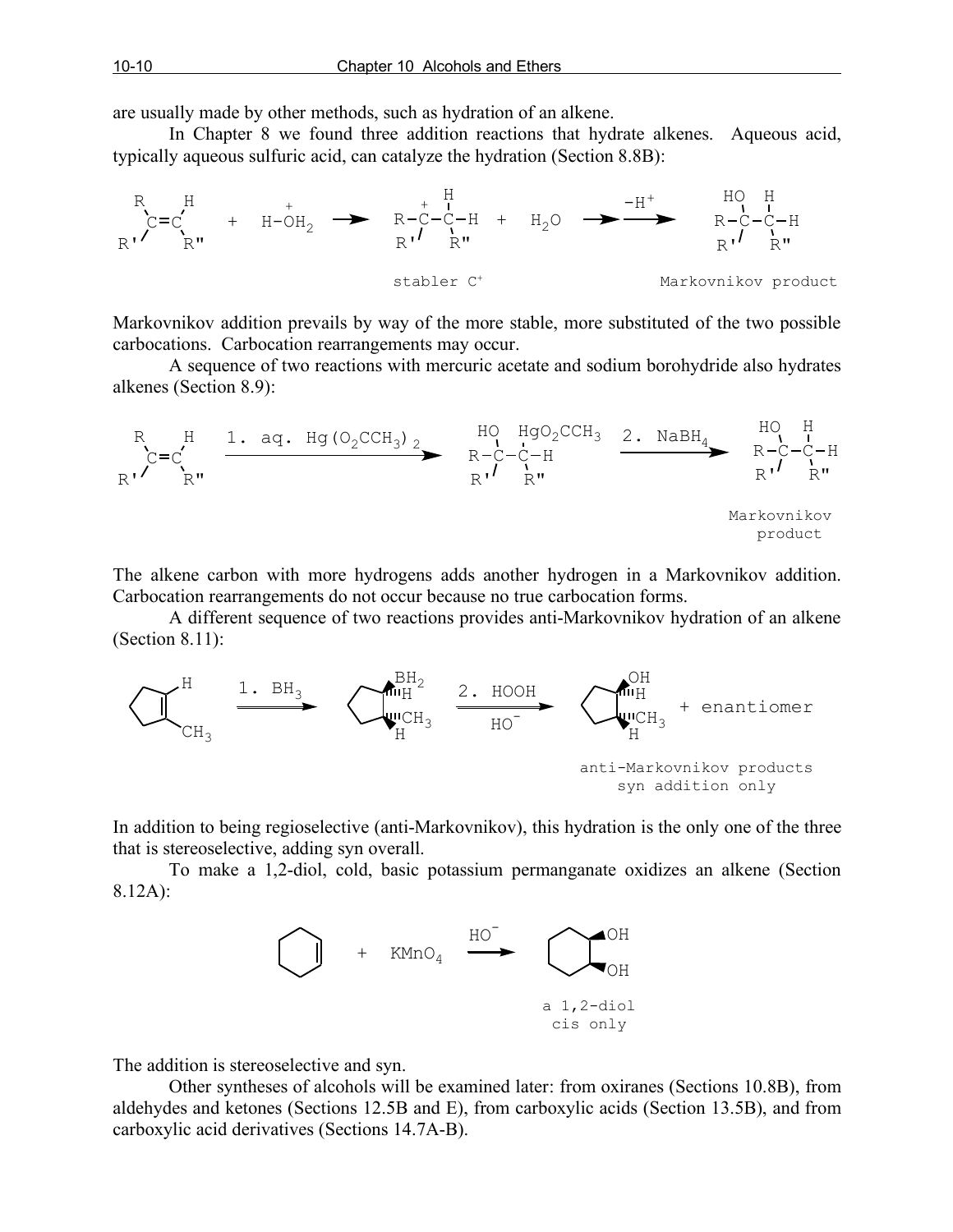Puzzle  $10.8$  —

Show the alcohol constitutional isomers produced from 3-methyl-1-butene and these reagents:

(a) dilute aqueous sulfuric acid (b) mercuric acetate, then sodium borohydride

(c) borane, then basic hydrogen peroxide (d) cold, basic potassium permanganate

Puzzle  $10.9$  ——

Starting with a simple alkyl halide, outline a synthesis of 1,2-ethanediol, the main component of automobile antifreeze.

———————————————————————————————————————

## 10.5 Reactions of Alcohols

As indicated in this chapter's introduction, alcohols compose the most versatile class of organic reagents. Under different circumstances they can react as acids, bases, non-acid electrophiles, and non-base nucleophiles. We will examine each type of reaction in turn.

### 10.5A Reactions of Alcohols as Acids

Table 4.1 (Section 4.2) shows that methanol resembles water as a weak acid with a  $K_a$  near  $10^{-16}$ . Other simple alcohols have similar  $K_a$  values. This similarity to water simply reflects the similarity of their conjugate bases:

 $R-\ddot{O}$ :  $\tilde{=}$   $H-\ddot{O}$ : .. .. relative basicities of alkoxide and hydroxide ions

Both base atoms are anionic oxygens and the remaining atoms are carbons and hydrogens, all of similar electronegativity. Therefore, neither resonance nor inductive effects can affect these simple oxides.

Of course, a more electronegative atom can influence the acidity of an alcohol. For example, the  $K_a$  of 2-chloroethanol is 5 x  $10^{-15}$ , indicating an acid 10 times stronger than a simple alcohol. The conjugate base divulges the reason:

 $Cl-CH_2-CH_2-\ddot{O}$ :  $\delta$ -  $\delta$ + ... Cl stabilizes base electrons inductively

The more electronegative chlorine puts a partial positive charge on its carbon, which attracts and inductively stabilizes oxygen's base electrons. The weaker alkoxide conjugate base means a stronger alcohol acid.

What kind of base can efficiently convert a simple alcohol to its conjugate base alkoxide? As a weak acid, an alcohol needs a strong base to remove a proton. Let us try the strongly basic hydroxide ion: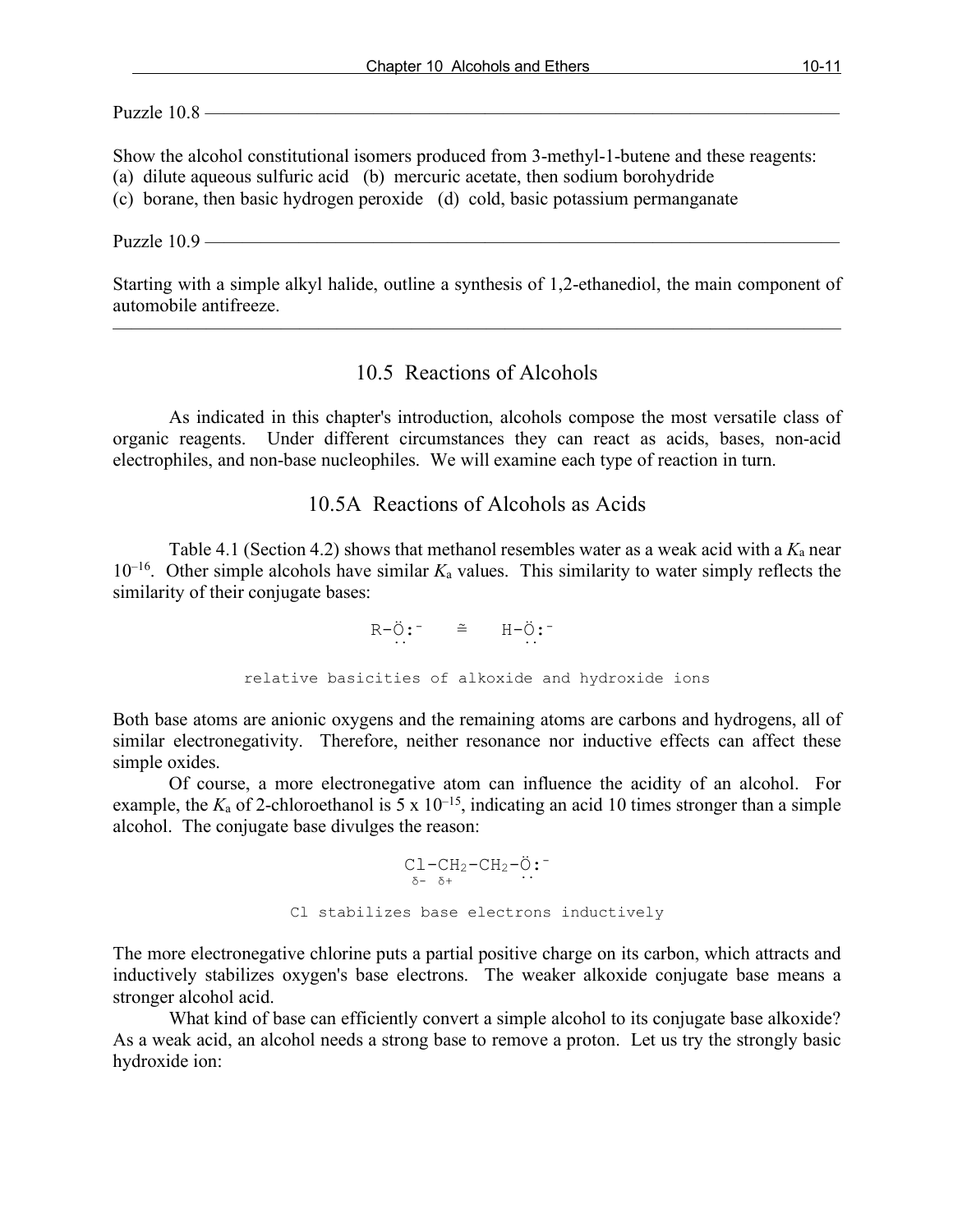R-O-H + HO<sup>-</sup> 
$$
\xrightarrow{K \cong 1}
$$
 R-O<sup>-</sup> + HOH  
 $K_a \sim 10^{-16}$    
alkoxide ion  $K_a$  2 x 10<sup>-16</sup>

With about equally strong acids on both sides of the equilibrium, the equilibrium constant, *K*, is about one. Although a large excess of hydroxide ion could convert most of the alcohol to its alkoxide ion (by Le Châtelier's Principle), this is not an efficient conversion.

A stronger base than hydroxide ion would react more completely. Examples include amide ion  $(H_2N^-)$  and hydride ion  $(H^-)$ , obtained from a reagent such as sodium hydride (NaH):

$$
R-\ddot{O}-H
$$
 
$$
K_a \sim 10^{-16}
$$
 sodium hydride  
alkoxide ion  
 $K_a$  10<sup>-35</sup>

The weaker base (alkoxide ion) and weaker acid (hydrogen) survive this acid-base equilibrium. Note that the hydrogen in sodium hydride takes an electron pair from its bond with the less electronegative sodium to react with the alcohol. Thus, this hydrogen serves as a hydride ion base, not as the usual proton acid.

Another way to make the alkoxide ion adds sodium or potassium metal to the alcohol:

2 RO-H + 2 Na $\cdot$   $\longrightarrow$  2 RO $^{-}$  + H<sub>2</sub> + 2 Na<sup>+</sup> metal alkoxide ion

Actually this is not an acid-base reaction, but an oxidation-reduction reaction, where the metal reduces the acidic proton to hydrogen gas. Consequently, metallic sodium with one valence electron must be used instead of a salt such as sodium chloride. This reaction of an alcohol also resembles the analogous reaction of water, which forms hydroxide ion as counterpart to alkoxide ion:

> 2 HO-H + 2 Na·  $\longrightarrow$  2 HO<sup>-</sup> + H<sub>2</sub> + 2 Na<sup>+</sup> hydroxide ion

As in so many reactions, an alcohol is the organic analogue of water.

Puzzle 10.10 —————

A nitro group  $(-NO<sub>2</sub>)$  is a substituent in 2-nitro-1-ethanol.

- (a) Draw the two main resonance forms for this alcohol.
- (b) Is this alcohol more or less acidic than ethanol? Explain.

Puzzle 10.11 —

Vitamin C (i.e., ascorbic acid) is needed for healthy cells and tissues: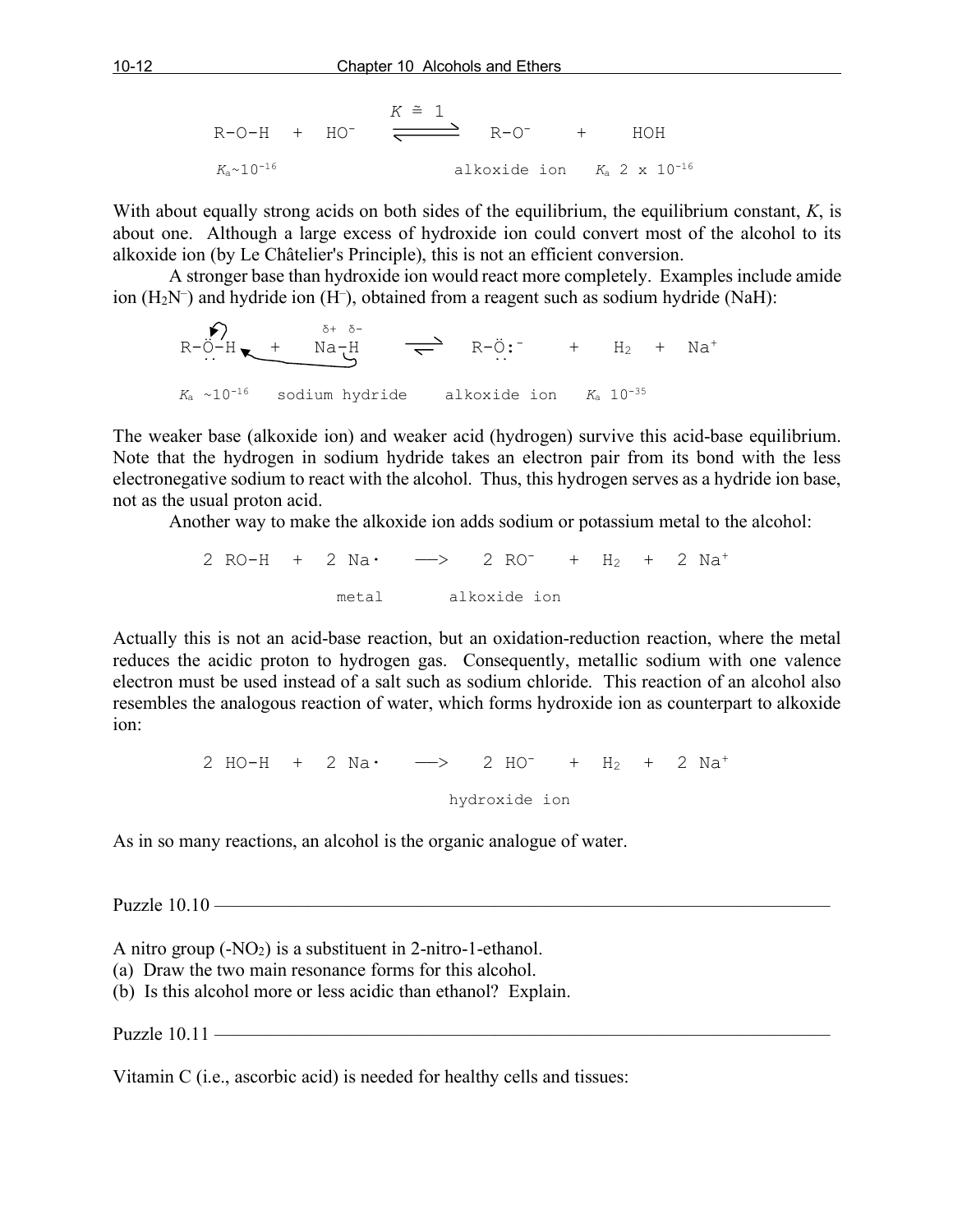

Which alcohol hydrogen is the most acidic with a surprisingly high  $K_a$  of  $7 \times 10^{-5}$ ? Hint: such an abnormal value probably results from resonance.

———————————————————————————————————————

#### 10.5B Reactions of Alcohols as Bases

An alcohol also resembles water as a base. This is not surprising because the base atom of each is an uncharged oxygen and neither has resonance or inductive effects:

$$
R-\ddot{O}H \qquad \cong \qquad H-\ddot{O}H
$$
\n...  
\n
$$
\ddots
$$
\n
$$
\ddot{C}
$$
\n
$$
\ddot{C}
$$
\n
$$
\ddot{C}
$$
\n
$$
\ddot{C}
$$
\n
$$
\ddot{C}
$$
\n
$$
\ddot{C}
$$
\n
$$
\ddot{C}
$$
\n
$$
\ddot{C}
$$
\n
$$
\ddot{C}
$$
\n
$$
\ddot{C}
$$
\n
$$
\ddot{C}
$$
\n
$$
\ddot{C}
$$
\n
$$
\ddot{C}
$$
\n
$$
\ddot{C}
$$
\n
$$
\ddot{C}
$$
\n
$$
\ddot{C}
$$
\n
$$
\ddot{C}
$$
\n
$$
\ddot{C}
$$
\n
$$
\ddot{C}
$$
\n
$$
\ddot{C}
$$
\n
$$
\ddot{C}
$$
\n
$$
\ddot{C}
$$
\n
$$
\ddot{C}
$$
\n
$$
\ddot{C}
$$
\n
$$
\ddot{C}
$$
\n
$$
\ddot{C}
$$
\n
$$
\ddot{C}
$$
\n
$$
\ddot{C}
$$
\n
$$
\ddot{C}
$$
\n
$$
\ddot{C}
$$
\n
$$
\ddot{C}
$$
\n
$$
\ddot{C}
$$
\n
$$
\ddot{C}
$$
\n
$$
\ddot{C}
$$
\n
$$
\ddot{C}
$$
\n
$$
\ddot{C}
$$
\n
$$
\ddot{C}
$$
\n
$$
\ddot{C}
$$
\n
$$
\ddot{C}
$$
\n
$$
\ddot{C}
$$
\n
$$
\ddot{C}
$$
\n
$$
\ddot{C}
$$
\n
$$
\ddot{C}
$$
\n
$$
\ddot{C}
$$
\n
$$
\ddot{C}
$$
\n
$$
\ddot{C}
$$
\n
$$
\ddot{C}
$$
\n
$$
\ddot{C}
$$
\n
$$
\ddot{C}
$$
\n
$$
\ddot{C}
$$
\n
$$
\ddot{C}
$$
\

Table 4.1 (Section 4.2) confirms this assessment with similar  $K_a$  values of about  $10^2$  for the conjugate acids of both methanol ( $CH_3OH_2$ <sup>+</sup>) and water ( $HOH_2$ <sup>+</sup>). These are strong acids because their  $K_a$  values are greater than  $10^{-7}$ . Consequently, alcohols and water are weak bases.

How strong of an acid is needed to protonate an alcohol? As a weak base, an alcohol needs a strong acid. We have already seen such protonation during dissolving in sulfuric acid (Section 10.3B) and two reactions:  $S_N1$  solvolysis and E1 elimination. Among its multiple duties in an  $S_N1$ solvolysis, an alcohol acts as a base, taking a proton from the oxonium ion in the last step (Section 6.5C). For example:



Like the conjugate acid of methanol ( $K_a$  of CH<sub>3</sub>OH<sub>2</sub><sup>+</sup> = 10<sup>2</sup>), this oxonium ion is a strong acid, which becomes uncharged by donating its proton to the alcohol.

In an E1 elimination an alcohol can serve as a base to take a very acidic β proton from the carbocation intermediate (Section 7.2B). For example:



A β hydrogen of a carbocation is very acidic because it leaves a uncharged alkene behind. In contrast, a hydrogen on a simple hydrocarbon must leave a very unstable carbanion behind and has a  $K_a$  of about 10<sup>-50</sup> (Table 4.1). Alcohol solvents often serve organic reactions by scavenging very acidic hydrogens.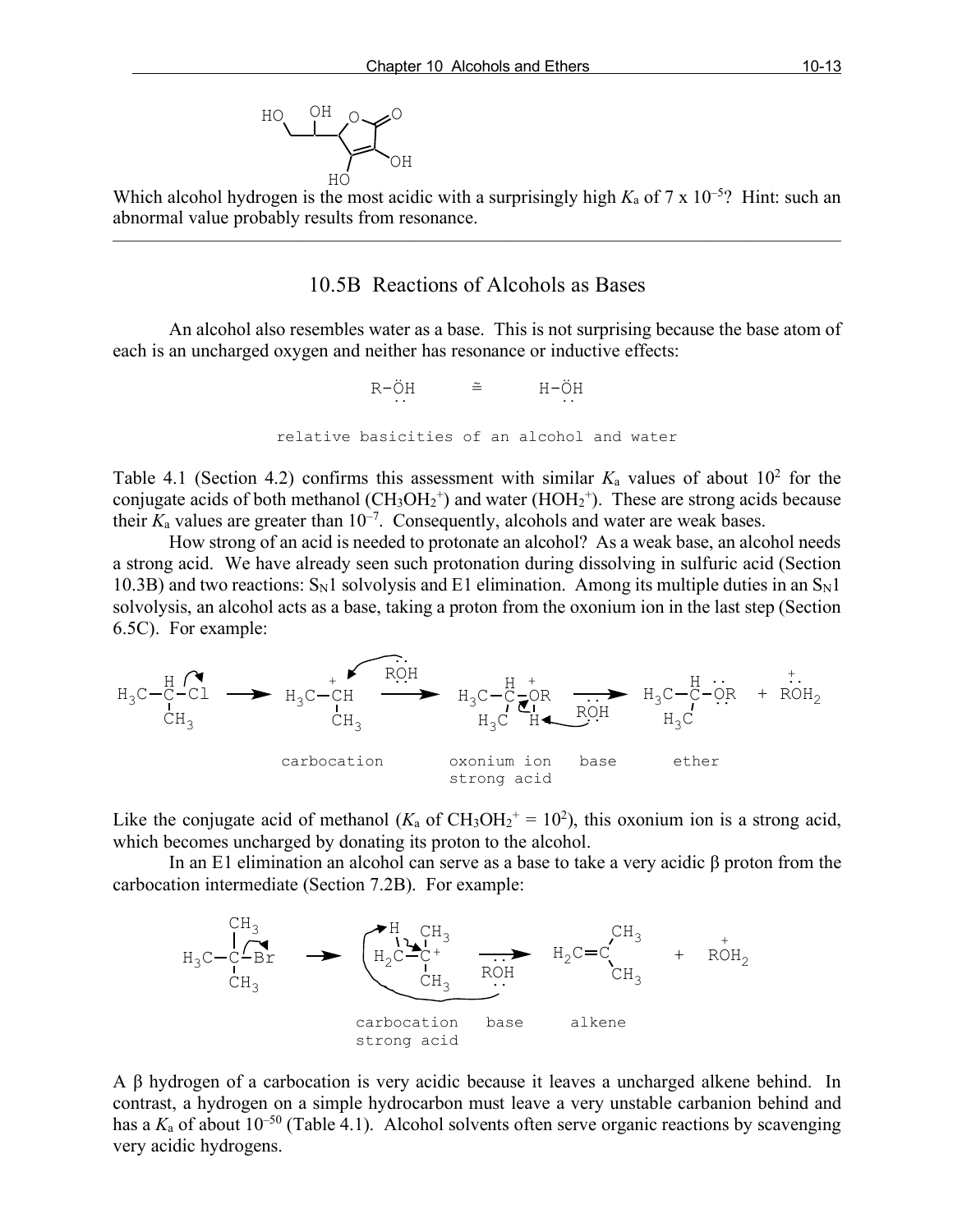On the other hand, an alcohol is too weakly basic to abstract a weakly acidic β hydrogen from an electrophile in an E2 reaction (Section 7.3).

Puzzle 10.12 -

Consider 2-chloro-1-ethanol and ethanol

(a) Which is the stronger base? Explain.

(b) As a base, which would permit a faster E1 reaction? Be careful.

#### 10.5C Reactions of Alcohols as Non-base Nucleophiles

 $\overline{\phantom{a}}$  , and the contract of the contract of  $\overline{\phantom{a}}$ 

In this and the next two sections we will see reactions of an alcohol reacting as a nucleophile without abstracting a proton. How strong of a nucleophile is an alcohol? We know it as a weak base (Section 10.5B). Yet a weak base that is soft (e.g.,  $Cl^-$ ) can have surprising nucleophilic strength with soft electrophiles (Section 4.8). Alcohols, however, are not only weak bases but also fairly hard nucleophiles because their nucleophilic atom is a rather small oxygen. Consequently, alcohols are weak nucleophiles with both hard and soft electrophiles, and react only with strong electrophiles. Once again, alcohols resemble water in this way.

Accordingly, an alcohol does not pursue an  $S_N2$  reaction with a normal alkyl halide, which is not a strong electrophile. In an  $S_N1$  reaction, however, a very electrophilic carbocation from a secondary or tertiary halide can react with an alcohol. For example:



This is a way to make an ether from a secondary or tertiary halide. Yet, E1 reactions generally compete with  $S_N1$  reactions, so this is not an ideal way to make an ether. If an alkoxide ion were used instead of the alcohol, the secondary or tertiary halide would yield an alkene (Section 10.6A).

———————————————————————————————————————

Puzzle  $10.13$  —

(a) Which reactants could yield di-*tert*-butyl ether?

(b) Which other organic product would form in a competing reaction?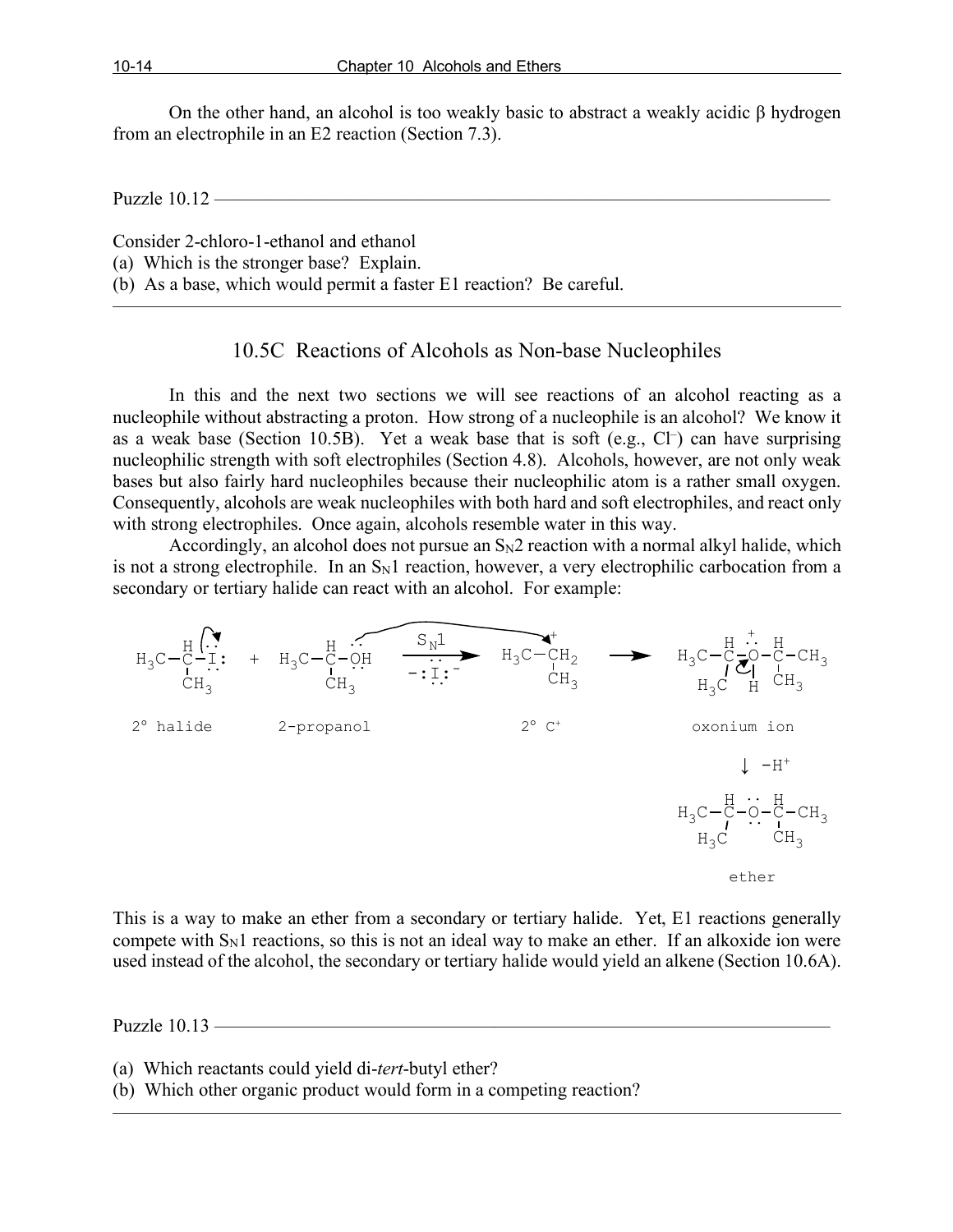#### 10.5D Reactions Removing the Hydroxy Group from Alcohols

When reacting as an acid, an alcohol's electrophilic atom is its hydroxy hydrogen, which carries a partial positive charge. To react as a non-acid electrophile, an alcohol would use its  $\alpha$ carbon, which also carries a partial positive charge:



Our usual carbon electrophile so far is an alkyl halide, which can make an alcohol (Section 10.4):



Can we reverse this synthesis to make an alkyl halide from an alcohol? The obvious course is to react the  $\alpha$  carbon of the alcohol electrophile with a halide ion nucleophile in either an S<sub>N</sub>2 or S<sub>N</sub>1 reaction:



This reaction, however, does not go by  $S_N2$ ,  $S_N1$ , or any other mechanism! Certainly, the halide ion is a strong enough nucleophile for an  $S_N2$  or  $S_N1$  reaction, but the alcohol electrophile is too weak. The alcohol's  $\alpha$  carbon has a big enough partial positive charge to attract a nucleophile. The flaw in the alcohol is the hydroxide ion leaving group, which is unstable when leaving with the extra pair of electrons. Its conjugate acid, water, is a weak acid  $(K_a \sim 10^{-16} < 10^{-7})$ , and so hydroxide is a strong base, too unstable to serve as a leaving group for a normal  $S_N2$  or  $S_N1$ reaction.

How can we remove the hydroxy group of an alcohol? Because hydroxide ion is too strong of a base, does it have a related structure that is a weak base? Indeed, its conjugate acid, water, is a weak base ( $K_a$  of H<sub>3</sub>O<sup>+</sup> = 50) and so a good leaving group. Moreover, it is relatively easy to outfit an alcohol with water as its leaving group. All the hydrogen halides except hydrogen fluoride are acidic enough to protonate an alcohol because their  $K_a$  values exceed 10<sup>2</sup>, the  $K_a$  of  $ROH<sub>2</sub><sup>+</sup>$  (see Table 4.1, Section 4.2). Consequently, we have the following useful reactions:

 | SN1 | —C-OH + HX ——————> —C-X + H2O | or SN2 | alcohol X ≠ F alkyl halide good leaving group

HX is any hydrogen halide except hydrogen fluoride. As the least reactive of the three usable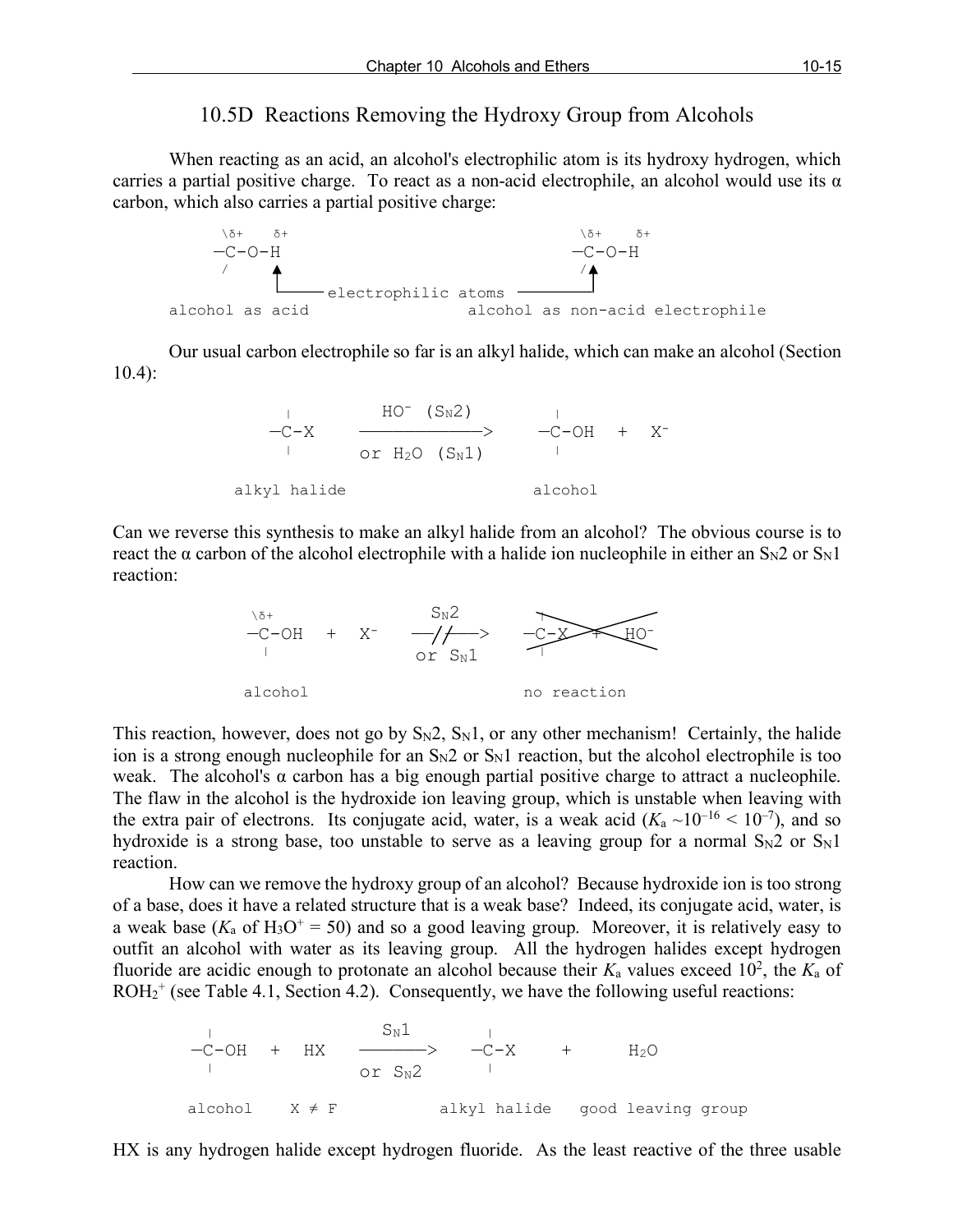hydrogen halides, hydrogen chloride often requires a zinc chloride (ZnCl<sub>2</sub>) catalyst. The alcohol can be any class and the class determines whether the mechanism is  $S_N1$  or  $S_N2$ . If the alcohol is tertiary or secondary, an  $S_N1$  mechanism pertains. For example:



The first step is a fast acid-base reaction that turns a poor leaving group into a good one. The rest of the mechanism is normal  $S_N1$ . In the rate-limiting second step water leaves behind a tertiary carbocation. In the last step this carbocation adds bromide nucleophile (from hydrogen bromide) to form the desired alkyl halide. Of course, a carbocation rearrangement might occur for this kind of reaction as for any reaction involving a true carbocation. It is reasonable that a secondary or tertiary alcohol prefers  $S_N1$  to  $S_N2$  because of considerable steric hindrance and stabilization of the carbocation by hyperconjugation.

Like a methyl or primary halide, a methyl or primary alcohol prefers  $S_N2$  to  $S_N1$  because of steric openness and the inability to form a methyl or primary carbocation. For example:



After protonation activates the alcohol with a good leaving group, the chloride ion pursues the sterically open  $\alpha$  carbon. Zinc chloride serves as catalyst, often needed by hydrogen chloride. Note that in both  $S_N1$  and  $S_N2$  reactions of alcohols both parts of the hydrogen halide reagent are used: the acidic hydrogen for protonation of the leaving group, and the nucleophilic halide to engage the carbon electrophile.

Because hydrogen chloride sometimes reacts reluctantly with alcohols, other reagents have been developed to form alkyl chlorides from alcohols. Thionyl chloride (SOCl<sub>2</sub>), phosphorous trichloride (PCl<sub>3</sub>), and phosphorous pentachloride (PCl<sub>5</sub>) are three different reagents that chlorinate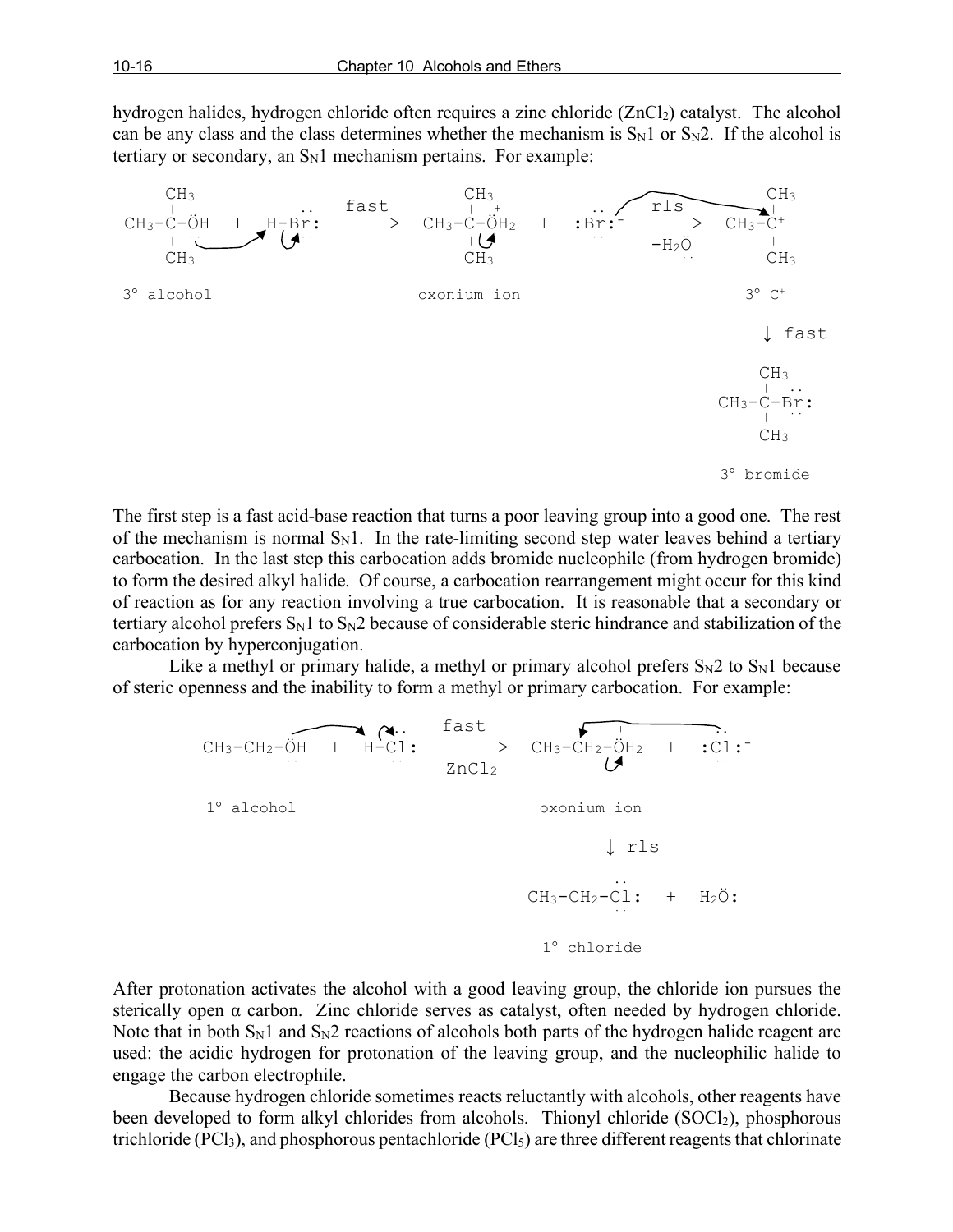alcohols and also allow less carbocation rearrangement than hydrogen chloride. Like the hydrogen halides they operate on the principle of improving the poor leaving group of alcohols.

Analogous reagents for bromination and iodination of alcohols are phosphorous tribromide (PBr3) and phosphorous triiodide (PI3), respectively. They also work by enhancing the leaving group and minimize carbocation rearrangement. The mechanisms of these alternative reactions can vary with conditions and will not be presented here.

So we have succeeded in reversing the synthesis of an alcohol from an alkyl halide. Now let us reverse the hydration of an alkene, which forms an alcohol with aqueous acid (Section 8.8B):



Because an alkyl halide and a strong base yield an alkene by an E2 reaction, let us try the same tactic on an alcohol:



This reaction, however, does not go with hydroxide ion or even stronger bases. Once again, the problem is the hydroxide ion leaving group, poor for normal E2 and E1 reactions, as well as for  $S_N2$  and  $S_N1$  reactions.

We must improve the leaving group by reducing its basicity, and we can do that again by protonating it in strong acid. Yet, this time we do not want a strongly acidic hydrogen halide that also provides a strongly nucleophilic halide ion for substitution. A similar situation arose in Section 8.8B when we wished to hydrate an alkene by protonating the alkene without adding a strong nucleophile to pursue the resulting carbocation. We used sulfuric acid then and so now we use sulfuric acid to dehydrate an alcohol to an alkene:

HO H  $\begin{array}{ccc} \text{I} & \text{I} & \text{I} \\ \text{I} & \text{I} & \text{I} \end{array}$   $\begin{array}{ccc} \text{E1} & \text{O1} & \text{E2} \end{array}$   $\begin{array}{ccc} \text{E2} & \text{I} & \text{I} \end{array}$  $-C-C-$  +  $H_2SO_4$   $\overline{\longleftarrow}$   $C=C$  +  $H_2O$  +  $H_2SO_4$  $\begin{array}{ccc} \hline \end{array}$   $\begin{array}{ccc} \hline \end{array}$  addition  $\begin{array}{ccc} \hline \end{array}$ alcohol acid catalyst and alkene good leaving group

It should not surprise us that sulfuric acid catalyzes this dehydration (i.e., the removal of water) because it catalyzes the reverse, hydration of an alkene to an alcohol. A true catalyst, which is not consumed by reaction, must catalyze the reverse reaction as much as it catalyzes the forward reaction (Section 5.4B).

So this is a reversible equilibrium, which can be shifted toward either the alcohol or the alkene by reaction conditions. Because the dehydration of the alcohol yields water as a byproduct, too much water can shift the equilibrium from the alkene back to the alcohol. Consequently, fairly concentrated sulfuric acid is used for dehydration, whereas dilute aqueous sulfuric acid is used to hydrate an alkene. In addition, a high temperature favors the elimination reaction thermodynamically because of its positive, endothermic Δ*H°* and positive Δ*S*° (Section 7.1).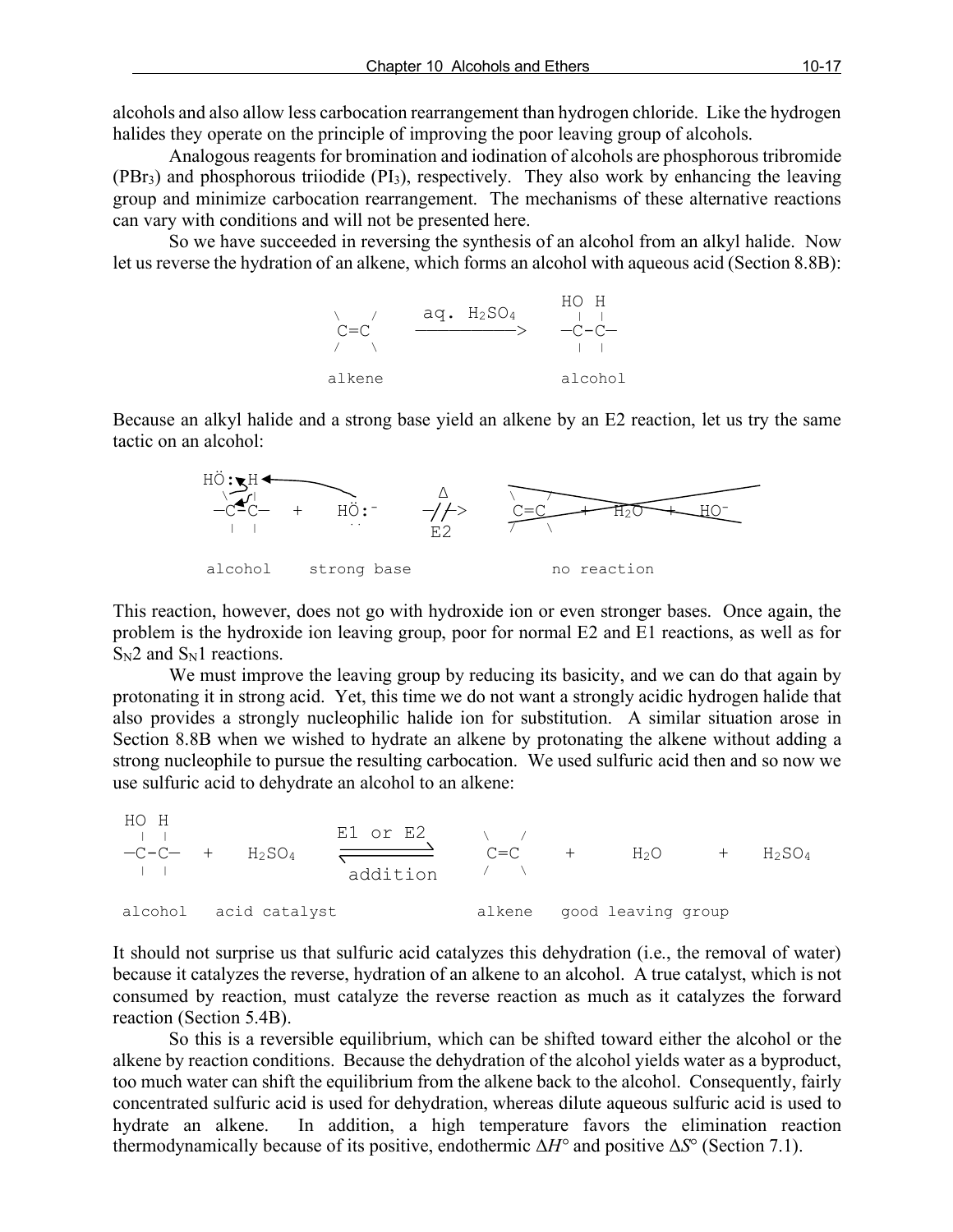HO H

\n
$$
-C-C
$$

\n $-C-C$ 

\n $0.4$ 

\n1.4

\n1.4

\n2.4

\n3.4

\n4.4

\n4.4

\n5.4

\n6.4

\n7.4

\n8.4

\n1.4

\n1.4

\n1.4

\n1.4

\n2.4

\n3.4

\n4.4

\n4.4

\n5.4

\n6.4

\n6.4

\n7.4

\n8.4

\n9.4

\n1.4

\n1.4

\n1.4

\n1.4

\n1.4

\n2.4

\n3.4

\n4.4

\n4.4

\n5.4

\n6.4

\n6.4

\n7.4

\n8.4

\n9.4

\n1.4

\n1.4

\n1.4

\n1.4

\n1.4

\n2.4

\n3.4

\n4.4

\n4.4

\n5.4

\n6.4

\n6.4

\n7.4

\n8.4

\n9.4

\n1.4

\n1.4

\n1.4

\n1.4

\n1.4

\n1.4

\n1.4

\n1.4

\n1.4

\n1.4

\n1.4

\n1.4

\n2.4

\n3.4

\n4.4

\n4.4

\n5.4

\n6.4

\n7.4

\n8.4

\n9.4

\n1.4

\n1.4

\n1.4

\n1.4

\n1.4

\n

Other than methanol (with too few carbons to form an alkene), any class of alcohol reacts, and the class determines whether an E1 or E2 mechanism occurs. Tertiary and secondary alcohols react by E1. For example:



This mechanism is the exact reverse of the one for acid-catalyzed hydration of an alkene in Section 8.8B. This is natural because the route of least energy must be the same in both directions. An E1 mechanism suits a secondary or tertiary alcohol because a normal E2 reaction needs a strong base (Section 7.3). Yet, a strong base is normally incompatible with a strong acid, such as sulfuric acid, which would immediately neutralize it. Instead, weakly basic hydrogen sulfate ion, the conjugate base of the sulfuric acid, or water can remove a β proton from the carbocation of the E1 reaction. Two different β protons can be taken to yield two different alkene constitutional isomers. As usual, the major isomer has more alkyl substituents on the double bond (Section 7.4). Although this carbocation cannot rearrange, such rearrangement is, of course, possible in other E1 dehydrations of alcohols.

A primary alcohol is dehydrated to an alkene with more difficulty. A higher reaction temperature reflects this difficulty. A sample mechanism illustrates: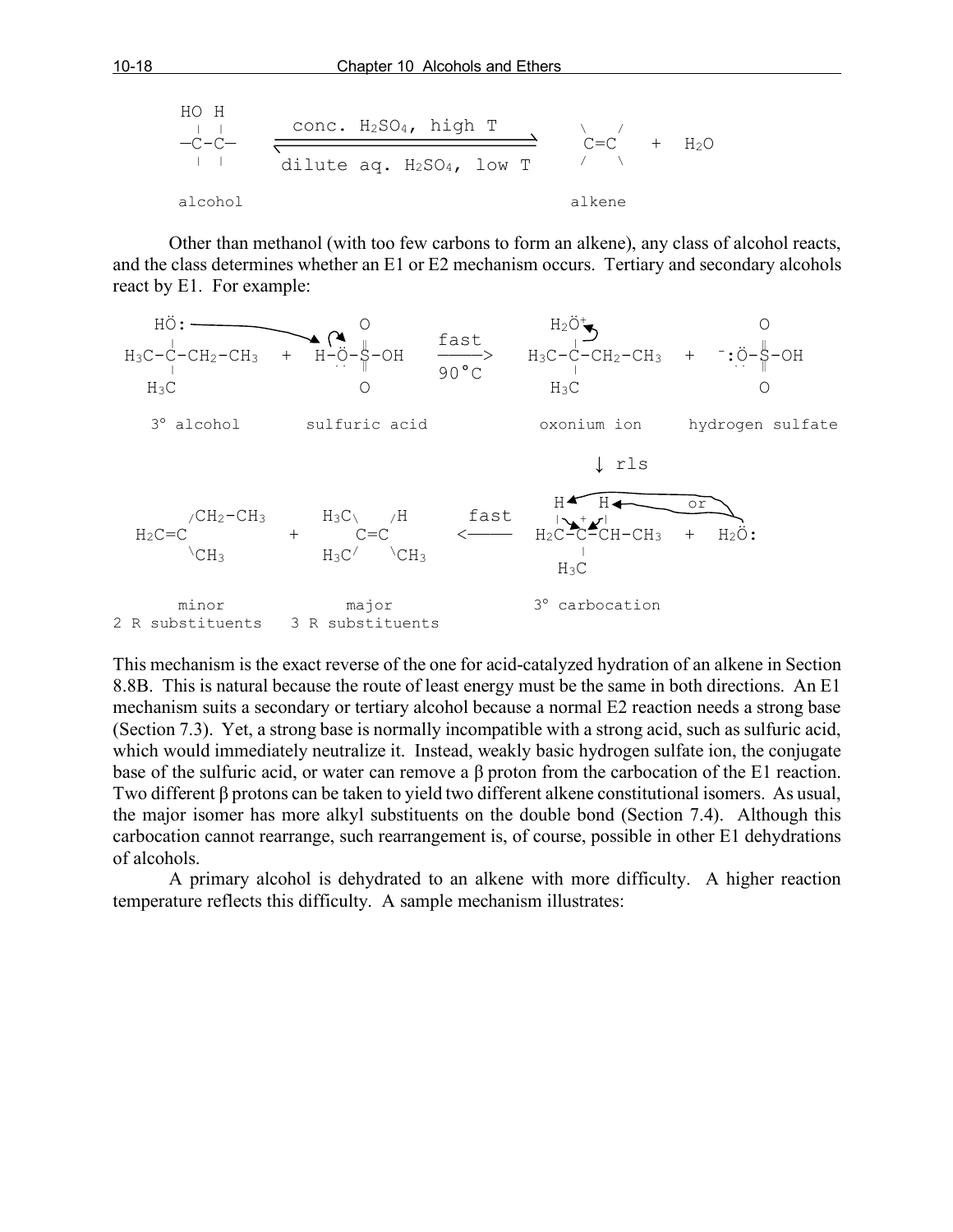

Primary alcohols pursue an E2 mechanism because the primary carbocation, needed for E1, is not feasible. On the other hand, E2 normally requires a strong base, which is not normally compatible with the very acidic sulfuric acid. Presumably, the high 170°C temperature is needed for primary alcohols to energize both oxonium ion acid and hydrogen sulfate ion base to react in one E2 step.

In this section we have used acid to protonate the alcohol's oxygen to facilitate the breaking of the C-O bond in  $S_N2$ ,  $S_N1$ , E2, and E1 reactions. We will use the same method to help cleave C-O bonds in ethers (Sections 10.8A & B), aldehydes (Sections 12.5A & D), ketones (Sections 12.5A & D), and carboxylic acid derivatives (Section 14.5D).

A general problem with dehydrations of alcohols, both E1 and E2, is possible isomerization of the alkene product. For example, the 1-butene isomer product from the above dehydration is not the only alkene produced. In strong acid this alkene isomerizes to 2-butene:



First, the acid protonates the alkene to the carbocation, which then can lose a different β proton to yield a different alkene constitutional isomer. In fact, the stabler 2-butene isomer predominates at equilibrium because it has more alkyl substituents.

To avoid such isomerization when dehydrating an alcohol to an alkene, one may first convert the alcohol to an alkyl halide and then in a second, separate E2 reaction reach the alkene: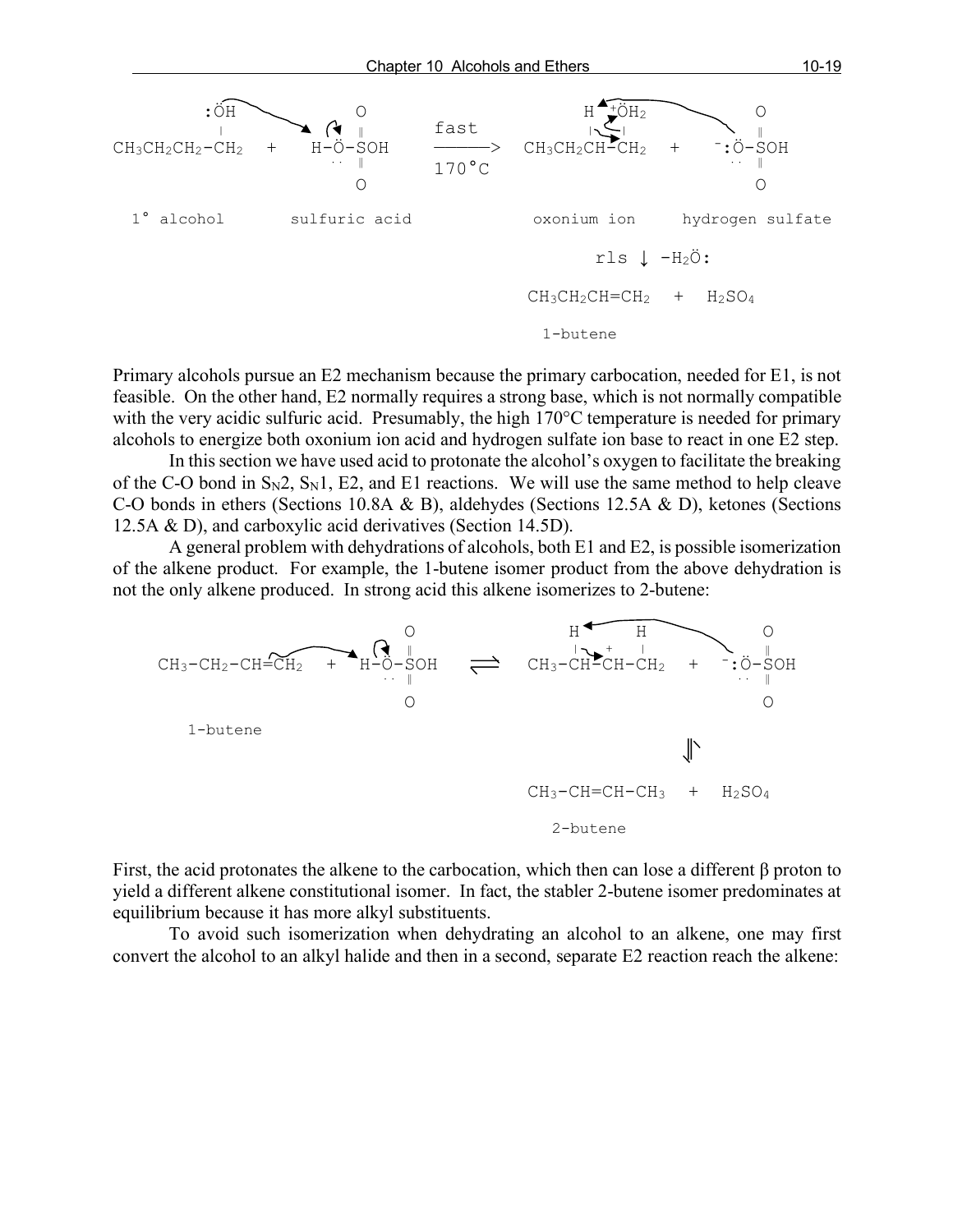1. HX  $CH_3-CH_2-CH_2-CH_2-OH$  ————>  $CH_3-CH_2-CH_2-CH_2-X$  1-butanol alkyl halide E2  $\downarrow$  2. (CH<sub>3</sub>) 3CO<sup>-</sup>  $CH<sub>3</sub>-CH<sub>2</sub>-CH=CH<sub>2</sub>$ 1-butene only

Under basic conditions the alkene product cannot be reprotonated and isomerize. The bulky *tert*butoxide ion base also minimizes  $S_N2$  substitution on the primary halide. Although this E2 reaction gives only one alkene isomer, an E2 reaction of an alkyl halide with two different β hydrogens yields more than one alkene constitutional isomer (Section 7.4).

Another reaction that converts the alcohol's hydroxy group to a good leaving group forms **alkyl sulfonates,** such as **alkyl tosylates** (ROTs, from *p*-toluenesulfonate), **alkyl brosylates**  (ROBs, from *p*-bromobenzenesulfonate), and **alkyl triflates** (ROTf, from trifluoromethylsulfonate):



Alkyl sulfonates are generally made from an alcohol and the corresponding sulfonyl chloride:



The sulfur is strongly electrophilic because it has many bonds to more electronegative oxygens and chlorine and because it has a good leaving group, chloride ion.

Alkyl sulfonates feature their own good leaving group, sulfonate anion:



Three equivalent resonance forms (as well as electronegative oxygens) greatly stabilize the sulfonate ion. So, it is a weak base and a good leaving group. This same resonance pattern stabilizes hydrogen sulfate ion, the conjugate base of sulfuric acid (Section 1.5). The large *K*a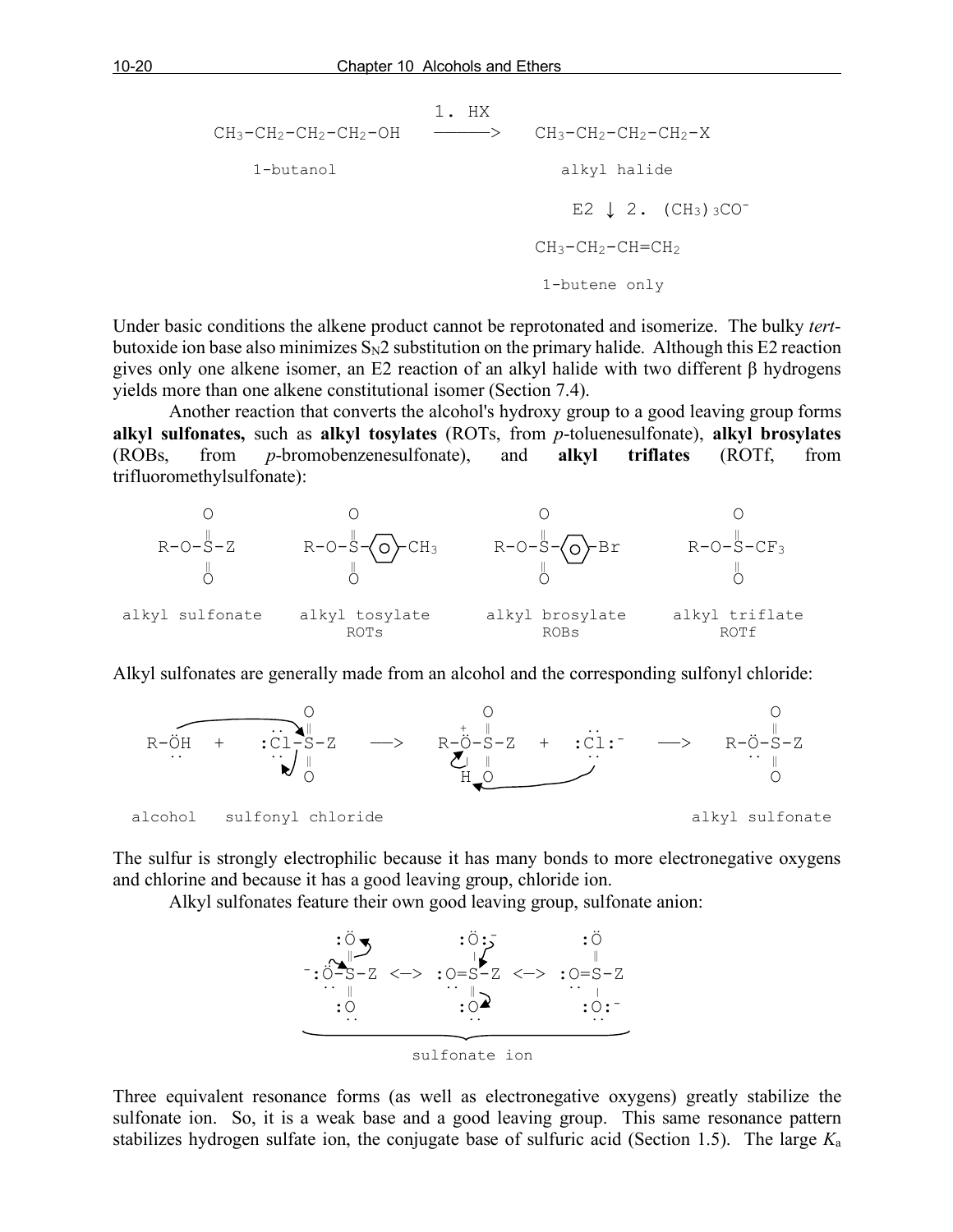values for *p*-toluenesulfonic acid and sulfuric acid testify to the great resonance stabilization of the conjugate bases:



Therefore, after alkyl halides and protonated alcohols, alkyl sulfonates are a third type of carbon electrophile for nucleophilic substitutions and eliminations. In fact, alkyl sulfonates so strongly resemble alkyl halides in reactivity that they are practically interchangeable with alkyl halides. For example, methyl and primary sulfonates prefer  $S_N2$  to  $S_N1$  reactions and require strong nucleophiles, whereas tertiary sulfonates prefer  $S_N1$  reactions and weakly basic nucleophiles.

Let us see how converting an alcohol to an alkyl sulfonate can help synthesize a target molecule. Suppose that we wish to convert ethanol to propanenitrile:

|         | $CH_3-CH_2-OH$ $\longrightarrow$ $CH_3-CH_2-CH_2$ |
|---------|---------------------------------------------------|
| ethanol | propanenitrile                                    |

A nucleophilic substitution should be able to change functional groups. One might first add a strong acid to activate the alcohol as an electrophile before nucleophilic approach by cyanide ion  $(N\equiv C^-)$ . Yet, in reality this synthesis fails: ). Yet, in reality this synthesis fails:



A much faster acid-base reaction supplants the desired  $S_N2$  reaction. Cyanide ion is a strong base because its conjugate acid, hydrogen cyanide, has a *K*<sup>a</sup> of 6 x 10–10 (Table 4.1). So, it cannot coexist for long with the strongly acidic oxonium ion. This is a fundamental problem with an alcohol as a carbon electrophile: the necessary activation by protonation creates an oxonium ion, which simply reacts as an acid if the nucleophile is strongly basic.

A less direct process accomplishes the synthesis. The alcohol is converted to an alkyl sulfonate, which properly reacts as an  $S_N2$  electrophile with cyanide ion: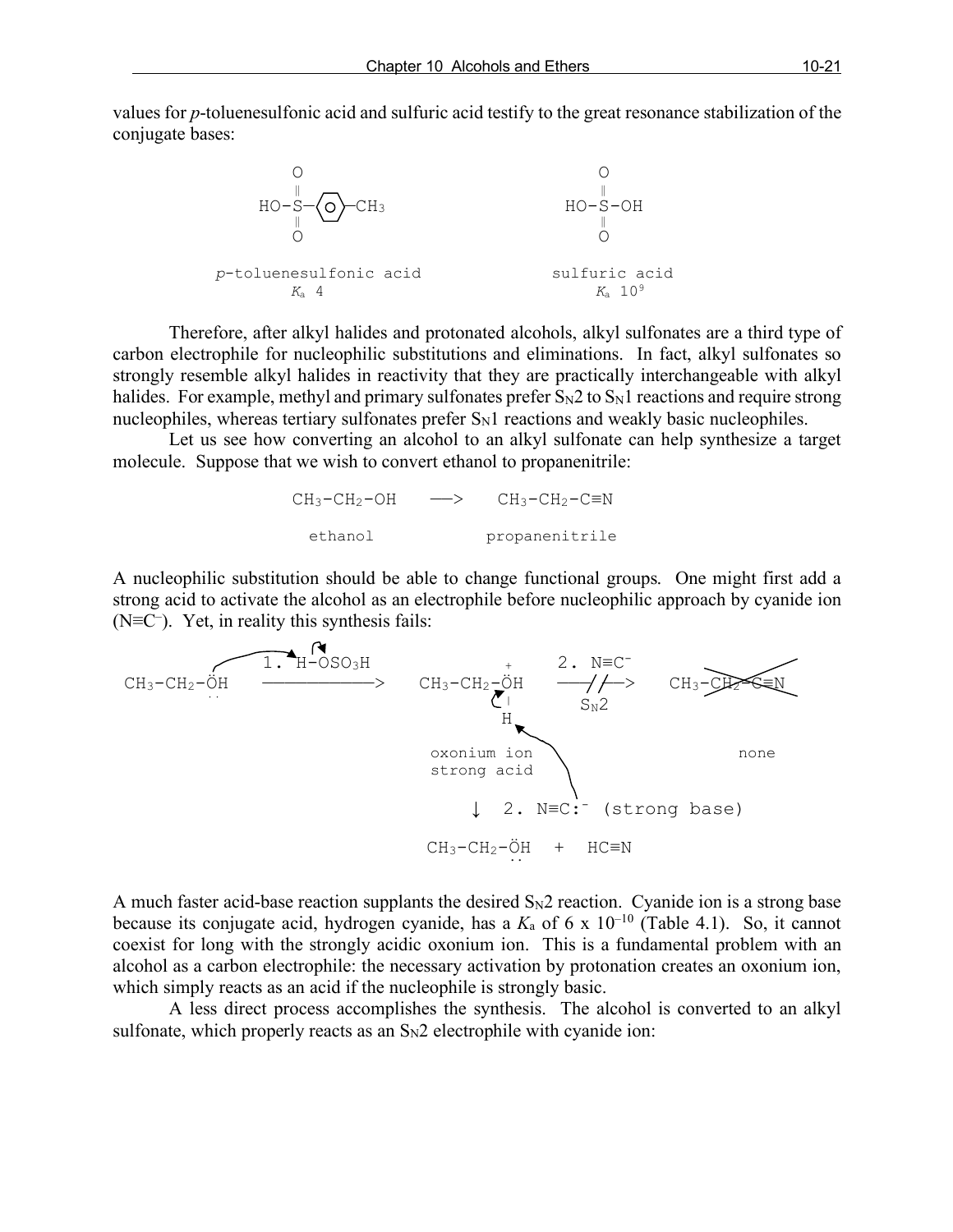

Because the alkyl tosylate is weakly acidic at its  $\beta$  carbon, it can also react, but more slowly, as an E2 acid with cyanide ion:



Because the alkyl tosylate is primary and yields an alkene with no alkyl substituents, however, this E2 reaction competes poorly with the desired  $S_N$ 2 reaction.

Formation of an alkyl halide can lead to the same goal:

1. HX 2. N≡C<sup>-</sup>  $CH_3-CH_2-OH$  ————>  $CH_3-CH_2-X$  —————>  $CH_3-CH_2-CH_2-CH_2$  $S_N$ 2 ethanol 1° alkyl halide propanenitrile

Again, the key to success is the alkyl halide's weak acidity, which permits the  $S_N2$  reaction with minimal E2 interference.

This is the second time that we have converted an alcohol to a different functional group to improve a synthesis. Earlier in this section an alcohol was first converted to an alkyl halide, which then yielded a single alkene isomer by elimination. Of course, now we know that the alcohol could have been converted to an alkyl sulfonate as well. In organic synthesis a less direct reaction sequence is sometimes more efficient than a shorter, more obvious path that gives an undesirable mixture of products.

Puzzle  $10.14$  —

(a) Draw the mechanisms for the reactions of 3-methyl-2-pentanol with hydrogen chloride to yield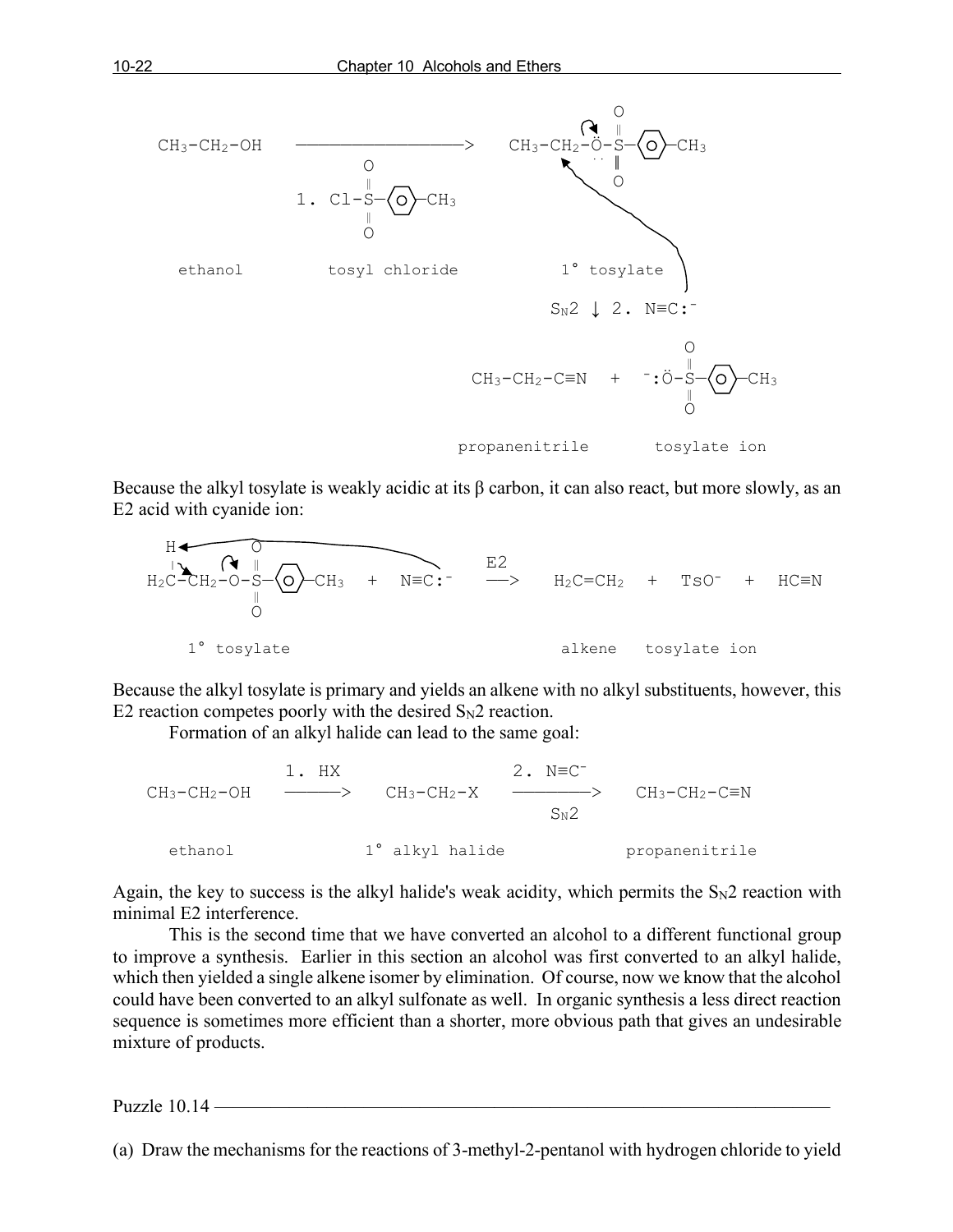two constitutional isomers.

(b) If thionyl chloride replaced hydrogen chloride in the reaction, which isomer would predominate?

Puzzle 10.15 ——

(a) Find the alcohol and the reaction conditions that would mostly make 4-methyl-2-pentene.

(b) Draw the mechanism for this reaction.

Puzzle 10.16 —————————————————————————————————

Nitroglycerin, the high explosive, can be made in a very hazardous reaction from glycerol (a byproduct of soap manufacture) and nitric acid in the presence of a catalyst.

| OH OH OH |                                      |          | $O_2NO$ $O_2NO$ $ONO_2$ |  |
|----------|--------------------------------------|----------|-------------------------|--|
|          |                                      | catalyst |                         |  |
|          | $CH_2-CH-CH_2 + 3$ HONO <sup>-</sup> |          | CH2-CH-CH2              |  |
|          |                                      |          |                         |  |
| qlycerol | nitric acid                          |          | nitroglycerin           |  |
|          |                                      |          |                         |  |

Draw a mechanism for the conversion of one of the alcohol groups to a nitrate group (ignore the catalyst).

———————————————————————————————————————

## 10.5E Oxidation Reactions of Alcohols

Two more new reactions of alcohols involve their oxidations. Actually, this extends the preceding section because alcohols react as non-base nucleophiles in these oxidations. Yet the importance of these reactions warrants a special section. In Section 8.12 we defined oxidation of an organic compound as a carbon gaining a bond to a more electronegative atom, such as oxygen, or losing a bond to hydrogen. We will oxidize alcohols by simultaneously involving both kinds of bonds.

The alcohol's class decides the normal extent of oxidation. Primary and methyl alcohols can be oxidized in two stages: first to an aldehyde and then to a carboxylic acid.

| OН<br>$-CH2$                                       | oxidation | $-CH$                                       | oxidation | $-C-OH$                                           |
|----------------------------------------------------|-----------|---------------------------------------------|-----------|---------------------------------------------------|
| 1° or Me alcohol<br>1 C-O bond<br>2 or 3 C-H bonds |           | aldehyde<br>2 C-O bonds<br>1 or 2 C-H bonds |           | carboxylic acid<br>3 C-O bonds<br>0 or 1 C-H bond |

During oxidation, the oxygen-bearing carbon gains bonds to oxygen and loses bonds to hydrogen. Secondary alcohols are normally oxidized only once to a ketone:

| ЭH<br>$R-CH-R$ | oxidation | R-C-R'      | oxidation | no reaction |
|----------------|-----------|-------------|-----------|-------------|
| 2° alcohol     |           | ketone      |           |             |
| 1 C-O bond     |           | 2 C-O bonds |           |             |
| 1 C-H bond     |           | 0 C-H bonds |           |             |

In all of these reactions the carbon attached to the oxygen is oxidized by replacing a bond to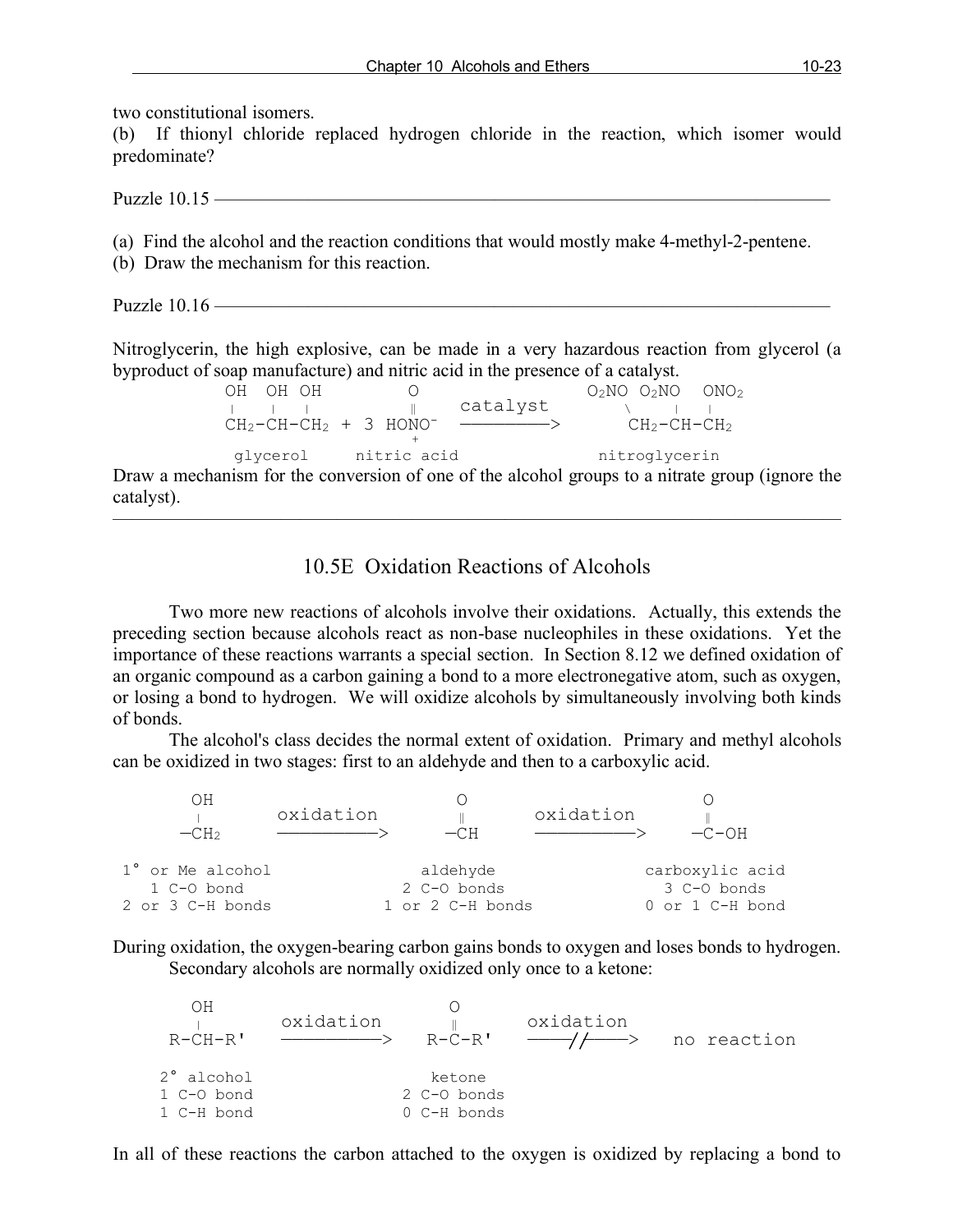hydrogen with another bond to oxygen. Only a carbon that is bonded to both an oxygen and a hydrogen is cleanly oxidized. Thus, oxidation selects only special carbons:

 Cl O O Cl O O | ‖ ‖ oxidation | ‖ ‖ H2C-CH2-C-CH2-CH2-CH —————————> H2C-CH2-C-CH2-CH2-C-OH only

Only the aldehyde carbon has both an oxygen and a hydrogen, and so it is the only one oxidized. The ketone functional group is not normally oxidized because its carbon has no hydrogens. To make room for another bond to oxygen, it is much more difficult to break a carbon-carbon bond than a carbon-hydrogen bond.

Consequently, a tertiary alcohol is not normally oxidized:

OH

\n
$$
R-C-R'
$$

\nof

\n $R-C-R'$ 

\nof

\n $R''$ 

\n3° alcohol

\n1 C-O bond

\n0 C-H bonds

Its carbon bearing an oxygen has no hydrogen to lose during oxidation.

Alcohols are usually oxidized by transition metals in high oxidation states, such as potassium permanganate (KMnO4). The most frequently used oxidants are various forms of chromium(VI), in its highest oxidation state. Chromium trioxide  $(CrO<sub>3</sub>)$  and dichromate ion  $(Cr_2O_7^{2-})$  are two typical forms of chromium(VI) that oxidize methyl, primary, and secondary alcohols. Generally they react in acidic aqueous solution. Two examples follow.



The primary alcohol is oxidized in two steps all the way to its carboxylic acid by way of its aldehyde. Note that the alkene functional gro up remains unreacted. The secondary alcohol is only oxidized by one step to the ketone.

It is possible to stop the oxidation of the primary alcohol at the aldehyde stage by using a milder form of chromium(VI). This milder form can be anhydrous pyridinium chlorochromate, usually used in dichloromethane solvent: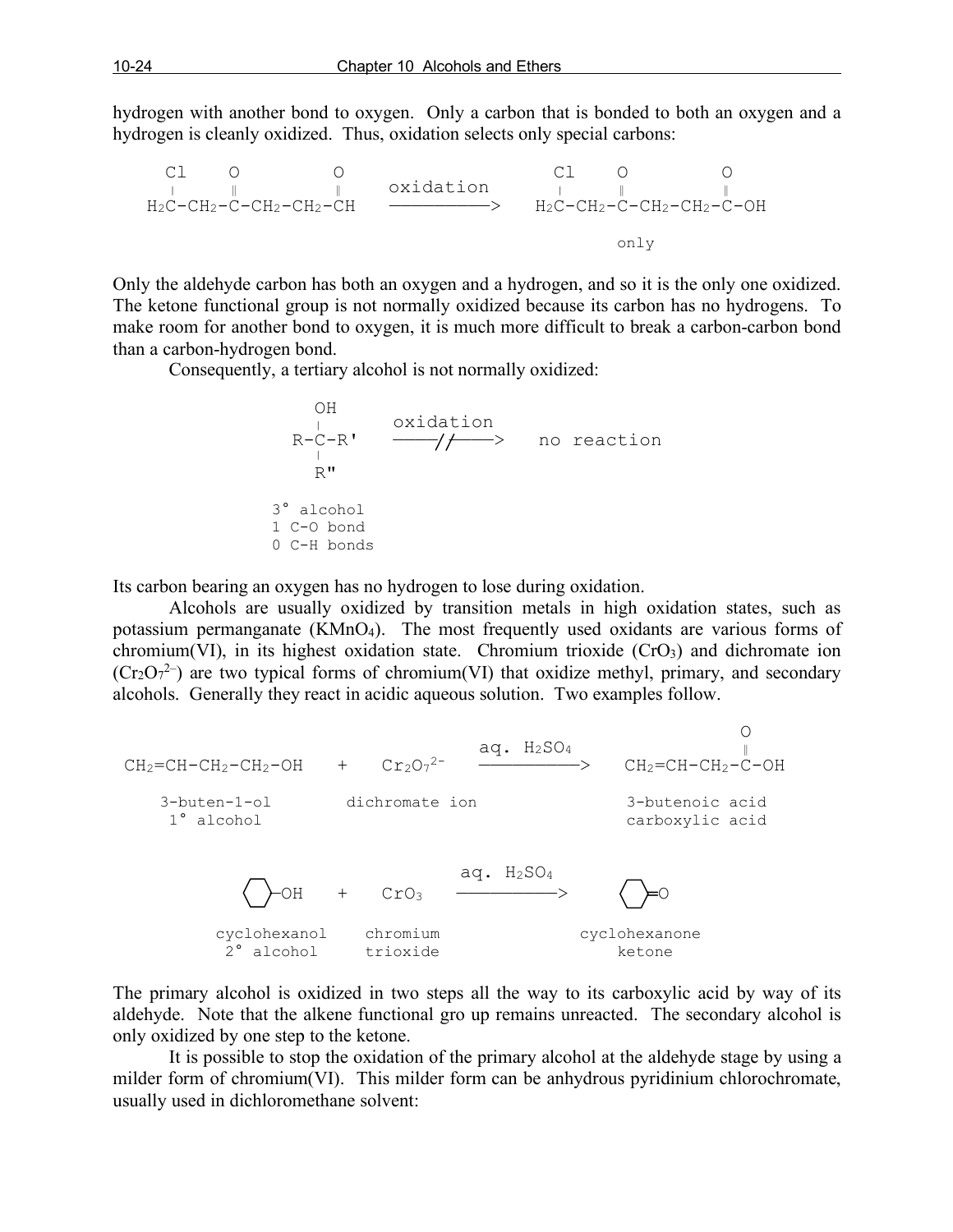$$
\sum_{\text{NH}}^{+}
$$
  $\text{Cro}_3\text{Cl}^{-}$  in  $\text{CH}_2\text{Cl}_2$   $\equiv$  anhyd.  $\text{Cr}(\text{VI})$ 

anhydrous pyridinium chlorochromate mild form of Cr(VI)

Let us abbreviate this reagent in reaction equations as *anhyd. Cr(VI),* which expresses the essentials of the reagent. Anhydrous pyridinium chlorochromate oxidizes primary and secondary alcohols just one step to aldehyde and ketones, respectively. Yet, it does not oxidize aldehydes to carboxylic acids:



The first example illustrates the nonreactivity of aldehydes with anhydrous chromium(VI).

The mechanism of oxidation is complex and somewhat variable, but the essence is reasonable:



In the first step the alcohol reacts as an oxygen nucleophile with the electrophilic chromium of the oxidant. Oxidants generally are electrophiles. So, the oxidizable carbon must have an oxygen to serve as nucleophile. A proton transfer in the second step neutralizes the oxonium ion. Finally, a second proton transfer oxidizes the carbon while reducing the chromium to chromium(IV). Accordingly, the oxidizable carbon must have a hydrogen for this proton transfer. Thus, the mechanism explains the general requirement for a carbon bonded to both an oxygen and a hydrogen.

The mechanism also explains the selectivity of anhydrous chromium(VI). An aldehyde is oxidized by the stronger, aqueous chromium(VI) because water hydrates it to a 1,1-diol (Section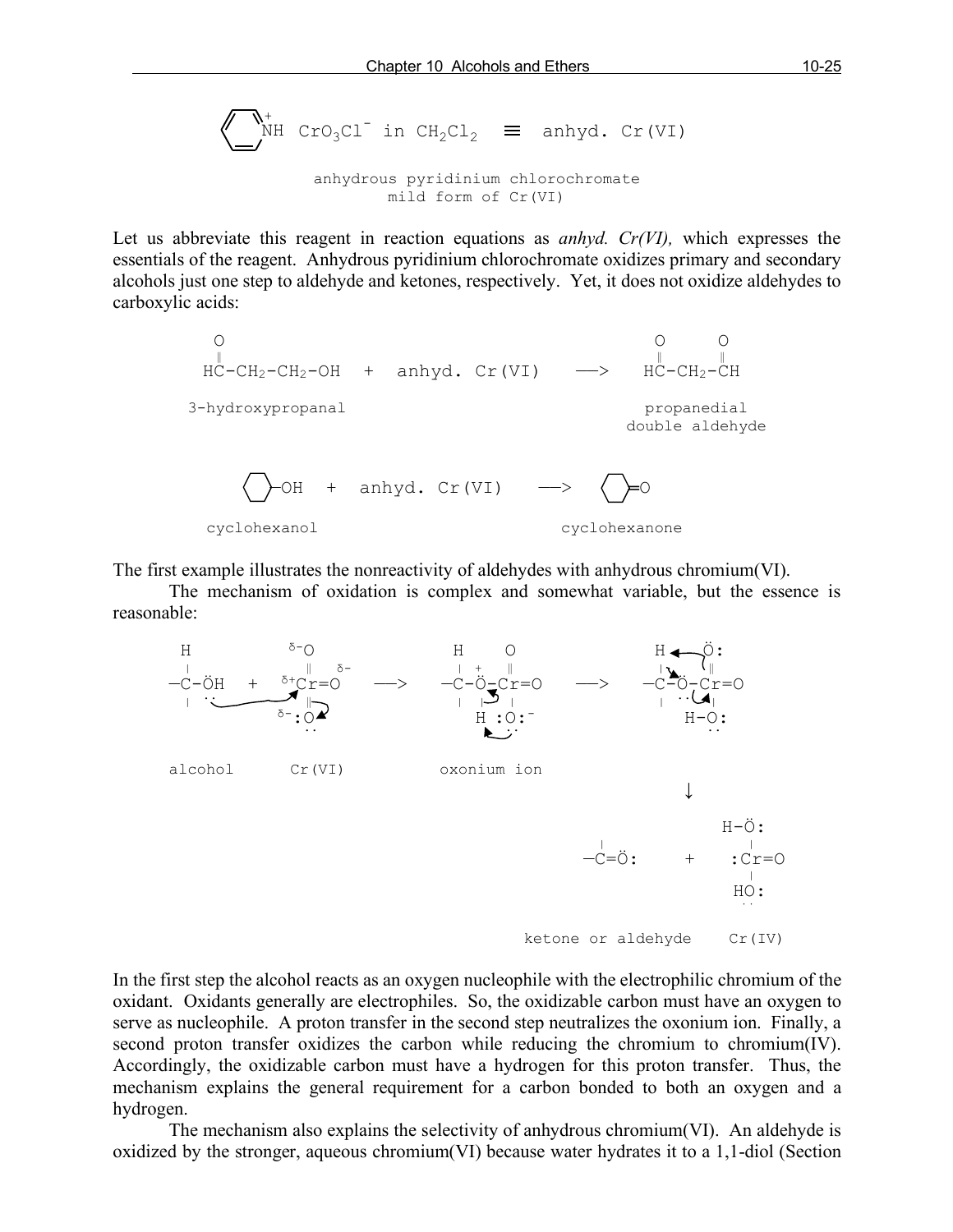12.5D):

| $-CH$    | H <sub>2</sub> O | $\rightleftharpoons$ | ЛH<br>$-CH-OH$ | Cr(VI) | $-C-OH$         |  |
|----------|------------------|----------------------|----------------|--------|-----------------|--|
| aldehyde |                  |                      | $1, 1$ -diol   |        | carboxylic acid |  |

As a nucleophilic alcohol, the 1,1-diol is readily oxidized by chromium(VI). The milder anhydrous chromium(VI) has no water to hydrate an aldehyde into a nucleophilic diol and so cannot oxidize it.

Puzzle  $10.17$  —

A certain alkene reacts with aqueous sulfuric acid to yield a product that does not react with aqueous chromium trioxide. The same alkene reacts first with borane and then with basic hydrogen peroxide to yield a product that reacts with aqueous chromium trioxide to form the carboxylic acid:

 $-CO<sub>2</sub>H$ 

Find the alkene and the organic products of all reactions.

Puzzle  $10.18$   $-$ 

For decades police have used a Breathalyzer to determine the concentration of ethanol in the breath of a suspected drunk driver. A breath sample is mixed with an aqueous solution of excess dichromate ion  $Cr_2O_7^2$  in the Breathalyzer. Then the spectrophotometer in the device measures the amount of blue light absorbed by the yellow solution of  $Cr_2O_7^{2-}$  that remains after reaction with any ethanol. The greater the concentration of  $Cr_2O_7^{2-}$ , the more blue light is absorbed. The reduced form of chromium,  $Cr_2(SO_4)_3$ , absorbs little blue light.

(a) Does ethanol in the breath increase or decrease the amount of blue light absorbed after reaction? Explain.

(b) What does ethanol become during reaction in the Breathalyzer?

(c) Would carbon dioxide in the breath affect the amount of blue light absorbed after mixing? Explain.

———————————————————————————————————————

#### 10.6 Reactions of Alkoxide Ions

We do not have to consider the acidity of an alkoxide ion because it is the very basic conjugate base of an alcohol. Also its negative charge nullifies any electrophilicity. That leaves only its basicity and non-basic nucleophilicity to be examined in the next two sections. Thus, alkoxide ions are less versatile reagents than alcohols.

#### 10.6A Reactions of Alkoxide Ions as Bases

Because alcohols resemble water as weak acids with  $K_a$  values of about  $10^{-16}$  (Section 10.5A), their conjugate base alkoxide ions resemble hydroxide ions as strong bases. Consequently, unlike alcohols, alkoxide ions suit E2 reactions, which need a strong base (Section 7.3). A bulky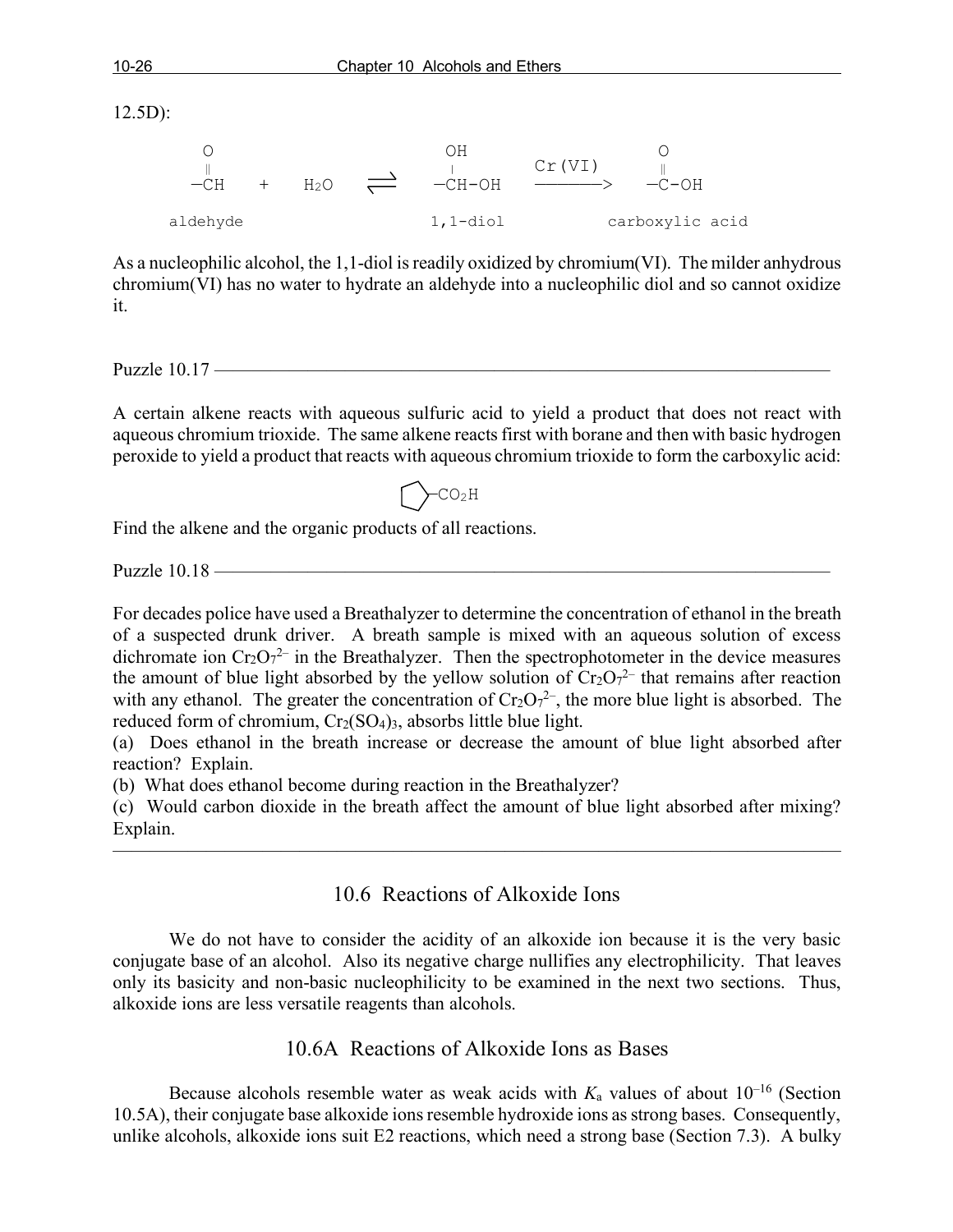alkoxide, such as *tert*-butoxide ion, can be used with a primary electrophile to sterically hinder  $S_N2$  competition:



With a more sterically hindered secondary or tertiary electrophile,  $S_N2$  reactions compete less well, so a smaller alkoxide suffices for an efficient E2 reaction:



Strong bases, such as alkoxide ion, do not normally react by E1 reactions because they enter E2 reactions before a carbocation forms.

Puzzle 10.19 ——

(a) When the tosylate of 3,3-dimethyl-2-butanol reacts with methoxide ion in an elimination reaction, how many constitutional isomers are produced? Draw the mechanism.

(b) When the same tosylate reacts with methanol in an elimination reaction, more constitutional isomers form. Draw them and the mechanisms leading to them.

———————————————————————————————————————

10.6B Reactions of Alkoxide Ions as Non-base Nucleophiles

How nucleophilic are alkoxide ions? From the preceding section we know that they are strong bases. Therefore, as long as they are not too bulky (e.g., not the bulky *tert*-butoxide ion), they are strong nucleophiles.

How do they react with a carbon electrophile, such as an alkyl halide or sulfonate? The class of the electrophile determines whether the nucleophilic substitution is  $S_N2$  or  $S_N1$ . A methyl or primary electrophile, of course, would react by an  $S_N2$ , not an  $S_N1$ , reaction. An ordinary  $S_N2$ reaction requires a strong nucleophile, such as an alkoxide ion. For example:



This is the most common and important way to make an ether.

On the other hand, secondary and tertiary electrophiles are more vulnerable than methyl and primary electrophiles to E2 reactions (Section 7.5B). As a result, the strongly basic alkoxide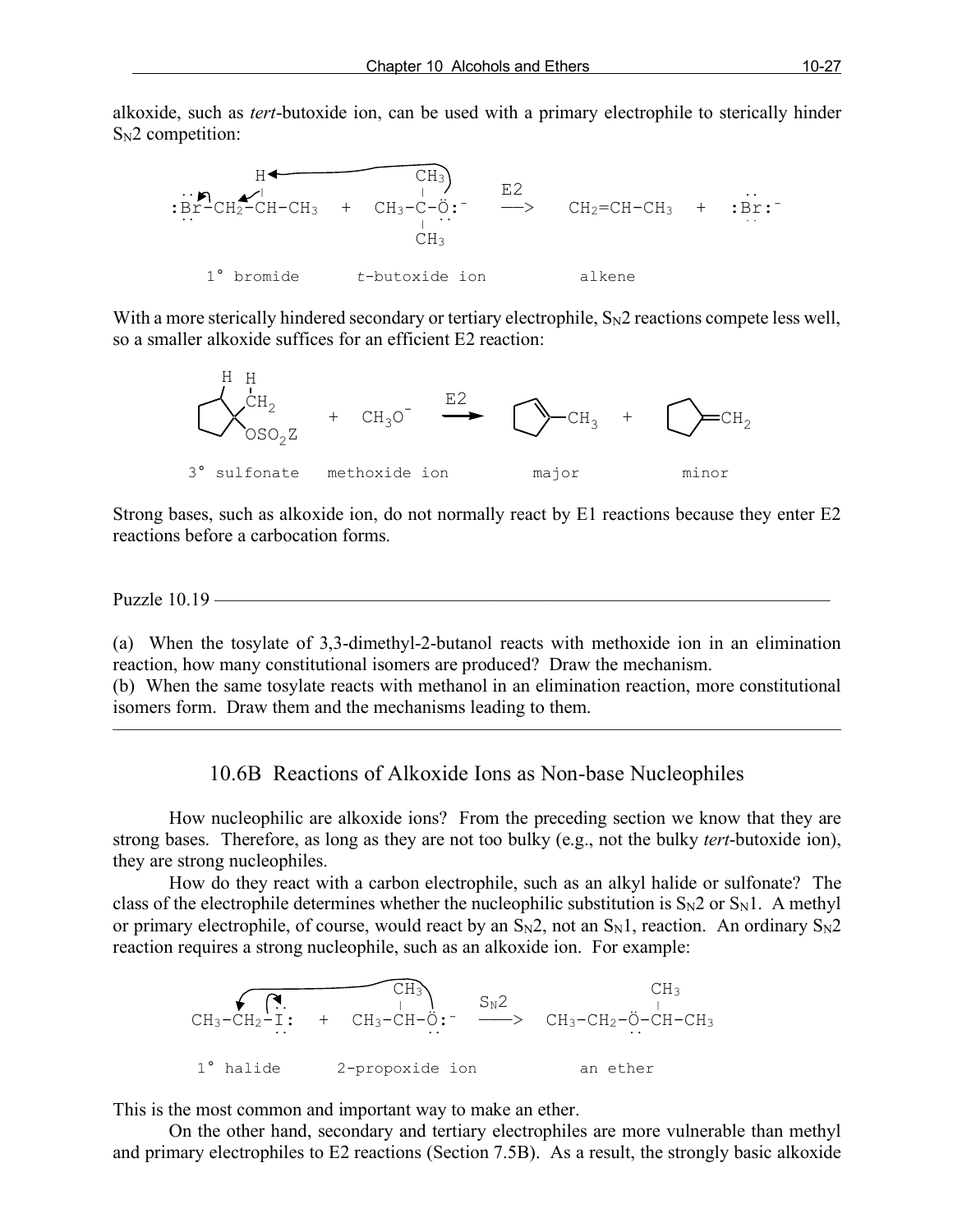ion mostly makes alkenes from secondary and tertiary electrophiles, as we saw in the preceding section.

In Section 10.5D we encountered another carbon electrophile, the conjugate acid of an alcohol. This was made by protonating the alcohol with a strong acid, such as sulfuric acid:



Could alkoxide ion react as a non-base nucleophile in an  $S_N1$  or  $S_N2$  reaction with this oxonium ion carbon electrophile? No. Instead the alkoxide ion reacts as a base in a fast acid-base reaction:



Acid-base reactions are typically very fast, much faster than nucleophilic substitution. Remember that strong acids are incompatible with strong bases and rapidly neutralize them.

Puzzle 10.20 ————

Outline an efficient synthesis of 2-propoxypropane from two alcohols.

## 10.7 Syntheses of Ethers

———————————————————————————————————————

In the preceding section we encountered the standard way to make an ether: an  $S_N2$  reaction between an alkoxide ion nucleophile and a methyl or primary alkyl halide (or sulfonate) electrophile. Accordingly, let us outline a synthesis of the ether, 2-methoxybutane. Two different carbon-oxygen bonds in this ether mean two different syntheses can be considered: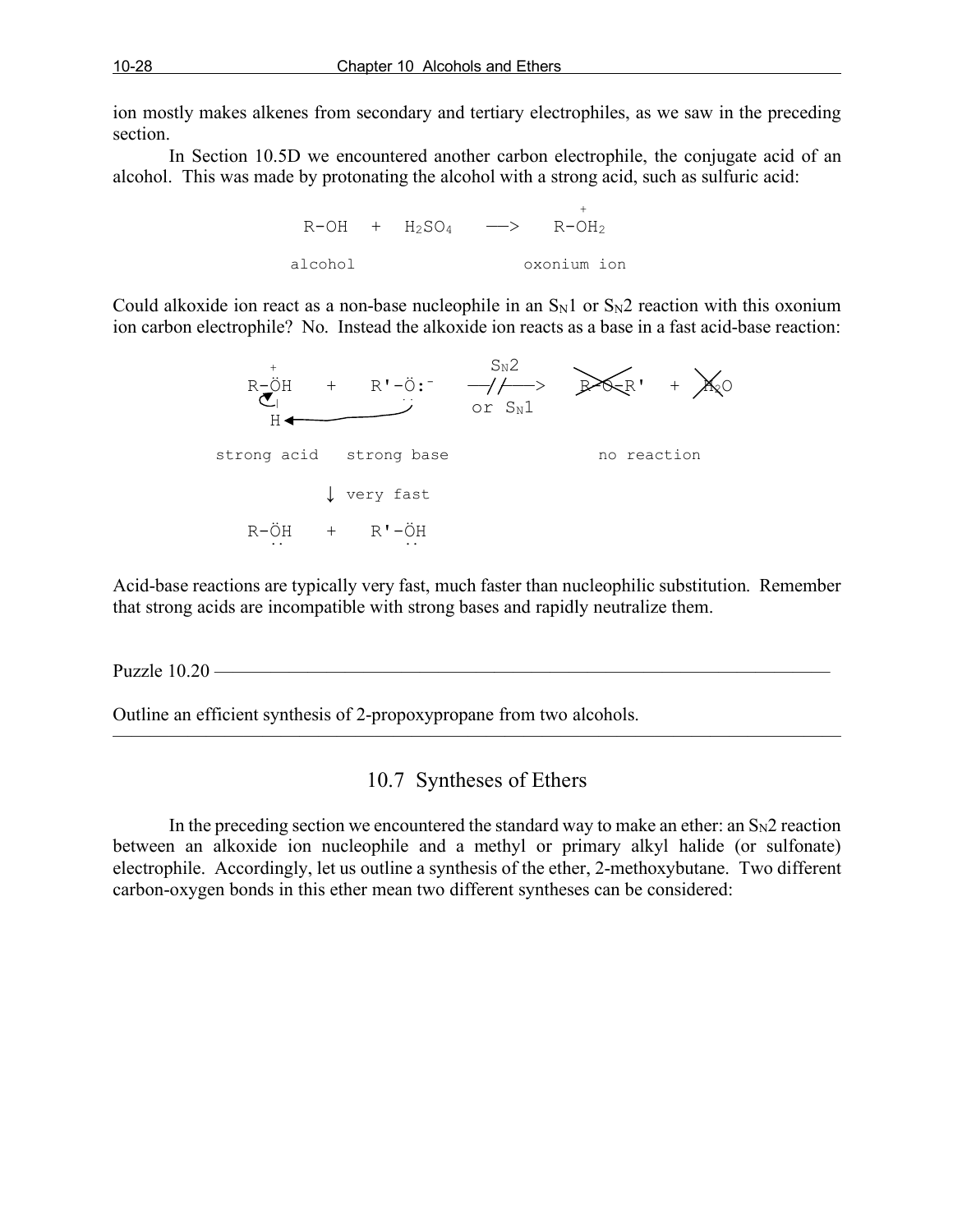

The first, upper synthesis is superior because it uses a methyl electrophile well suited for  $S_N 2$ reaction, whereas the second method uses a secondary electrophile more prone to  $E2$  than  $S_N2$ reaction. Always try to design an ether synthesis, like any other  $S_N2$  reaction, with a methyl or primary electrophile.

We also saw in Section 10.5C that an alcohol, instead of an alkoxide ion, can produce an ether by  $S_N1$  reaction with a secondary or tertiary electrophile. So, we might try this synthesis of our target ether:

 $CH_3$   $S_N1$   $CH_3$  $CH_3-O-CH-CH_2-CH_3$  <——  $CH_3-OH$  +  $TSO-CH-CH_2-CH_3$  $\downarrow$  E1  $CH_3-CH=CH-CH_3$  +  $CH_2=CH-CH_2-CH_3$ 

Yet, the inevitable E1 competition makes such an  $S_N1$  synthesis inferior to the previous  $S_N2$ synthesis, as is generally true of  $S_N1$  syntheses (Section 6.8).

Suppose that our target is a cyclic ether, such as oxane (tetrahydropyran):

$$
\bigotimes_{\text{oxane}}
$$
\n(tetrahydropyran)

Despite its ring we can assess it for synthesis like any other ether. Because of its symmetry both carbon-oxygen bonds are equivalent, so we do not have to choose between two bond formations. Here is its synthetic outline: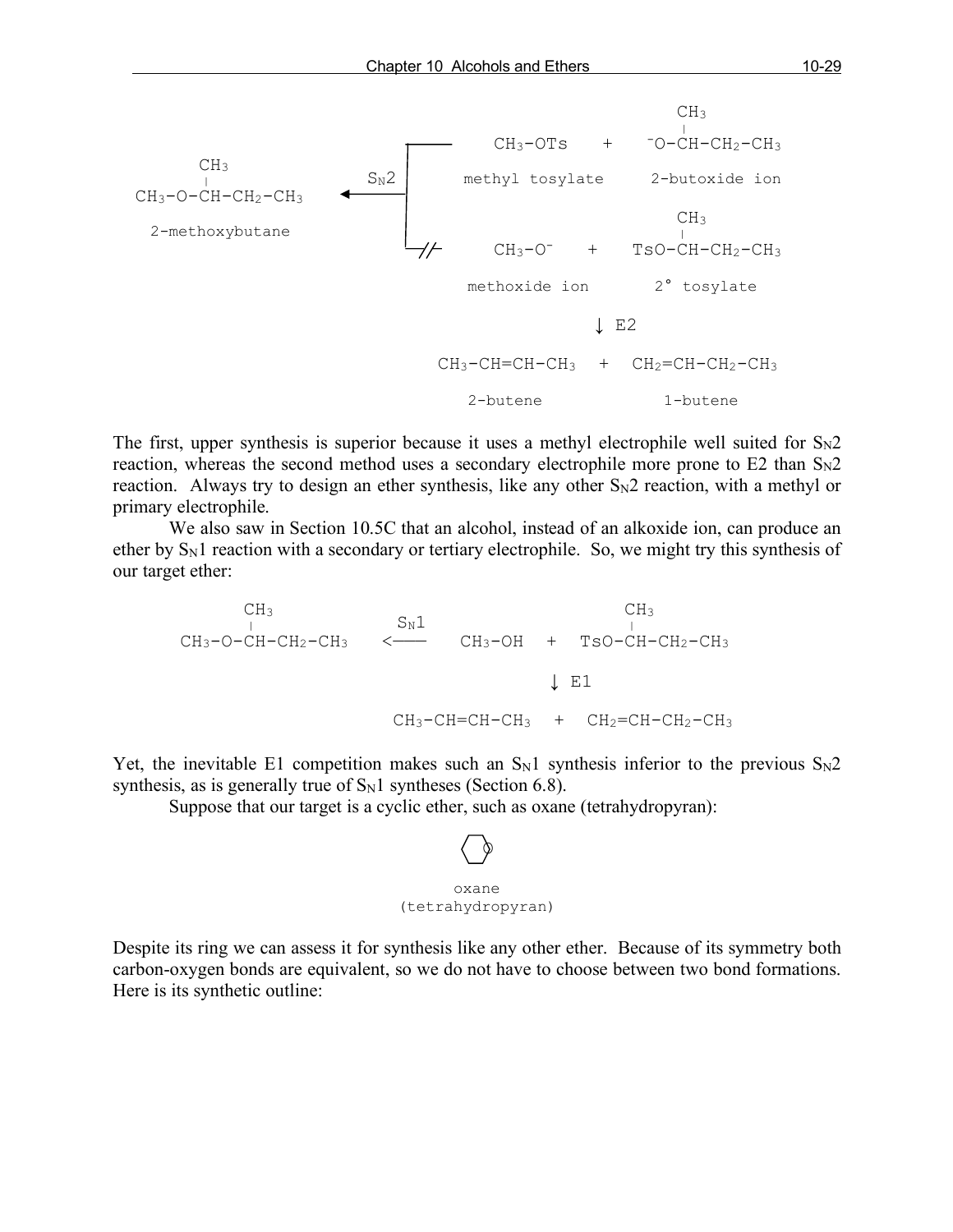

Having the nucleophile and electrophile on the *same* molecule generally leads to ring formation by an *intramolecular* reaction. Here the alkoxide nucleophile and alkyl halide electrophile on the same molecule engage in an intramolecular  $S_N2$ -like reaction. This reaction enjoys the usual entropy advantage of intramolecular reactions: a greater probability that nucleophile and electrophile will find each other if they are on the same molecule (Section 5.3D).

An oxirane (i.e., epoxide) can be made likewise. For example:



The nucleophilic alkoxide ion and electrophilic halide on adjacent carbons result in a threemembered ring. Having the nucleophile and electrophile on a cyclohexane ring reminds us of the necessary back approach in an  $S_N2$  reaction (Section 6.3B). On a ring the nucleophile and electrophile must be trans, not cis:



Fortunately, halogenation of the cycloalkene in water readily forms the desired trans stereoisomer (Section 8.10C). Note that hydroxide ion is used as the base to make the alkoxide ion although in Section 10.5A it was found to form an ineffective equilibrium. This weaker base works here because the equilibrium is pulled forward by the subsequent intramolecular reaction.

We first met this kind of oxirane synthesis in Section 8.12B, where we also found a more direct synthesis of oxiranes: oxidation of an alkene by a peroxyacid. This method synthesizes the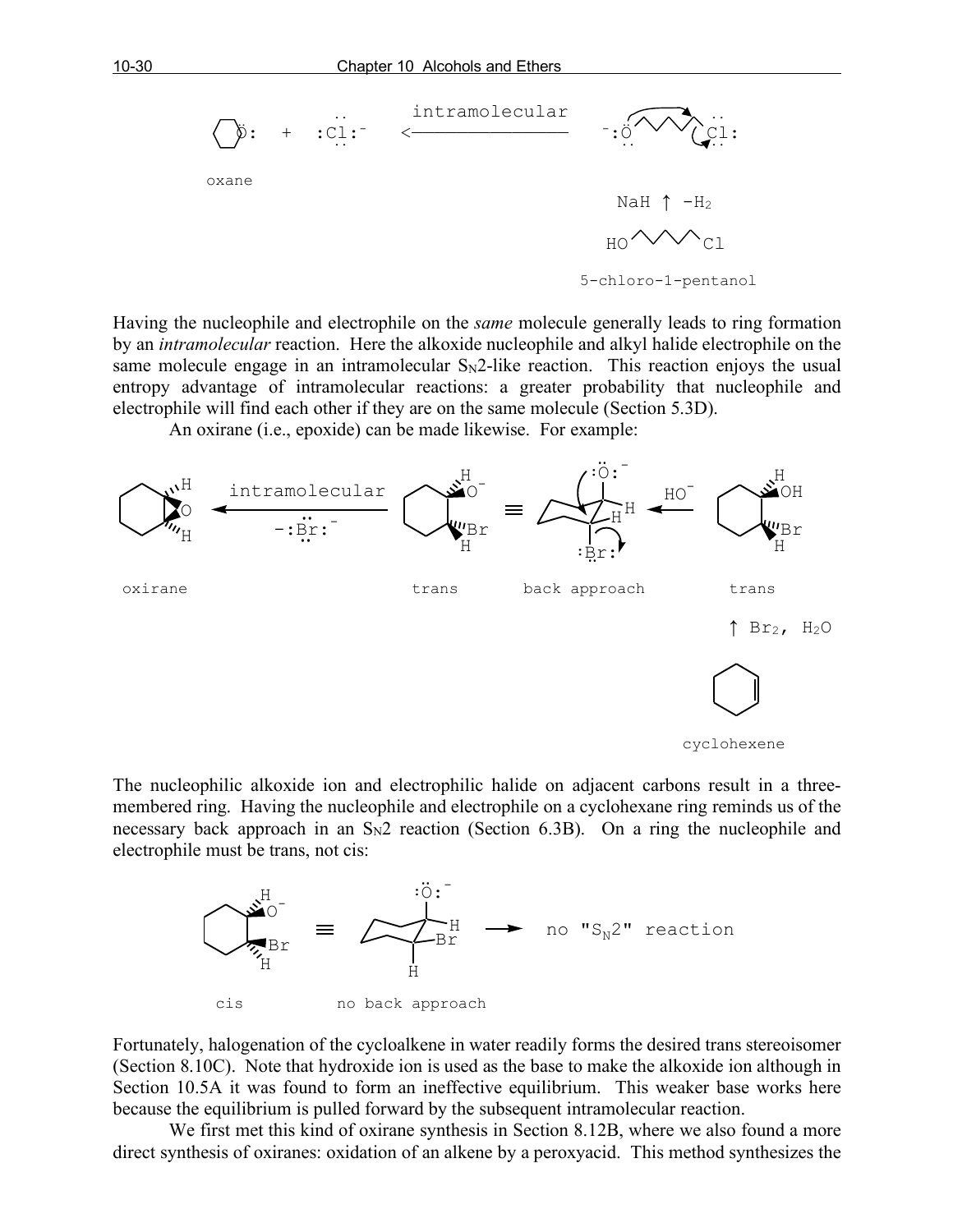target oxirane in one step:



Aside from this last special synthesis, the syntheses of ethers depend on the rational joining of a nucleophile and electrophile.

Puzzle  $10.21$  —

Draw the stereoisomer of the ether product from an intramolecular reaction:



Puzzle  $10.22 -$ 

A couple of decades ago methyl *tert*-butyl ether became an important industrial organic chemical. Not only did it replace a toxic lead compound as an octane booster in gasoline, but it also helped gasoline burn more cleanly. Puzzle 8.17 (Section 8.8B) indicated that it can be made from an alkene, an alcohol, and an acid. Beginning with two alcohols, outline a different synthesis of this ether.

#### 10.8 Reactions of Ethers

 $\overline{\phantom{a}}$  , and the contract of the contract of  $\overline{\phantom{a}}$ 

Ethers are generally much less useful as reagents than alcohols. In fact, they are the least reactive of common organic functional groups. Consequently, they are used more frequently as unreactive, aprotic solvents than as reagents. As solvents, they have the disadvantage of forming **hydroperoxides** with oxygen in the air. For example:

|                                                           |  | OOH             |
|-----------------------------------------------------------|--|-----------------|
| $CH_3-CH_2-O-CH_2-CH_3$ + $O_2$ --> $CH_3-CH-O-CH_2-CH_3$ |  |                 |
| diethyl ether<br>(ethoxyethane)                           |  | a hydroperoxide |

All peroxides feature an oxygen-oxygen bond, which is unusually weak with a bond energy of 214 kJ/mol (Table 1.6, Section 1.8). Hydroperoxides are peroxides with a hydrogen at one end. The weak oxygen-oxygen bond contributes to their reactivity (e.g., peroxyacids of Section 8.12B) and in some cases their notorious explosiveness. Therefore, old ethers should be handled carefully and purified of hydroperoxides.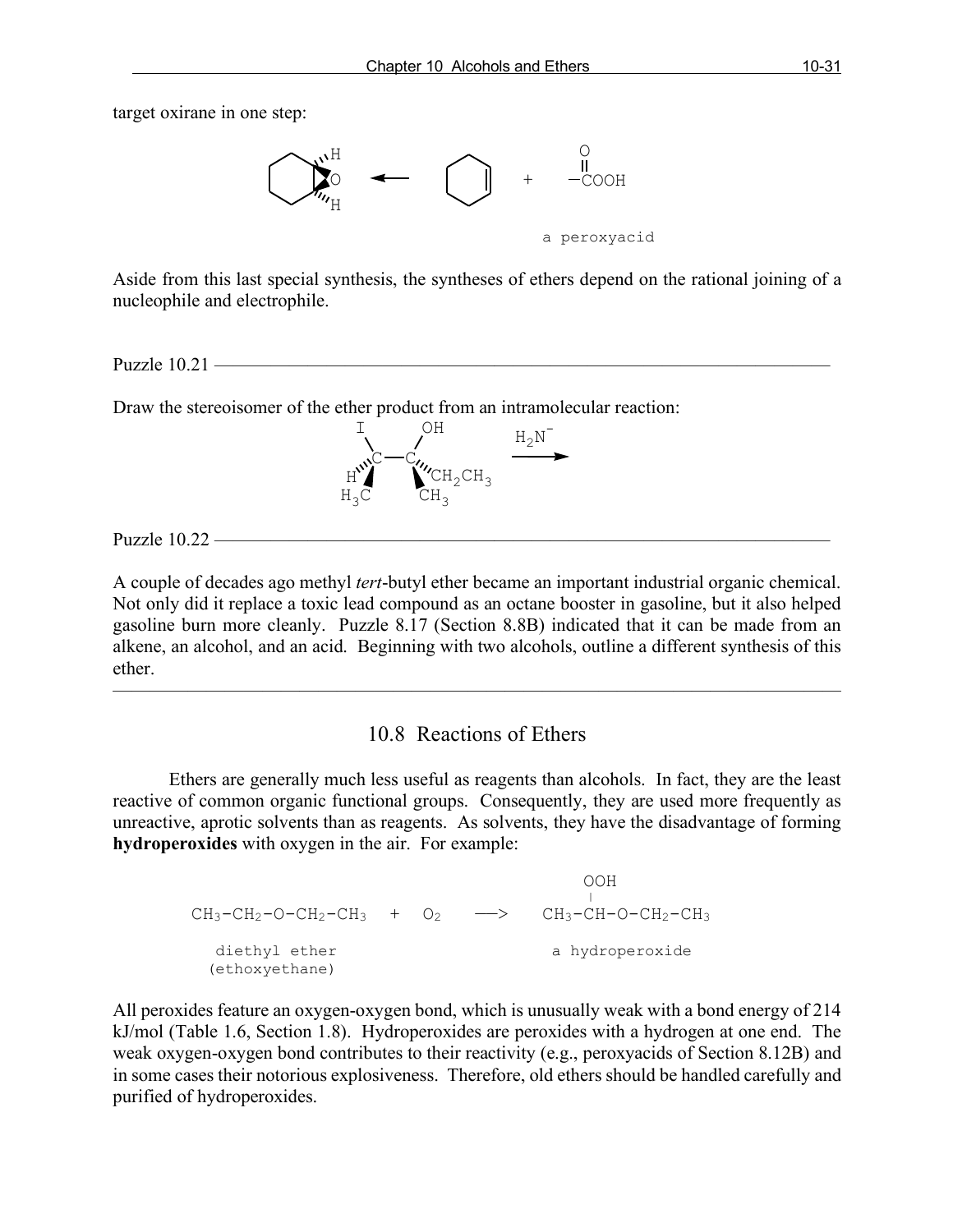## 10.8A Reactions of Simple Ethers

Without a hydrogen on a very electronegative atom, ethers are about as acidic as alkanes. So we need not explore their extremely weak acidity.

As nucleophiles, ethers are less reactive than the weakly nucleophilic alcohols because they have no easy way to disperse the positive charge of the resulting oxonium ion. For example, unlike alcohols, ethers are not oxidized by chromium(VI):



The oxygen of the oxonium ion has no proton to lose to become neutral and stable. Consequently, the oxidation cannot proceed. In contrast, an alcohol can complete the reaction because its analogous oxonium ion can donate a proton to reach a stabler, neutral intermediate before further reaction (Section 10.5E).

As bases, ethers resemble alcohols and water because of similar structures. An uncharged oxygen is the base atom in each, and no resonance or inductive effect influences the base lone pairs:

$$
R-\ddot{O}-R' \cong R-\ddot{O}H \cong H-\ddot{O}H
$$
  
relative basicities of others, alcohols, and water

Indeed, the  $K_a$  values of the conjugate acids of all three types of molecules are about  $10^2$ . Because its conjugate acid is strong, an ether is a weak base. Therefore, only a strong acid can protonate an ether to an oxonium ion.

How electrophilic is a simple ether (not an oxirane)? Like an alcohol a simple ether is a poor electrophile because it lacks a good leaving group:



The alkoxide ion leaving group is a strong base and so a poor leaving group for a normal  $S_N2$ ,  $S_N1$ , E2, or E1 reaction. As a result, simple ethers do not react as electrophiles with even the strongest nucleophiles, such as Grignard reagents. In fact, ethers are excellent solvents for Grignard reagents (Section 6.9).

Is there any way to make an ether electrophilic? In Section 10.5D we found the same problem with an alcohol and improved its poor leaving group by protonating it in strong acid, such as a hydrogen halide. The same strategy works with an ether: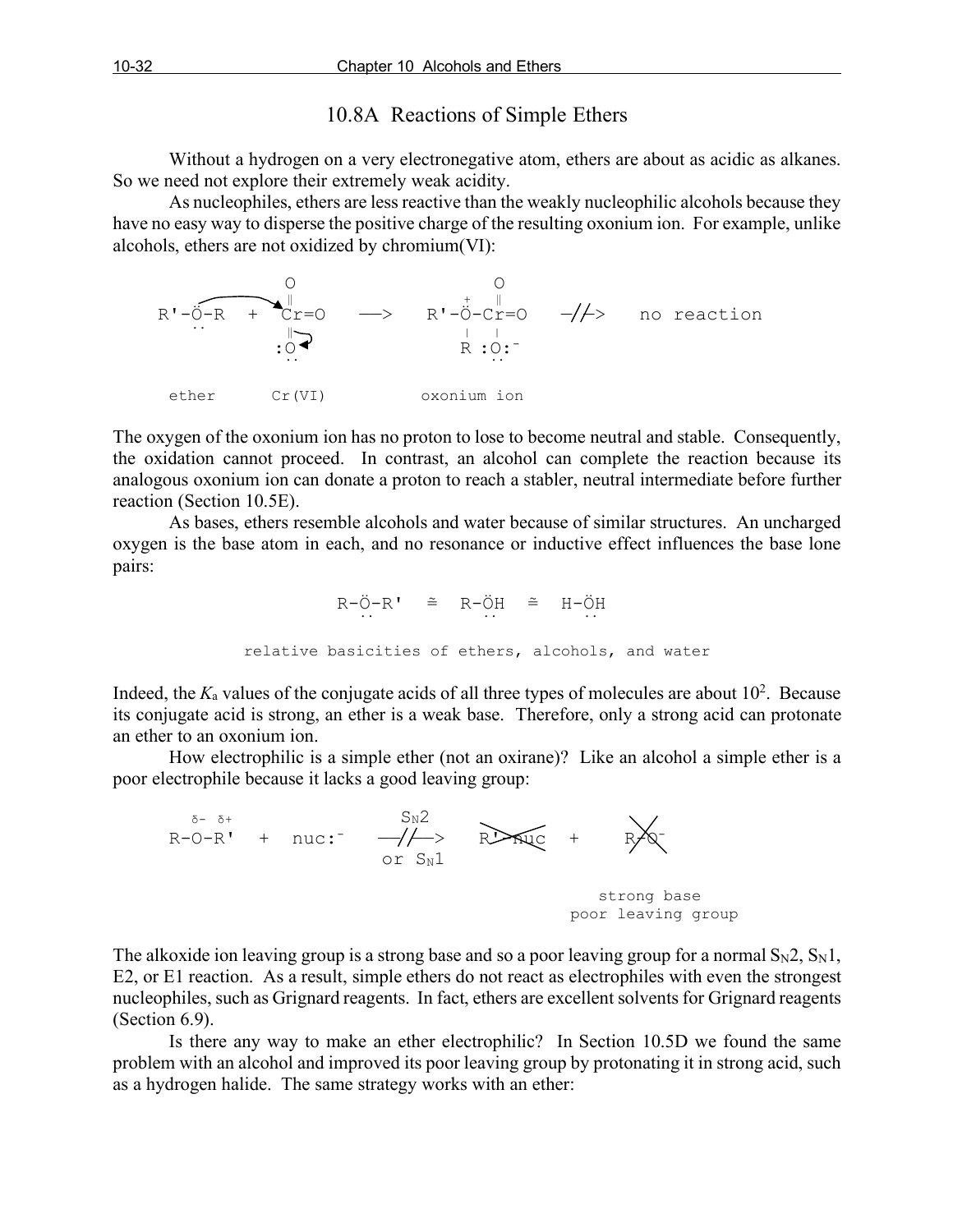R-O-R' + HX 
$$
\xrightarrow{S_N2}
$$
 R-X + HO-R'  
or Sn1  
ether X = Br, I alkyl halide alcohol

The hydrogen halide can be hydrogen iodide or bromide, but generally not hydrogen chloride or fluoride.

As usual, the class of the alkyl group determines whether the mechanism is  $S_N2$  or  $S_N1$ . Tertiary groups require  $S_N1$  reactions, but methyl, primary, and secondary alkyl groups undergo  $S_N2$  reactions. For example:



In the first step, protonation of the ether's oxygen provides an oxonium ion with a good leaving group. Then the nucleophilic iodide ion seeks the primary  $\alpha$  carbon of the ethyl group, instead of the more sterically hindered, secondary  $\alpha$  carbon of the cyclopentyl group. The weakly basic cyclopentanol is the good leaving group. Thus, an ether is cleaved into two smaller molecules: an alkyl halide and an alcohol. This reaction is not common except to degrade a large ether into smaller pieces for easier identification. Despite its rarity it is still the most common laboratory reaction of simple ethers.

Puzzle 10.23 —————————————————————————————————

Draw the mechanism for the reaction of a large excess of hydrogen bromide with oxetane:



Lactose (i.e., milk sugar) is a disaccharide that hydrolyzes in aqueous acid to two monosaccharides: galactose and glucose.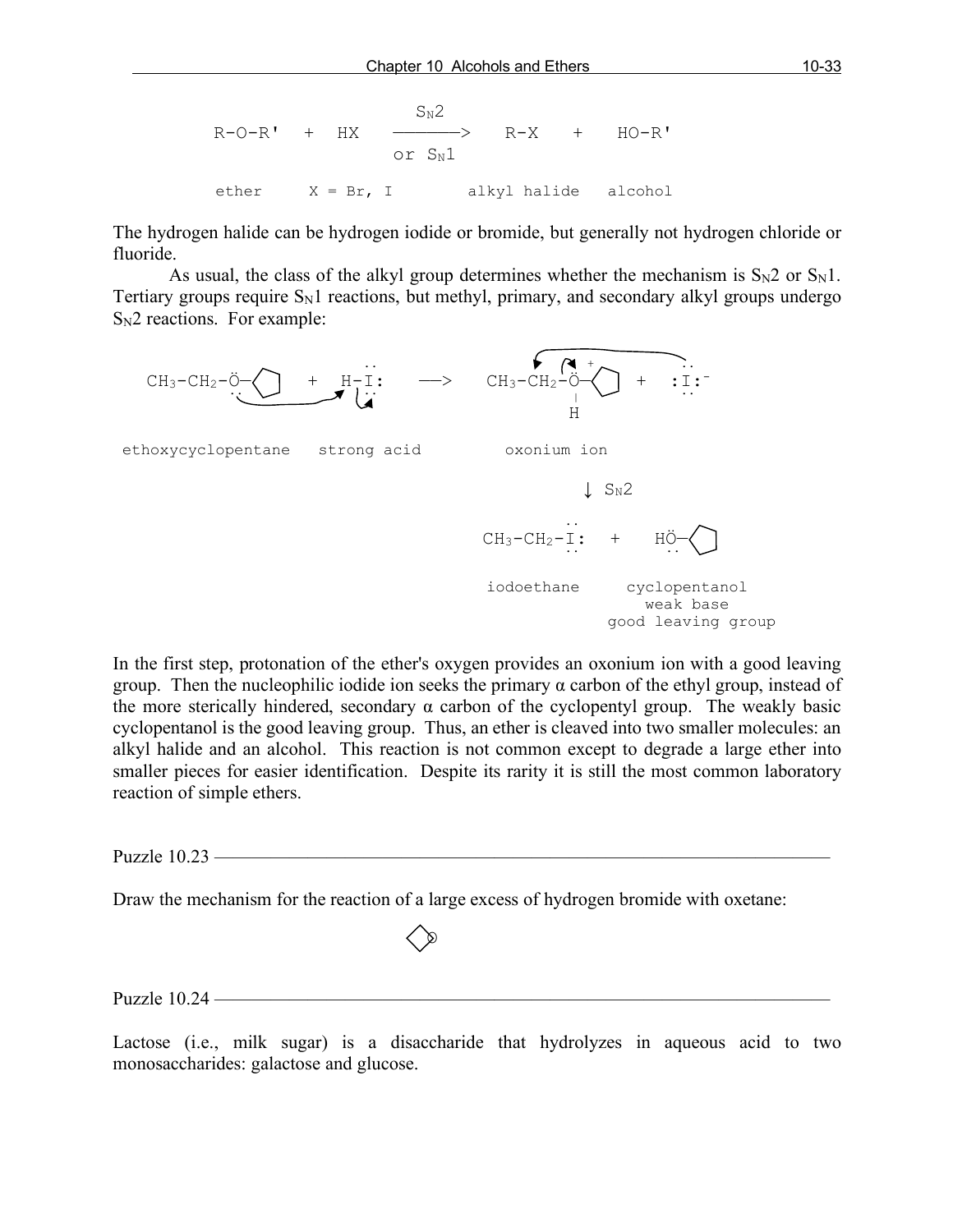

(b) During the reaction only one of the two possible carbocations is generated. Why?

#### 10.8B Reactions of Oxiranes

———————————————————————————————————————

The preceding section indicated that simple ethers are rarely used as synthetic reagents. Yet, another kind of ether, oxiranes (sometimes called epoxides), react in some important syntheses. The difference in reactivity is caused by the oxirane's ring. Table 2.4 (Section 2.7B) indicates that a cyclopropane ring has 115 kJ/mol of ring strain. With a similar amount of ring strain in its three-membered ring, an oxirane reacts much more readily than a simple ether in reactions that open the ring and release the strain.

Aqueous sulfuric acid opens the oxirane ring by acidic catalysis. For example:



Because the ether is part of a ring, its cleavage does not fragment the molecule like a simple ether (Section 10.8A), but maintains the carbon skeleton. This stereoselective synthesis of *trans*-1,2 diols complements the synthesis of *cis*-1,2-diols by basic potassium permanganate (Section 8.12A). In fact, the synthesis of the trans and cis diastereomers can begin at the same alkene, shown above.

The mechanism includes an unusual  $S_N2$  step: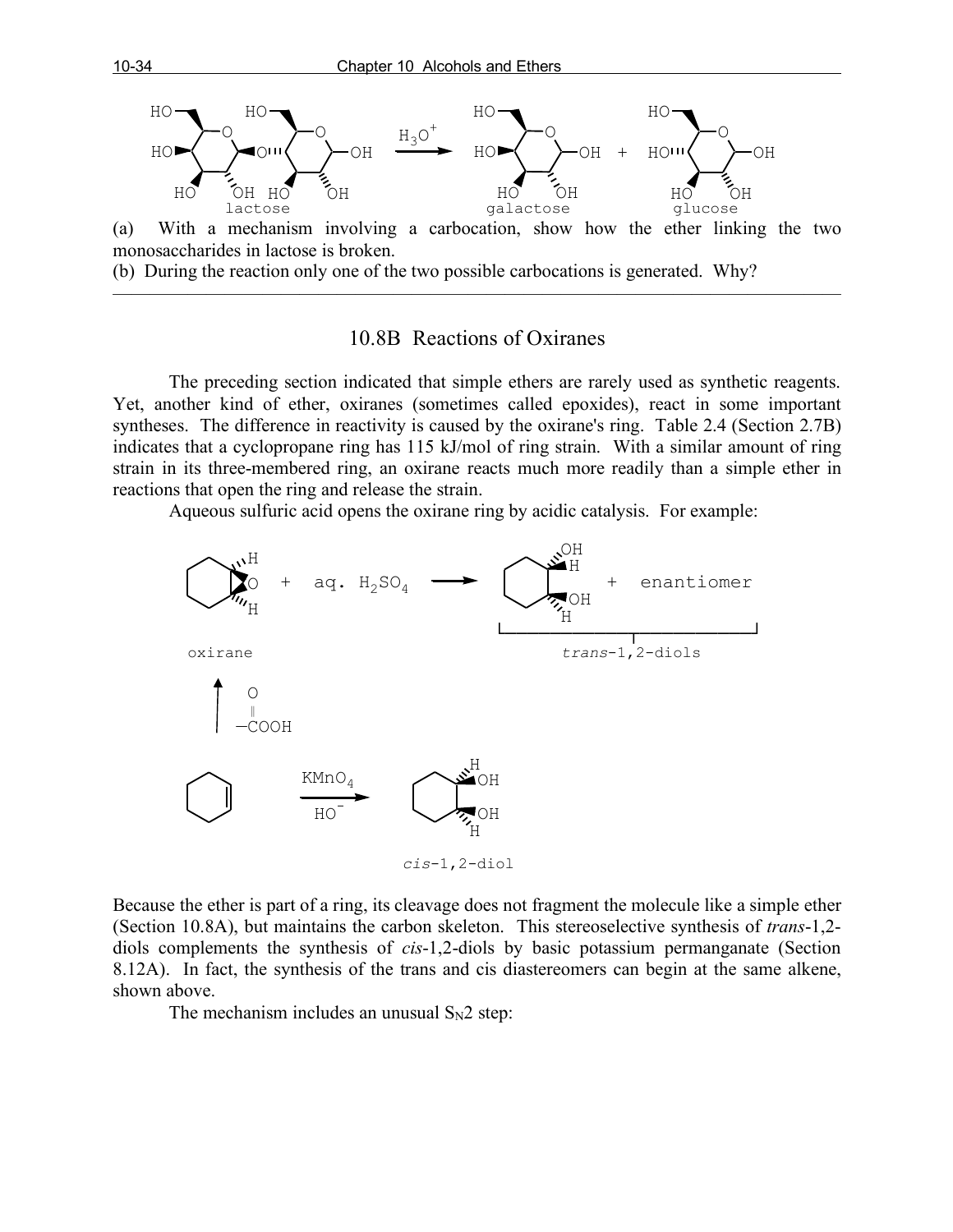

In the first step the strong acid protonates the oxirane like any other ether. The next  $S_N2$  step is unusual because the water nucleophile is weak. Of course, normal  $S_N2$  reactions, using alkyl halides or sulfonates as electrophiles, need strong nucleophiles. Yet, this electrophile, with much ring strain and a positive charge, is much stronger than an alkyl halide or sulfonate. Consequently, the weakly nucleophilic water is strong enough to relieve the ring strain and neutralize the charge. Back approach with inversion of configuration at either electrophilic carbon provides either trans enantiomer. This situation recalls the  $S_N2$  reaction of water with a bridged halonium ion, also featuring a three-membered ring and a positive charge (Section 8.10C):



We have seen how protonation makes a simple ether an acceptable electrophile and makes an oxirane an exceptionally strong electrophile for nucleophilic substitution. Yet, unlike a simple ether an oxirane itself is a feasible electrophile. Although an unprotonated oxirane does not benefit from a positive charge, it still has ring strain ready to be released. Consequently, although a weak nucleophile such as water does not react with oxirane, a strong  $S_N2$  nucleophile does.

For example, strongly nucleophilic hydroxide ion readily engages an oxirane itself:



Like aqueous sulfuric acid, aqueous hydroxide ion yields a *trans*-1,2-diol. Yet, this regioselective and stereoselective reaction forms neither the trans diol enantiomer nor the cis diol.

Of course, the mechanism explains both the regioselectivity and the stereoselectivity: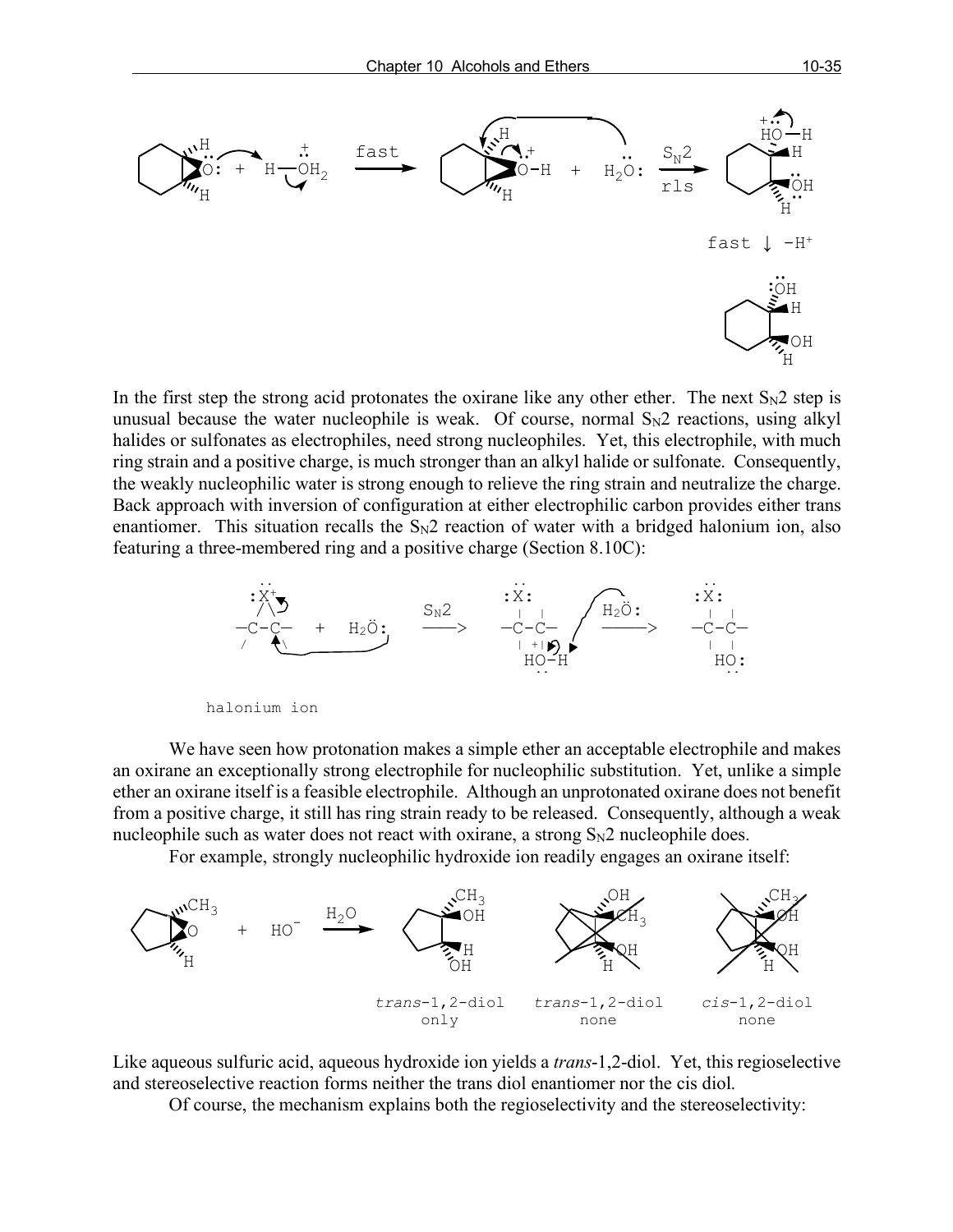

The first step is  $S_N^2$  with the regioselective strong nucleophile finding the secondary  $\alpha$  carbon instead of the more sterically hindered tertiary  $\alpha$  carbon on the other side of the oxirane ring. Hypothetical bonding at the tertiary carbon would yield the wrong trans enantiomer and violate the  $S_N2$  preference for the less hindered  $\alpha$  carbon. Back approach and inversion of configuration insure the trans stereoselectivity, whereas front approach and retention would have given the cis stereoisomer.

An unusual feature of this  $S_N2$  reaction is its leaving group, an alkoxide ion. Of course, this is a strong base, which is a poor leaving group in a *normal* nucleophilic substitution. Yet, this is an *unusual* S<sub>N</sub>2 reaction, whose relief of ring strain expels the energetic, unstable leaving group. Likewise, in the presence of aqueous acid the ring strain of oxiranes overcomes the normal  $S_N2$ prohibition of weak nucleophiles, as we saw earlier in this section.

Thus, rules in organic chemistry are extremely useful to explain and predict normal behavior, but exceptional structural features can break these rules. These exceptions make organic chemistry less predictable but also more fascinating and open to creativity.

These two methods of hydrolyzing oxirane rings illustrate the complementarity of successful nucleophiles and electrophiles. In the earlier acid-catalyzed hydrolysis of an oxirane, an *exceptionally strong, cationic* electrophile (the protonated oxirane oxonium ion) could react with the *weak nucleophile,* water.



very strong electrophile weak nucleophile

In the later base-catalyzed hydrolysis, a *weaker, uncharged* electrophile (the unprotonated oxirane) requires a *stronger* nucleophile, hydroxide ion.



weaker electrophile stronger nucleophile

So, the stronger the electrophile the weaker the nucleophile can be, and vice versa.

The synthetic utility of oxiranes lies in their ability to react with many kinds of strong  $S_N2$ nucleophiles, not just hydroxide ions. For example, an alkoxide ion can make an ether-alcohol: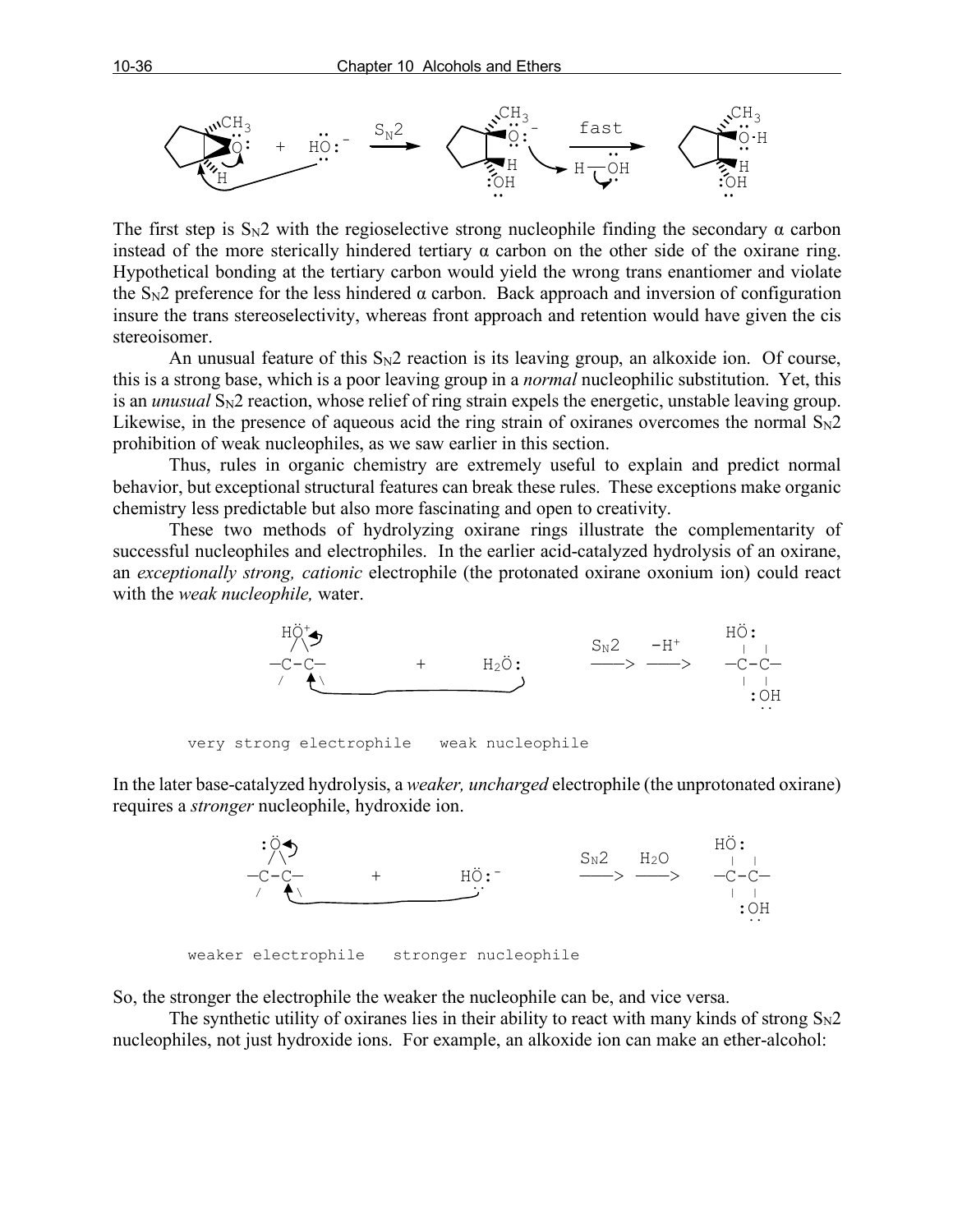

The  $S_N2$  nucleophile naturally substitutes on the more open, primary  $\alpha$  carbon of the oxirane, not on the secondary  $\alpha$  carbon. Then the protic solvent, methanol, neutralizes the alkoxide leaving group. The product with two functional groups on adjacent carbons is typical of  $S_N2$  reactions with oxiranes.

Yet, there is a strong nucleophile that may leave only one functional group in the product: a Grignard reagent. For example:



As an  $S_N$ 2 nucleophile, the Grignard reagent finds the less hindered  $\alpha$  carbon of the oxirane. In the second reaction step acid protonates the alkoxide ion. This acid must be added in a separate, second step *after* the Grignard reagent has reacted to avoid protonating and neutralizing the Grignard reagent. The final product is a simple, monofunctional alcohol because the Grignard reagent loses its functionality when forming the carbon-carbon σ bond.

This is our second versatile way of extending a carbon skeleton. The first method used organometallic acetylide ions with methyl or primary halides (or sulfonates) (Section 9.6C). In fact, as a strong nucleophile, an acetylide ion can also react with an oxirane such as the one above: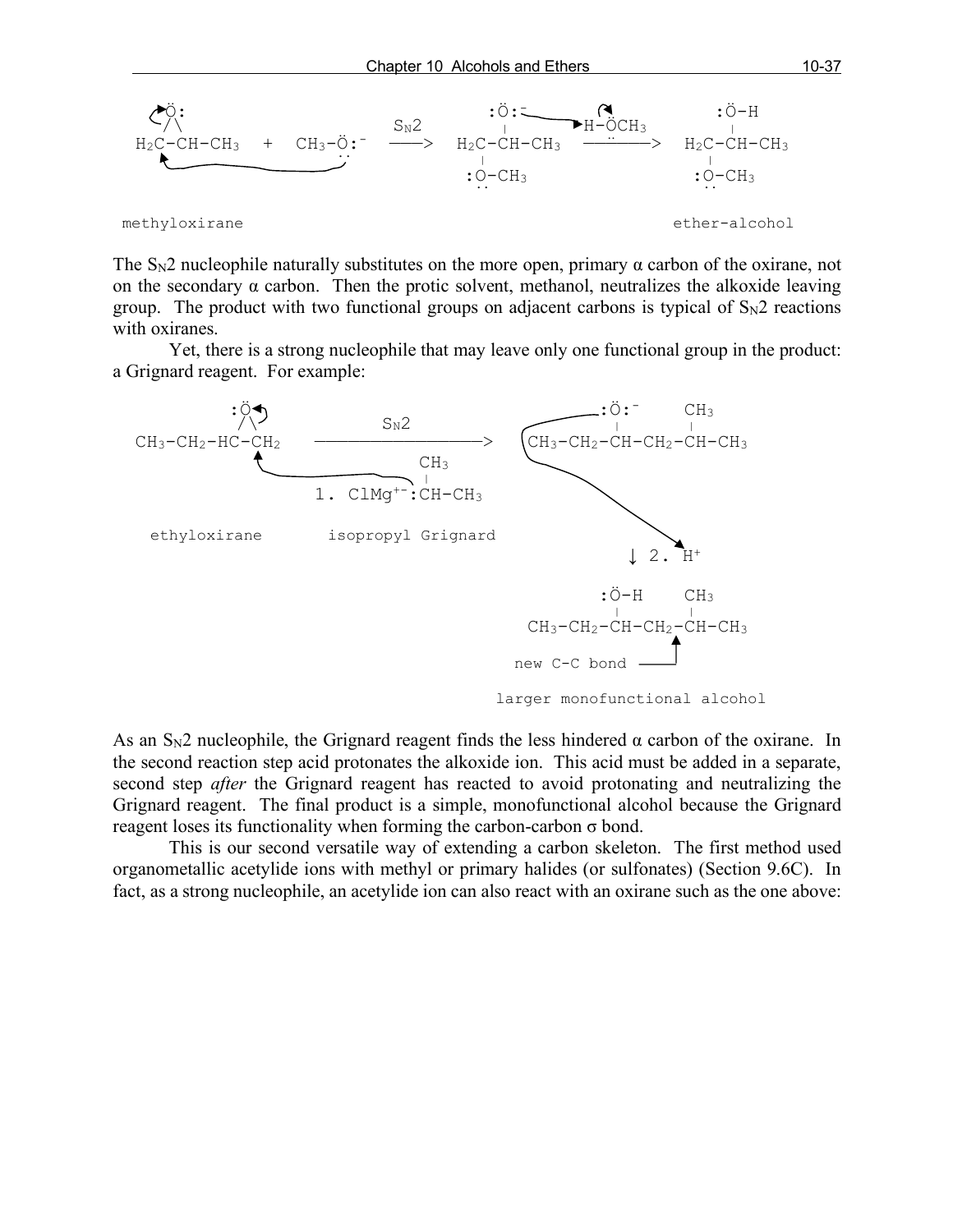

A larger, bifunctional alcohol results with the nucleophilic group on a carbon adjacent to the alcohol functional group, the typical pattern of product in oxirane reactions. The two functional groups of this alcohol allow more opportunity for further reaction than the monofunctional alcohol from the previous Grignard synthesis (unless the Grignard reagent was phenyl or alkenyl). On the other hand, the Grignard synthesis can add a much greater variety of carbon structures, including branched ones, to the oxirane skeleton, whereas the first two carbons of an acetylide ion cannot be branched. Both reactions, of course, add a carbanion nucleophile to a carbon electrophile, the essence of enlarging a carbon skeleton.

Oxiranes react with various nucleophiles in reactions of practical importance. The biosyntheses of the complex structures of steroids, including cholesterol, progesterone, estrone, testosterone, and cortisone, depend on forming their multiple rings. By providing the electrophilic oxirane for cascading cyclizations, squalene oxide is the precursor for all steroids:



steroids

In this amazing sequence of enzyme-catalyzed steps, the oxirane electrophilicity is accentuated by protonation as four properly positioned nucleophilic alkene double bonds simultaneously close the four rings. The sequence of five electron arrows illustrates a perfect head-to-tail pattern. The reactive carbocation intermediate proceeds to steroids by various steps, including carbocation rearrangements.

Smoke from tobacco, barbecues, automobiles, and industry includes another multicyclic compound called benzo[a]pyrene. Once ingested, this nonpolar hydrocarbon cannot be readily excreted through the aqueous channels of the body. Yet, the body has enzyme complexes that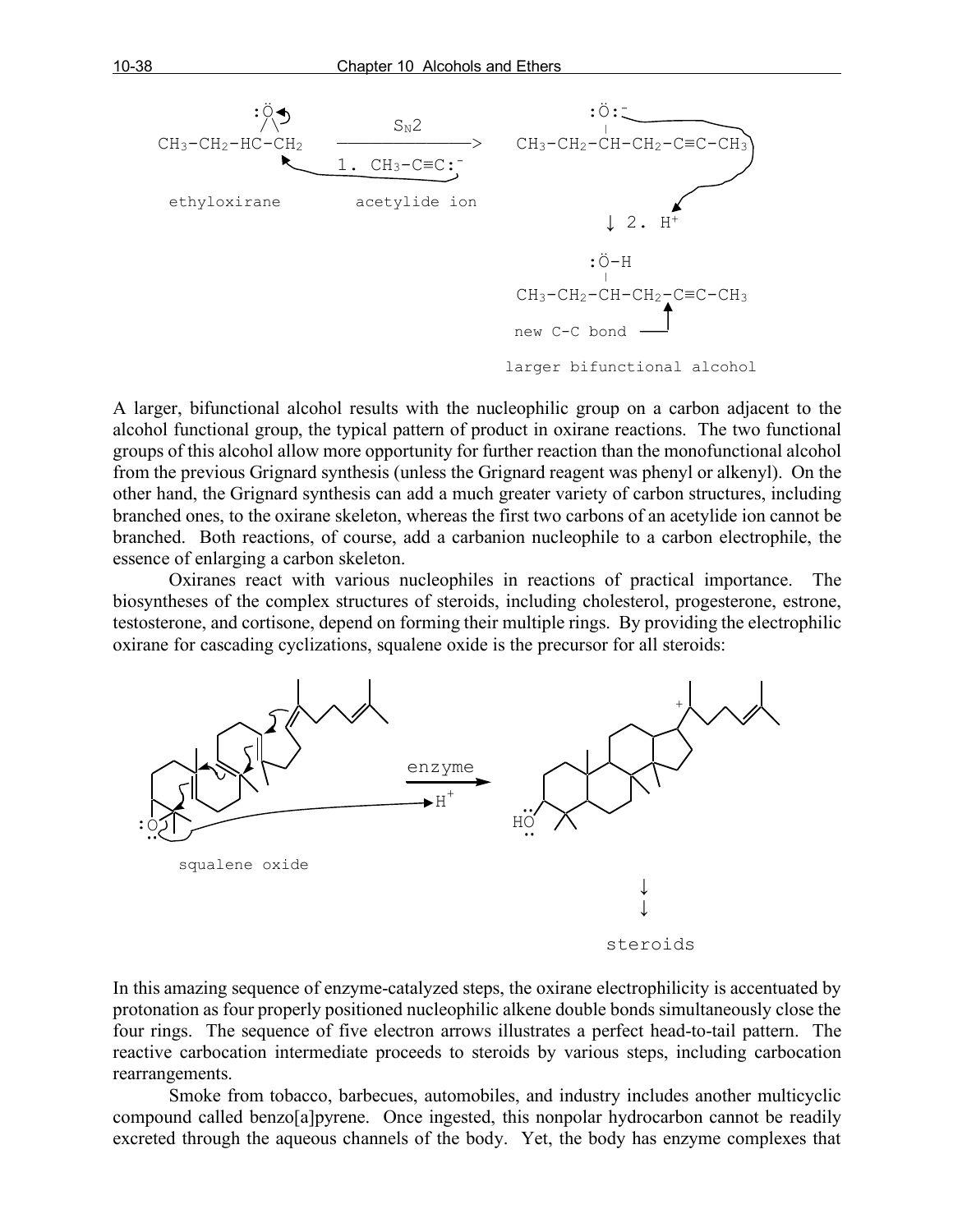oxidize such foreign hydrocarbons into more polar and water-soluble compounds for easier excretion:



Unfortunately, in this case our enzymes actually harm us because the oxidized product is an oxirane that reacts as an electrophile with the strongly nucleophilic guanine base in DNA. The resulting unnatural DNA adduct does not function properly and is believed to be mutagenic and ultimately carcinogenic.

A final example of the chemistry of oxiranes is epoxy glue. The name comes from the traditional name for oxiranes: epoxides. One tube of the glue contains the electrophile, a polymer with oxirane rings at both ends:



oxirane polymer electrophile

where n is a large integer. The other tube contains a multiple amine nucleophile:



amine triple nucleophile

Mixing the contents induces multiple  $S_N2$  reactions in three dimensions to thoroughly cross-link the polymer and set the glue:

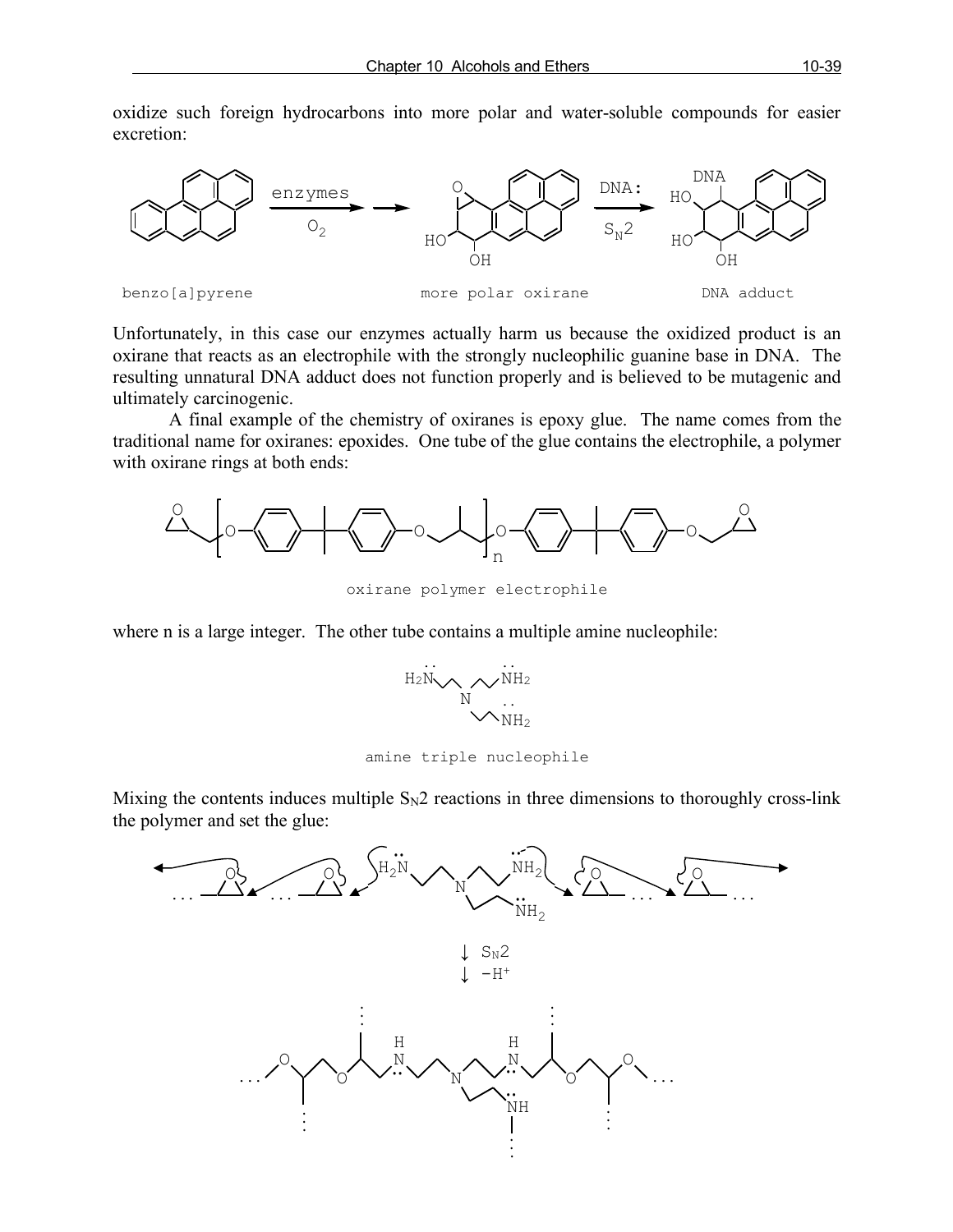Indeed, the structure of oxiranes makes them potent electrophiles.

Puzzle 10.25 –

Show how each of these products could be made from an oxirane:



Puzzle 10.26 –

Outline the synthesis of 2,4-dimethyl-2-pentanol from two alcohols of fewer than five carbons. ———————————————————————————————————————

## Chapter Summary

1. Two acceptable methods for naming ethers exist.

2. Because of its hydrogen bonds an alcohol boils at a higher temperature than does an ether of similar size.

3. Water solubility of alcohols and ethers increases with decreasing number of carbons, or with increasing number of oxygens, or with increasing compactness of carbon groups. Simple alcohols and ethers of fewer than five carbons are appreciably soluble in water. Crown ethers activate nucleophilic anions by fully solvating cation counter ions.

4. Simple alcohols can be made efficiently by  $S_N2$  reactions of methyl or primary halides and by three ways of hydrating an alkene, both Markovnikov and anti-Markovnikov additions. Mild oxidation of an alkene can form a 1,2-diol.

5. Like water, alcohols are weak acids, which donate a proton only to a strong base.

6. Like water, alcohols are weak bases, which accept a proton only from a strong acid. They react as weak bases with oxonium ions in  $S_N1$  and E1 reactions.

7. An alcohol itself is a poor carbon electrophile because of a poor leaving group. Yet, protonation by a hydrogen halide allows an alcohol to react as a carbon electrophile in an  $S_N1$  or  $S_N2$  reaction, yielding an alkyl halide. Protonation of its leaving group by concentrated sulfuric acid dehydrates an alcohol in an E1 or E2 reaction, yielding an alkene.

8. Like water an alcohol is a weak nucleophile. As a nucleophile, it can form an alkyl sulfonate, which is a fair non-acidic carbon electrophile like an alkyl halide.

9. Chromium(VI) can oxidize secondary alcohols only to ketones, and primary alcohols to either aldehydes or carboxylic acids. Tertiary alcohols cannot easily be oxidized.

10. Alkoxide ions can react as strong bases in E2 reactions or as strong nucleophiles in  $S_N2$ reactions.

11. Ethers are usually synthesized by an  $S_N2$  reaction between an alkoxide ion and a methyl or primary halide or sulfonate. An alkoxide ion and alkyl halide on the same molecule can make a cyclic ether by an intramolecular reaction.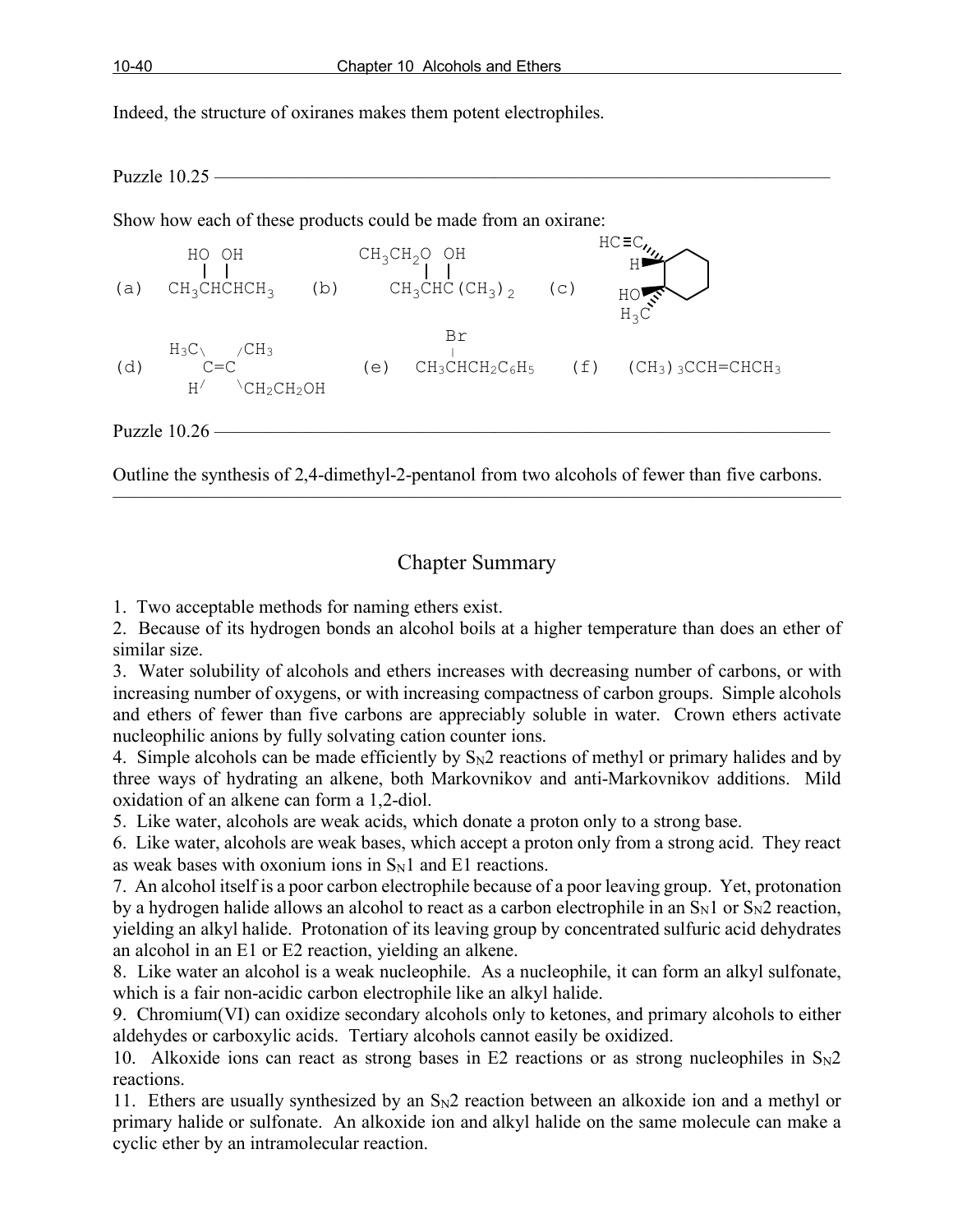12. Unreactive under most conditions, simple ethers are normally used as solvents, but may be cleaved by hydrogen halides.

13. Having much ring strain, oxiranes are much more reactive electrophiles than simple ethers. Acid- or base-catalyzed hydrolysis opens the ring to a 1,2-diol. Many strong nucleophiles, including organometallic carbanions, react in  $S_N2$  reactions to form many kinds of simple and bifunctional alcohols.

 $\overline{\phantom{a}}$  , and the contract of the contract of  $\overline{\phantom{a}}$ 

| <b>Reaction Summary</b>                                                                                                                                                                                                                                                                                                                                                                                                                                                                                                                                                                                                                                         |                                                                                                                                                                                                                                                                                                                                                                                   |                                                                                                                                                                                                                                                                         |         |  |
|-----------------------------------------------------------------------------------------------------------------------------------------------------------------------------------------------------------------------------------------------------------------------------------------------------------------------------------------------------------------------------------------------------------------------------------------------------------------------------------------------------------------------------------------------------------------------------------------------------------------------------------------------------------------|-----------------------------------------------------------------------------------------------------------------------------------------------------------------------------------------------------------------------------------------------------------------------------------------------------------------------------------------------------------------------------------|-------------------------------------------------------------------------------------------------------------------------------------------------------------------------------------------------------------------------------------------------------------------------|---------|--|
| Reactants                                                                                                                                                                                                                                                                                                                                                                                                                                                                                                                                                                                                                                                       |                                                                                                                                                                                                                                                                                                                                                                                   | Product                                                                                                                                                                                                                                                                 | Section |  |
| Syntheses of alcohols                                                                                                                                                                                                                                                                                                                                                                                                                                                                                                                                                                                                                                           |                                                                                                                                                                                                                                                                                                                                                                                   |                                                                                                                                                                                                                                                                         |         |  |
| $R - X$<br>Me or 1°                                                                                                                                                                                                                                                                                                                                                                                                                                                                                                                                                                                                                                             | $\rm HO^-$<br>$\longrightarrow$                                                                                                                                                                                                                                                                                                                                                   | $R-OH$                                                                                                                                                                                                                                                                  | 10.4    |  |
| $R - X$<br>$3^{\circ}$ or $2^{\circ}$                                                                                                                                                                                                                                                                                                                                                                                                                                                                                                                                                                                                                           | $H_2O$<br>$\longrightarrow$                                                                                                                                                                                                                                                                                                                                                       | $R-OH$                                                                                                                                                                                                                                                                  | 10.4    |  |
| $R^{\mu\nu}_{\mathbf{R}}$ C $=$ C $\mathbb{R}^{\mathbf{N}}_{\mathbf{R}}$                                                                                                                                                                                                                                                                                                                                                                                                                                                                                                                                                                                        | $\frac{\text{aq H}_2\text{SO}_4}{\text{O}_4}$                                                                                                                                                                                                                                                                                                                                     | $\begin{array}{c} \mathbf{H} \quad \mathbf{O} \mathbf{H} \\   \quad   \quad   \\ \mathbf{H} \mathbf{C} \mathbf{--} \mathbf{C} \mathbf{--} \mathbf{R}^{\mathsf{T}} \\   \quad   \quad . \end{array}$                                                                     | 10.4    |  |
|                                                                                                                                                                                                                                                                                                                                                                                                                                                                                                                                                                                                                                                                 | ${}^{\text{H}_{\text{W}}}_{\text{R}}C=C \overset{\text{wR}}{\bullet R}$ , ${}^{\text{H}}$ ${}^{\text{H}}$ ${}^{\text{H}}$ ${}^{\text{H}}$ ${}^{\text{H}}$ ${}^{\text{H}}$ ${}^{\text{H}}$ ${}^{\text{H}}$ ${}^{\text{H}}$ ${}^{\text{H}}$ ${}^{\text{H}}$ ${}^{\text{H}}$ ${}^{\text{H}}$ ${}^{\text{H}}$ ${}^{\text{H}}$ ${}^{\text{H}}$ ${}^{\text{H}}$ ${}^{\text{H}}$ ${}^{\$ |                                                                                                                                                                                                                                                                         | 10.4    |  |
|                                                                                                                                                                                                                                                                                                                                                                                                                                                                                                                                                                                                                                                                 | ${}^{\text{H}_{\text{m}}}_{\text{R}}C=C\overset{\text{m}_{\text{R}}}{\bigwedge}$ $\qquad \qquad \frac{1. \text{BH}_{3}}{2. \text{ HOOH, HO}} \xrightarrow{\text{HO}_{\text{C}}}\overset{\text{HO}_{\text{C}}}{\bigwedge_{\text{R}}^{S}}\overset{\text{H}}{\bigwedge_{\text{R}}^{S}}\overset{\text{H}}{\bigwedge_{\text{R}}^{S}}\overset{\text{H}}{\bigwedge_{\text{R}}^{S}}$      |                                                                                                                                                                                                                                                                         | 10.4    |  |
|                                                                                                                                                                                                                                                                                                                                                                                                                                                                                                                                                                                                                                                                 | ${}^{\text{H}_{\text{W}}}_{\text{R}}$ C=C ${}^{\text{W}_{\text{R}}\text{R}}$ , ${}^{\text{KMD}_{\text{4}}$ , HO <sup>-</sup>                                                                                                                                                                                                                                                      | $\begin{array}{c} \text{HO} \\ \text{C} \\ \text{C} \\ \text{H}^{\circ} \\ \text{R} \end{array} \begin{array}{c} \text{OH} \\ \text{C} \\ \text{C} \\ \text{R} \\ \text{R} \end{array}$                                                                                 | 10.4    |  |
| $\begin{matrix} \circ \\ \circ \\ \circ \\ \circ \end{matrix} C \begin{matrix} \circ \\ \circ \\ \circ \\ \circ \\ \circ \\ \circ \end{matrix} C \begin{matrix} \circ \\ \circ \\ \circ \\ \circ \\ \circ \\ \circ \end{matrix} C \begin{matrix} \circ \\ \circ \\ \circ \\ \circ \\ \circ \\ \circ \end{matrix} C \begin{matrix} \circ \\ \circ \\ \circ \\ \circ \\ \circ \\ \circ \end{matrix} C \begin{matrix} \circ \\ \circ \\ \circ \\ \circ \\ \circ \\ \circ \\ \circ \end{matrix} C \begin{matrix} \circ \\ \circ \\ \circ \\ \circ \\ \circ \\ \circ \\ \circ \end{matrix} C \begin{matrix} \circ \\ \circ \\ \circ \\ \circ \\ \circ \\ \circ \\ \$ | $\overline{q}$ H <sub>2</sub> SO <sub>4</sub>                                                                                                                                                                                                                                                                                                                                     | $\begin{array}{ccc} \mathtt{HO} & \underset{\mathbf{C}}{\mathbf{R}}\overset{\mathbf{R}}{\mathbf{C}}\mathbf{R}^{\mathbf{H}} \\ \downarrow \overset{\mathbf{C}}{\mathbf{C}}\overset{\mathbf{C}}{\mathbf{C}}\underset{\mathbf{O}\mathbf{H}}{\mathbf{C}} \end{array}$<br>OH | 10.8B   |  |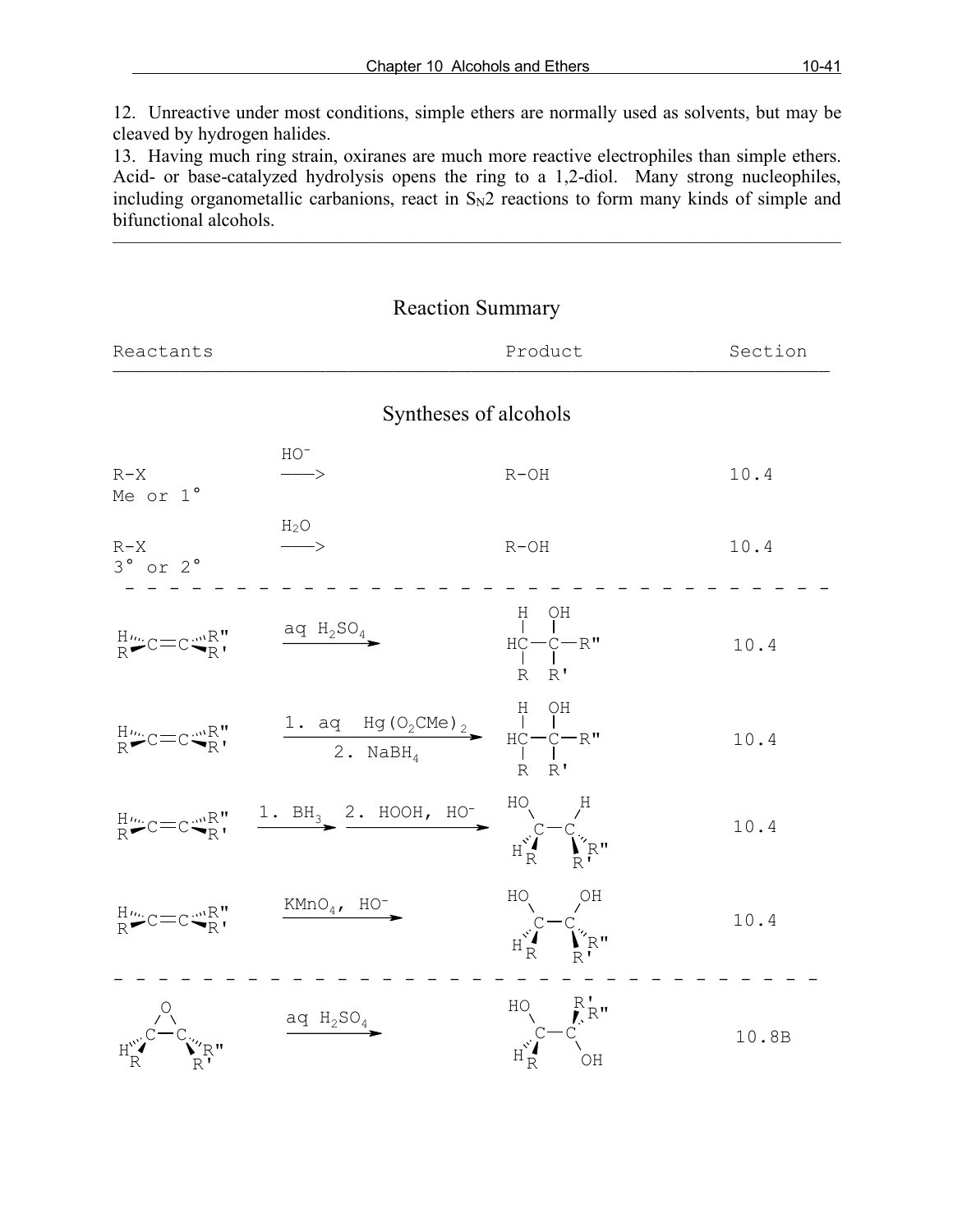| Reactants                                                                                                                                                                                                     |                                                                                   | Product                                                              | Section |
|---------------------------------------------------------------------------------------------------------------------------------------------------------------------------------------------------------------|-----------------------------------------------------------------------------------|----------------------------------------------------------------------|---------|
|                                                                                                                                                                                                               | Syntheses of alcohols (continued)                                                 |                                                                      |         |
| R''R''                                                                                                                                                                                                        | $\frac{nuc^{-}}{strong}$                                                          | $H_{\gamma}^{R}$ 0<br>$C$ <sup>C-C</sup> $\bigvee_{R}^{R}$ R"<br>nuc | 10.8B   |
| $\circlearrowright$                                                                                                                                                                                           | 1. $R-M$ 2. $H^+$<br>$\longrightarrow$ $\longrightarrow$<br>$M = MgX$ or Li       | OH<br>$-C-R$                                                         | 12.5B   |
| $\bigcirc$                                                                                                                                                                                                    | $\xrightarrow{1.} -C \equiv C^- \quad 2. \quad H^+$                               | OН<br>$-C-C\equiv C-$                                                | 12.5B   |
|                                                                                                                                                                                                               | $N \equiv C^-$ 2. H <sup>+</sup><br>$\longrightarrow \text{---} \rangle$          | OH<br>$-C-C\equiv N$                                                 | 12.5B   |
| $-C-$                                                                                                                                                                                                         | 1. LiAlH <sub>4</sub> 2. $H^+$<br>$\longrightarrow$ $\longrightarrow$<br>or NaBH4 | OH<br>$-C-H$                                                         | 12.5E   |
| $\frac{1}{2}$                                                                                                                                                                                                 | $H_2$ , Ni<br>$\longrightarrow$                                                   | OН<br>$-C-H$                                                         | 12.5E   |
| $\circ$<br>$-C-OH$                                                                                                                                                                                            | 1. LiAlH $_4$ 2. H <sup>+</sup><br>->                                             | $-CH2-OH$                                                            | 13.5B   |
| $\circ$<br>$\parallel$<br>$-C-L$                                                                                                                                                                              | $1.$ LiAlH <sub>4</sub> 2. H <sup>+</sup>                                         |                                                                      | 14.7A   |
| $\begin{array}{ccccc} & & & &   & \\ \text{L} & \ne & \text{N} & \text{ } \end{array}$<br>$\begin{array}{c} \bigcirc \\ \mathbin{\mathbb C} - \mathbin{\mathbb L} \end{array}$<br>$\mathbb{R}$<br>$L \neq N-$ | 1. R-MgX 2. $H^+$<br>$\longrightarrow$                                            | OH<br>$-c - R$<br>$\mathbb R$                                        | 14.7B   |

# Reactions of alcohols

|        | Н-          |           |       |
|--------|-------------|-----------|-------|
| R-OH   |             | $R - O^-$ | 10.5A |
|        | or Na       |           |       |
|        | strong acid | $+$       |       |
| $R-OH$ |             | $R-OH2$   | 10.5B |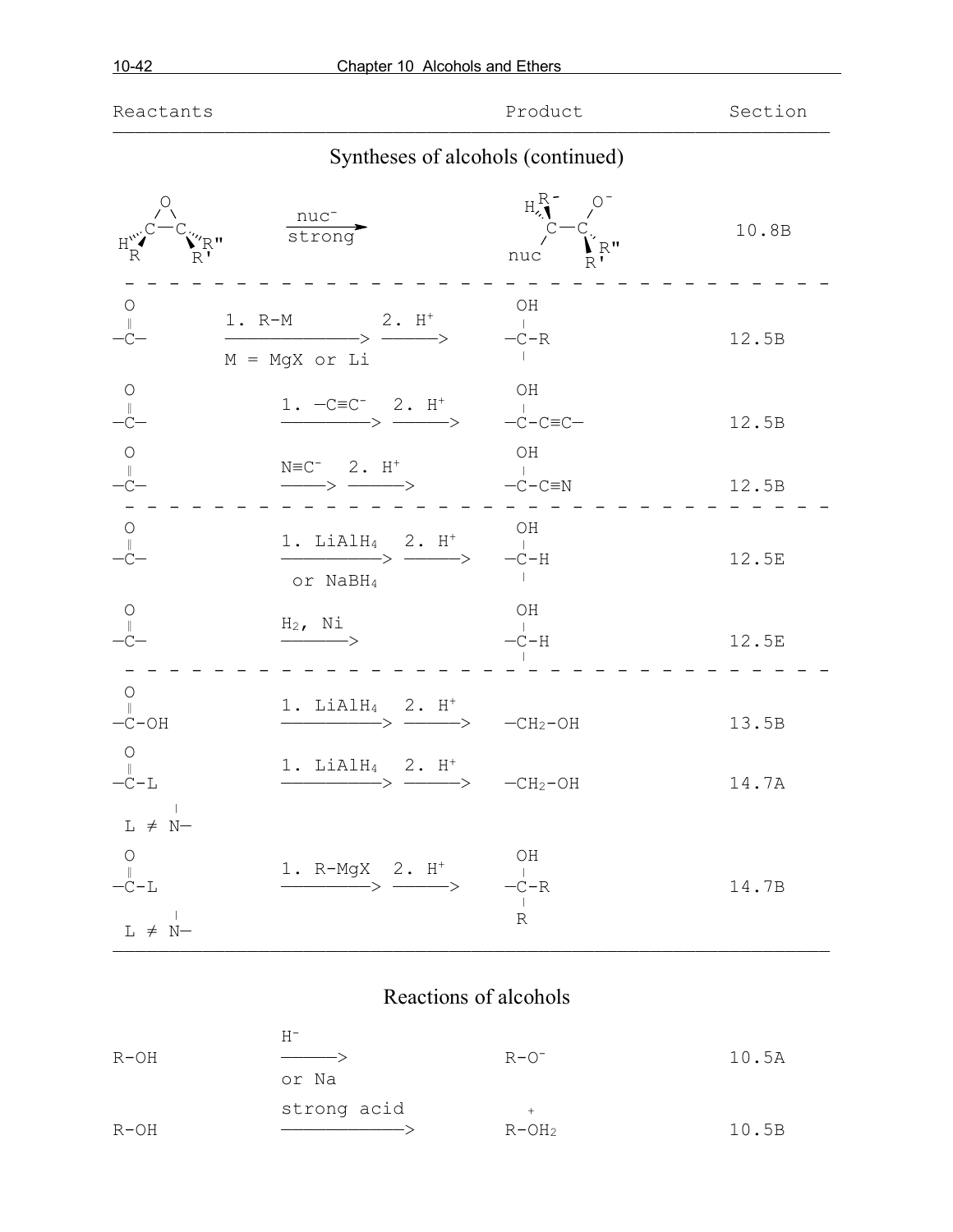|                                    |                                                                                             | Chapter 10 Alcohols and Ethers    | $10 - 43$ |
|------------------------------------|---------------------------------------------------------------------------------------------|-----------------------------------|-----------|
| Reactants                          |                                                                                             | Product                           | Section   |
|                                    |                                                                                             | Reactions of alcohols (continued) |           |
| $R-OH$                             | H X<br>$\Box$<br>$-C-C-R$<br>$\mathbf{1}$ $\mathbf{1}$<br>$\overbrace{\hspace{1.5cm}}$<br>Χ | $R-OH_2$ , $-C= C-R$ <sup>'</sup> | 10.5B     |
| $R-OH$                             | $-C-C-R$ <sup>'</sup>                                                                       | $O - R$<br>$-C-C-R$               | 10.5C     |
| $R-OH$                             | НX<br>$\longrightarrow$<br>$X \neq F$                                                       | $R-X$                             | 10.5D     |
| $R-OH$                             | SOC1 <sub>2</sub><br>$\longrightarrow$                                                      | $R-Cl$                            | 10.5D     |
| $R-OH$                             | $PBr_3$<br>$\longrightarrow$                                                                | $R-Br$                            | 10.5D     |
| $R-OH$                             | $PI_3$<br>$\longrightarrow$                                                                 | $R-I$                             | 10.5D     |
| H OH<br>$-c$ - $-c$ -              | $\xrightarrow{\text{H}_2\text{SO}_4, \quad \Delta}$                                         |                                   | 10.5D     |
| $R-OH$                             | $C1-SO2$                                                                                    | $\circ$<br>$R-O-S$<br>$\circ$     | 10.5D     |
| OH<br>$\mathbb{R}$<br>$-CH2$       | anhyd Cr (VI)                                                                               | $\bigcirc$<br>$\ $<br>-CH         | 10.5      |
| $\rm OH$<br>$\mathbb{R}$<br>$-CH2$ | aq Cr (VI) or KMnO4                                                                         | $\bigcirc$<br>$-C-OH$             | 10.5E     |
| OH<br>$R-CH-R$                     | any Cr (VI)                                                                                 | $\bigcirc$<br>$R-C-R$ '           | 10.5E     |

# Reactions of alkoxide ions

 $H X$ <br>  $- C - C - C - C - C$ 

$$
\mathcal{L}^{\mathcal{L}}(\mathcal{L}^{\mathcal{L}}(\mathcal{L}^{\mathcal{L}}))
$$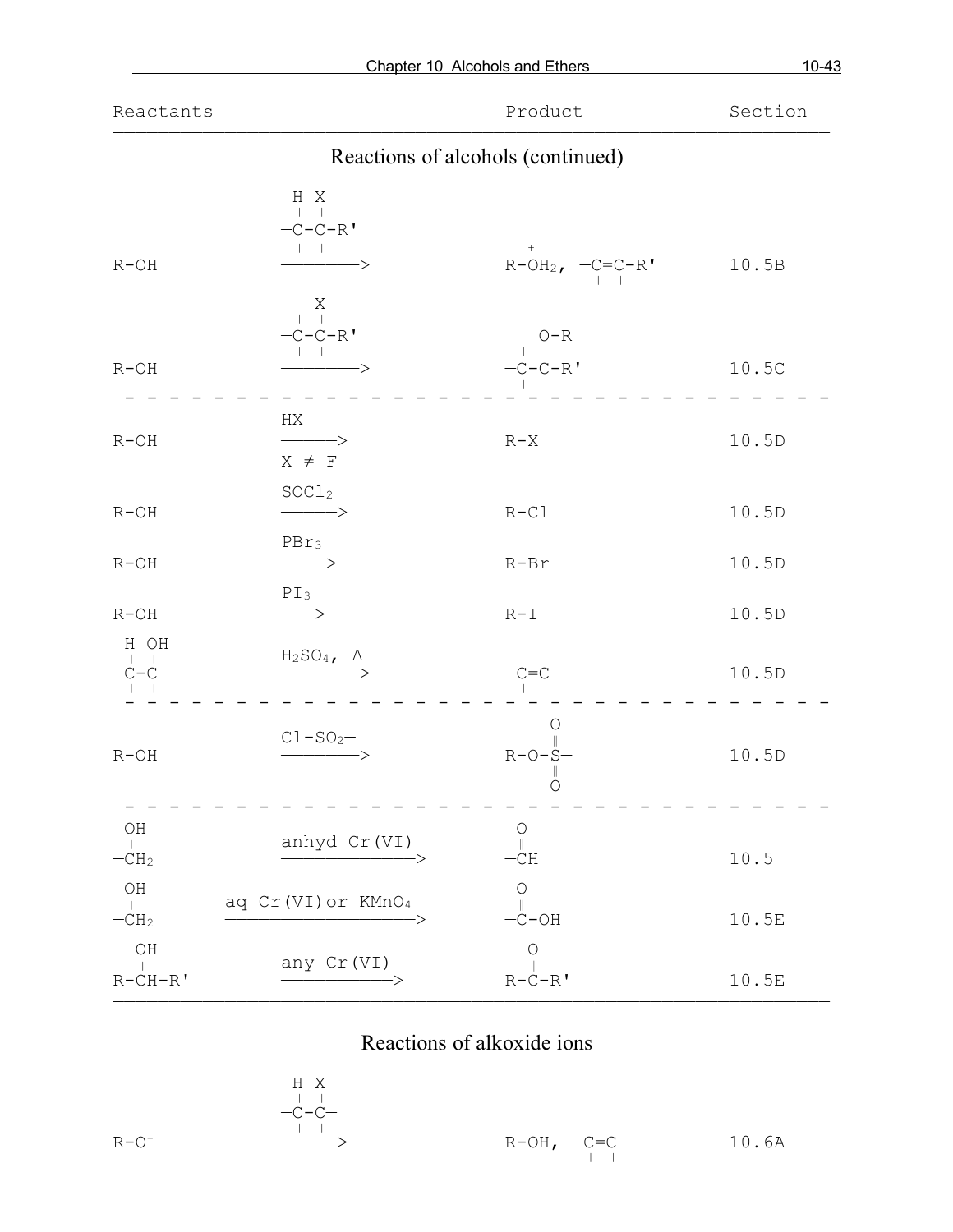|                                               | Product                                                                                                                                | Section                                                                                                                                                                                                                                                        |
|-----------------------------------------------|----------------------------------------------------------------------------------------------------------------------------------------|----------------------------------------------------------------------------------------------------------------------------------------------------------------------------------------------------------------------------------------------------------------|
|                                               |                                                                                                                                        |                                                                                                                                                                                                                                                                |
| $-CH2-X$                                      | $R-O-CH2$ -                                                                                                                            | 10.6B                                                                                                                                                                                                                                                          |
| $\longrightarrow$                             | $R-OH$                                                                                                                                 | 10.6B                                                                                                                                                                                                                                                          |
|                                               |                                                                                                                                        |                                                                                                                                                                                                                                                                |
| $-CH2-X$                                      | $R-O-CH2$ -                                                                                                                            | 10.6B                                                                                                                                                                                                                                                          |
| $-C-C-R$ <sup>'</sup>                         | $\begin{array}{c} \mathsf{O} \mathsf{-R} \\ \mathsf{-C} \mathsf{-C} \mathsf{-R} \\ \mathsf{-C} \mathsf{-C} \\ \mathsf{-I} \end{array}$ | 10.5C                                                                                                                                                                                                                                                          |
| $\begin{matrix} 0 \\ 1 \\ -COOH \end{matrix}$ |                                                                                                                                        | 10.7                                                                                                                                                                                                                                                           |
|                                               |                                                                                                                                        | 10.7                                                                                                                                                                                                                                                           |
|                                               | acid<br>$\begin{array}{c} \nX \\ \downarrow \n\end{array}$                                                                             | Chapter 10 Alcohols and Ethers<br>Reactions of alkoxide ions (continued)<br>Syntheses of ethers<br>${}^{\text{H}_{\text{tot}}}_{\text{R}}$ c=c ${}^{\text{m}_{\text{R}}}_{\text{R}}$ , ${}^{\text{1. X}_2, \text{ H}_2O}_{\text{2. H}_2}$ ${}^{\text{2. H}_2}$ |

## Reactions of ethers

| $R-O-R$ '                                                   | strong acid                | Η<br>$  +$<br>$R-O-R$ '                                                                      | 10.8A |
|-------------------------------------------------------------|----------------------------|----------------------------------------------------------------------------------------------|-------|
| $R-O-R$ '                                                   | HX<br>$X = Br$ or I        | $R-X$ , $HO-R'$                                                                              | 10.8A |
| $\mathbb{Z}^n$ R <sup>n</sup><br>$H_{R}^{\nu\lambda}$<br>R' | aq $H_2SO_4$               | $R_{\rm R}^{\rm T}$<br>HO <sub>.</sub><br>$\textbf{H}^{\mathbf{v}_\bullet}_\textbf{R}$<br>OH | 10.8B |
| '″R"                                                        | nuc <sup>-</sup><br>strong | $H_{\lambda}^R$<br>$V_{R}$<br>nuc<br>$\overline{\mathsf{R}}$                                 | 10.8B |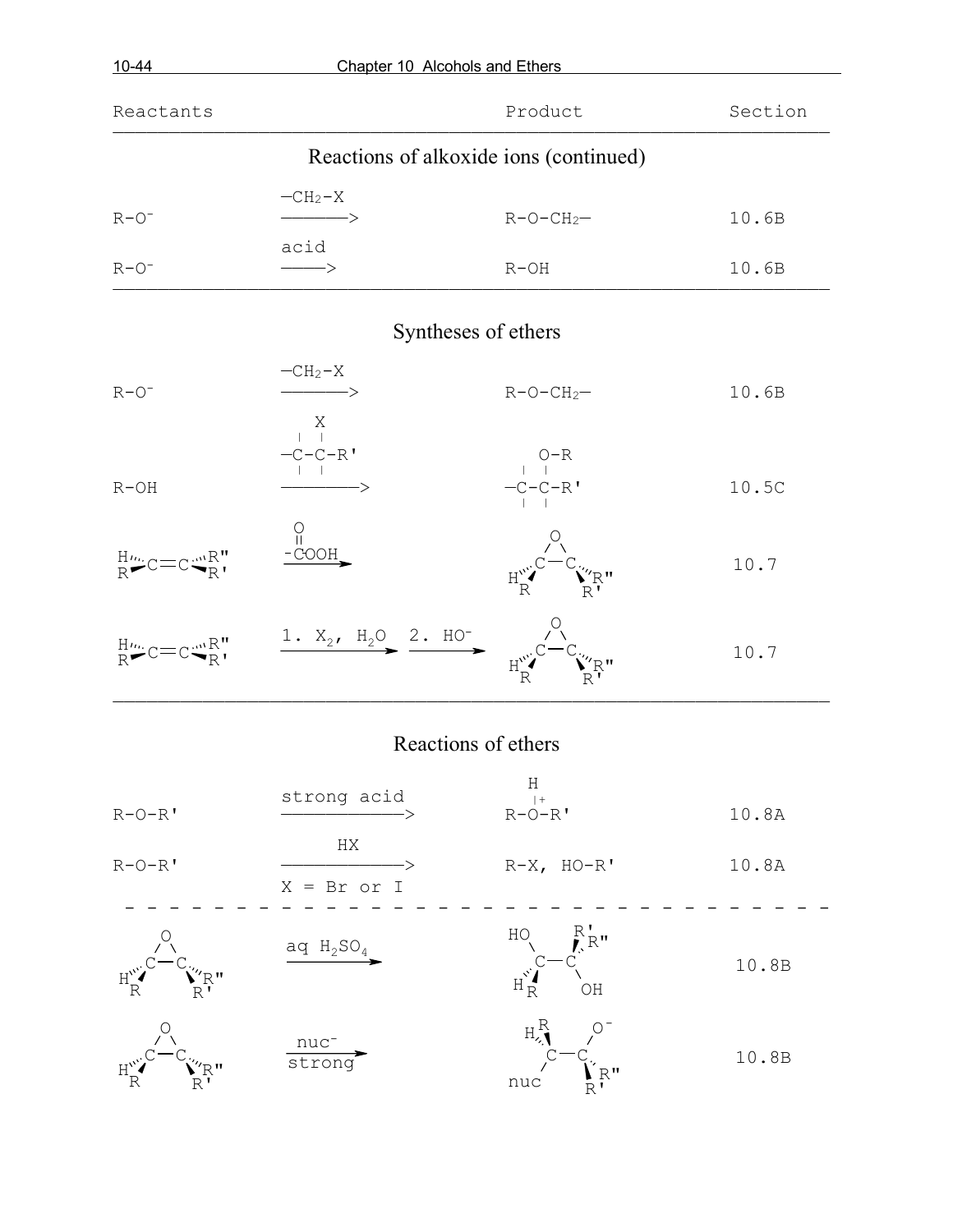| $10 - 45$<br>Chapter 10 Alcohols and Ethers |                                                                |                         |         |
|---------------------------------------------|----------------------------------------------------------------|-------------------------|---------|
| Reactants                                   |                                                                | Product                 | Section |
|                                             |                                                                | Reactions of sulfonates |         |
| $R-O-SO2$<br>Me or 1°                       | strong nuc <sup>-</sup><br>$\longrightarrow$ $\longrightarrow$ | - R-nuc                 | 10.5D   |
| $R - O - SO2$<br>$3^{\circ}$                | weak nuc <sup>-</sup><br>$\longrightarrow$ $\longrightarrow$   | $R$ -nuc                | 10.5D   |
| $H$ OSO <sub>2</sub> $-$<br>$-C-C-$         | $Me3CO-$                                                       | $-c=c-$                 | 10.5D   |

## Additional Puzzles

————————————————————————————————————————————————————————————————

10.27 Give the IUPAC name for each of these compounds:



10.28 Correct the mistakes in these names and draw correct structures:

(a) 2-bromo-2-ethoxyethene (b) butoxymethane (c) 1-chloro-4-pentanol

(d) 2-dimethoxypropane (e) 2-bromo-2-propoxy-2-butanol

10.29 Why does water boil at a higher temperature than ethanol (100 vs.  $78^{\circ}$ C)?

10.30 Estimate the water solubility of triglyme, the common name for the tetraether: CH3OCH2CH2OCH2CH2OCH3.

10.31 Show how a deuterated alkyl tosylate could be converted to (*R*)-1-deuterioethanol.

10.32 A single alkene under different reaction conditions can make all of the following alcohols. Find the one alkene and the different reaction conditions.

(a) *trans*-2-methylcyclohexanol (b) 1-methylcyclohexanol

(c) (1*S*,2*R*)-1-methyl-1,2-cyclohexanediol and enantiomer

(d) (1*S*,2*S*)-1-methyl-1,2-cyclohexanediol and enantiomer

10.33 (a) Draw the mechanism for the  $S_N1$  reaction of methanol and 2-bromo-2-methylbutane. (b) Indicate the three roles of methanol in this reaction.

10.34 (a) Show the reactants and organic products for the reactions in the synthesis of 2-propanol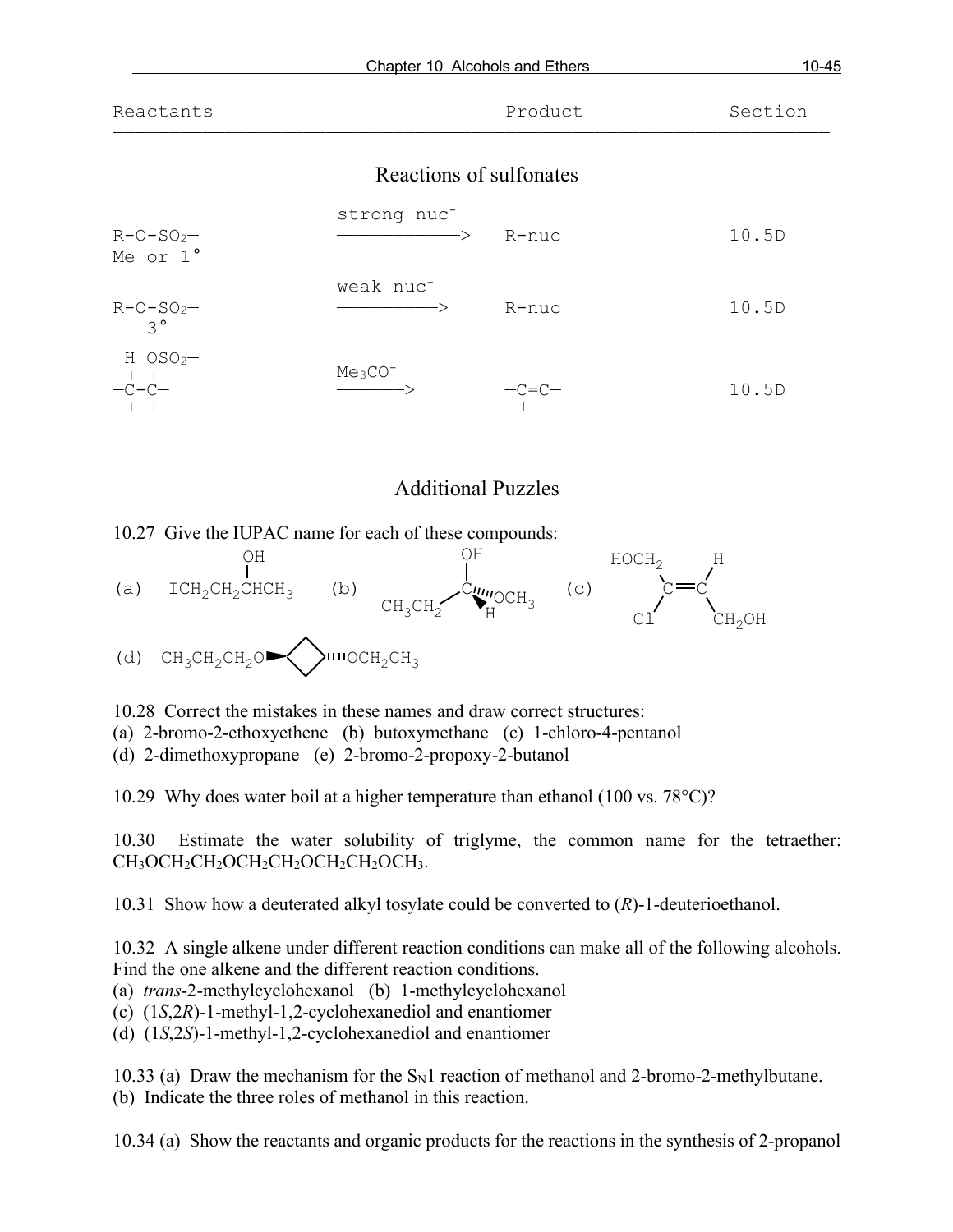from 1-propanol.

(b) Show the reactants and organic products for the reactions in the synthesis of 1-propanol from 2-propanol.

10.35 (a) Show the reactants and organic products for the reactions in the synthesis of 2 chloropropane from 1-chloropropane.

(b) Show the reactants and organic products for the reactions in the synthesis of 1-chloropropane from 2-chloropropane.

10.36 Outline two syntheses of propanamine (CH3CH2CH2NH2) from 1-propanol.

10.37 Show the organic products from the reactions of ethanol with these reagents (if no reaction, say so):

(a) aqueous cold  $H_2SO_4$  (b) tosyl chloride (c)  $H_2N^-$  (d) HBr

(e) aqueous  $\text{Na}_2\text{Cr}_2\text{O}_7$  (f) Na (g)  $\text{SOCl}_2$  (h) anhydrous pyridinium chlorochromate

(i) NaH (j) Cl<sup>-</sup> (k) H<sub>2</sub>SO<sub>4</sub>,  $\Delta$  (l) PBr<sub>3</sub> (m) CH<sub>3</sub>MgCl (n) KMnO<sub>4</sub>

10.38 Show the organic products from the reactions of 2-propanol with the reagents of the preceding puzzle.

10.39 Show the organic products from the reactions of 2-methyl-2-propanol with the reagents of the preceding puzzle.

10.40 Consider the possible reactions of ethoxide ion with 2-bromoethanol.

(a) What is the organic product from an  $S_N2$  reaction?

(b) What are the organic products from an acid-base equilibrium?

(c) Is the forward acid-base reaction favored thermodynamically over its reverse reaction? Explain.

(d) Is the substitution or the acid-base reaction faster?

10.41 Show the reagents and organic products for the reactions in the synthesis of a cyclic ether from 1,4-dichloro-4-methylpentane.

10.42 (a) After (*R*)-2-butanol reacts with *p*-toluenesulfonyl chloride (tosyl chloride), the product reacts with potassium hydroxide in 18-crown-6 and diethyl ether in a substitution reaction. Show the stereochemistry of the organic products from both reactions.

(b) After (*R*)-2-butanol reacts with hydrogen iodide, the product reacts with potassium hydroxide in 18-crown-6 and diethyl ether in a substitution reaction. Show the stereochemistry of the organic products from both reactions.

(c) Why do the two reaction sequences produce different products?

10.43 (*S*)-2-butanol retains its optical activity in aqueous sodium hydroxide, but rapidly loses its activity in aqueous sulfuric acid. Explain.

10.44 Draw the mechanism for the conversion of 2,2-dimethylcyclopentanol with hydrogen bromide to 1-bromo-1,2-dimethylcyclopentane.

10.45 Show the reactants and organic products for the reactions in two different syntheses of pentane from 2-pentanol.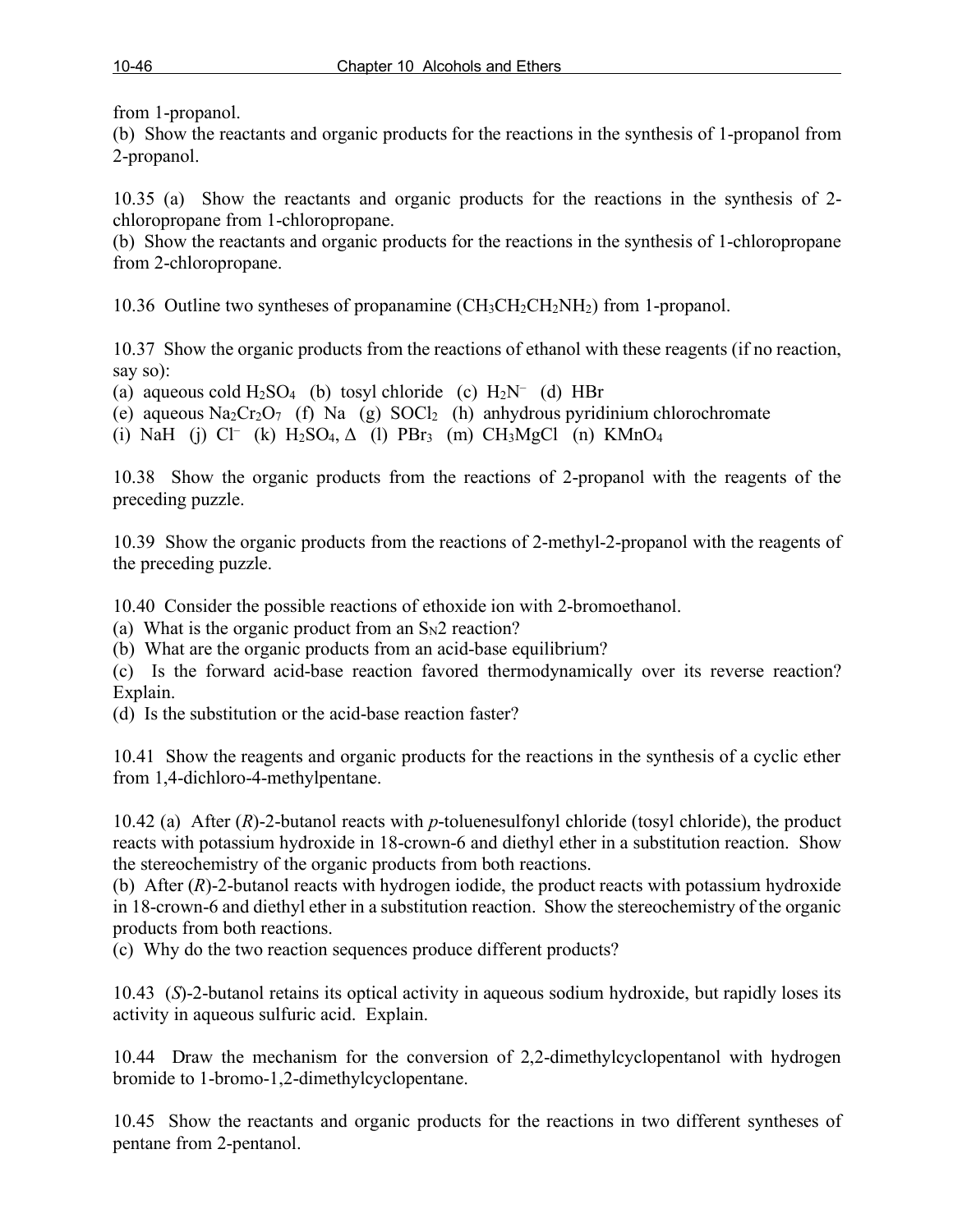10.46 Show the main organic products from the reaction of hydroxide ion with these compounds (if no reaction, say so):

(a) dimethyl ether (b) oxirane

10.47 Acid can cleave some ethers unusually easily. For example:

 OH O | ‖  $CH_3CHOCH_3$  + aq.  $H_2SO_4$  -  $>$   $CH_3CH$  +  $HOCH_3$ Draw the mechanism and explain why the reaction goes easily.

10.48 Show the organic stereoisomers produced by the following reagents with this oxirane:



(a) NaOH,  $H_2O$  (b) CH<sub>3</sub>NH<sub>2</sub> (c) CH<sub>3</sub>OK, CH<sub>3</sub>OH (d) CH<sub>3</sub>CH=CHLi, then H<sub>2</sub>O (e) CH<sub>3</sub>SLi, H<sub>2</sub>O (f) KCN, H<sub>2</sub>O (g) NaC≡CCH<sub>3</sub>, then CH<sub>3</sub>OH

10.49 Show the reagents and organic products for the reactions in the synthesis of 3-methyl-2 butanol from 2-butanol. Ignore stereochemistry. Hint: an oxirane can help.

10.50 Compound **A**, C11H24O, reacts with hydrogen iodide to give **B**, C11H23I, with little carbocation rearrangement. Treatment of **B** with potassium *tert*-butoxide gives mostly **C** and some **D**, both  $C_{11}H_{22}$ . **C** and **D** were treated separately with ozone and then with zinc. In each case a 50:50 mixture of (CH3)2CHCH2CH=O and (CH3)2CHCH2CH2CH=O was produced. Identify **A**, **B**, **C**, and **D**.

10.51 (a) Draw the mechanism for the reaction of 2-cyclobutyl-2-propanol heated with sulfuric acid to make 3,3-dimethylcyclopentene.

(b) What unusual kind of rearrangement occurs during this reaction, and why does it occur?

10.52 Give reaction conditions for the synthesis of 2-chloro-2-methylbutane from each compound: (a) 2-bromo-2-methylbutane (b) 2-methyl-2-butanol (c) 3-methyl-2-butanol

10.53 We know that alcohols can be made more electrophilic by protonation. For example:

 $CH_3CH_2OH$  + HBr  $\longrightarrow CH_3CH_2OH_2$ <sup>+</sup> + Br<sup>-</sup>  $\longrightarrow CH_3CH_2Br$ 

Consider alternative reactions to the second step above.

(a) Draw the product from the simple addition of bromide ion to the positively charged oxygen of the intermediate oxonium ion without a leaving group leaving. How feasible is this reaction? (b) Draw the products from bromide ion bonding to the positively charged oxygen with some group leaving. How feasible is this reaction?

10.54 In one qualitative analysis test for certain alcohols, the unknown sample is dissolved in a concentrated aqueous solution of HCl and ZnCl2. The eventual appearance of cloudiness or a separate layer constitutes a positive test for an alcohol.

(a) This test requires the sample to be soluble in the aqueous  $HCl/ZnCl<sub>2</sub>$  test solution. What kind of alcohol would not work in this test?

(b) In a positive test what product provides the cloudiness or separate layer?

10.55 In a second qualitative analysis test for certain alcohols, the unknown sample is dissolved